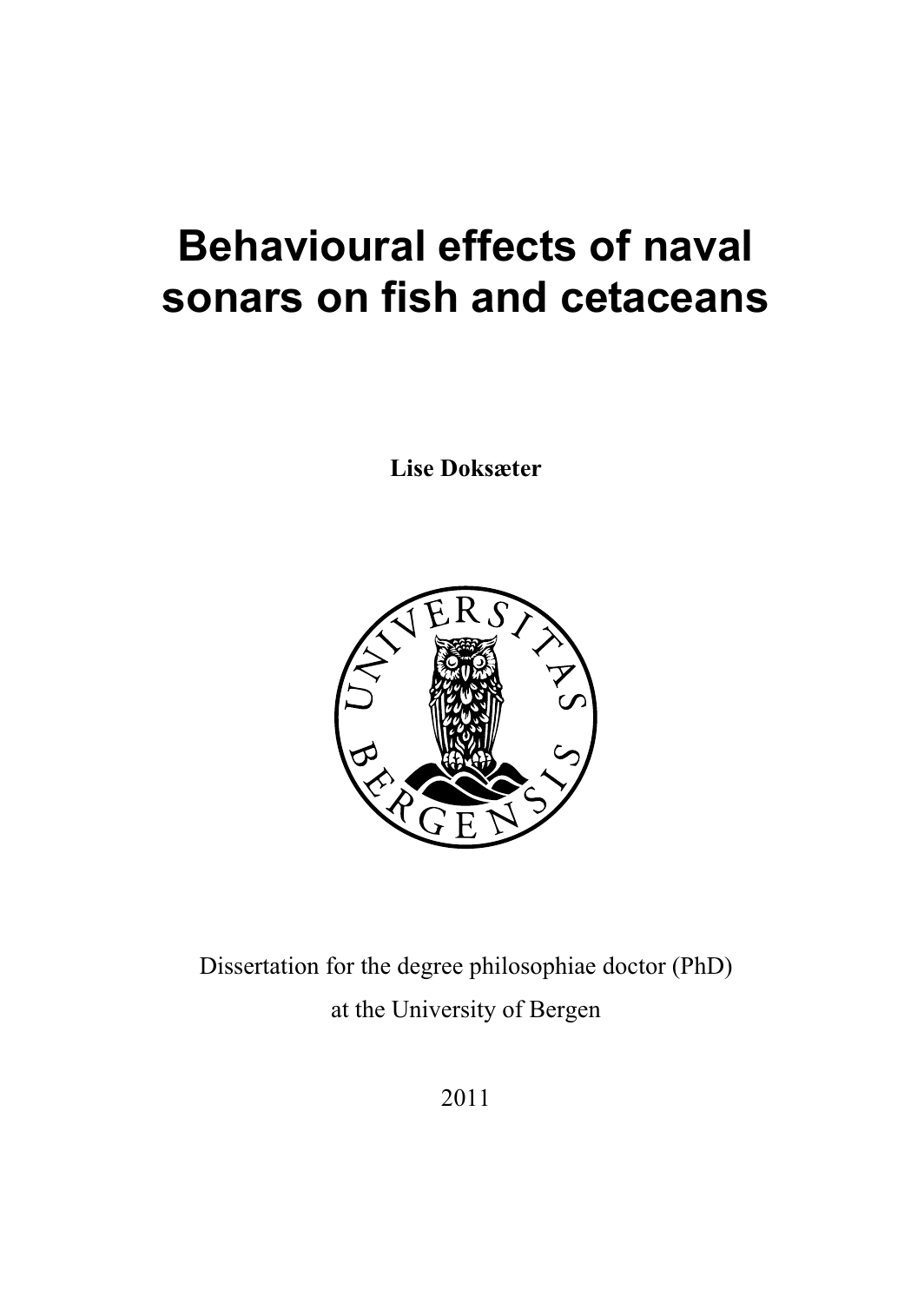Dissertation date: 01.04.2011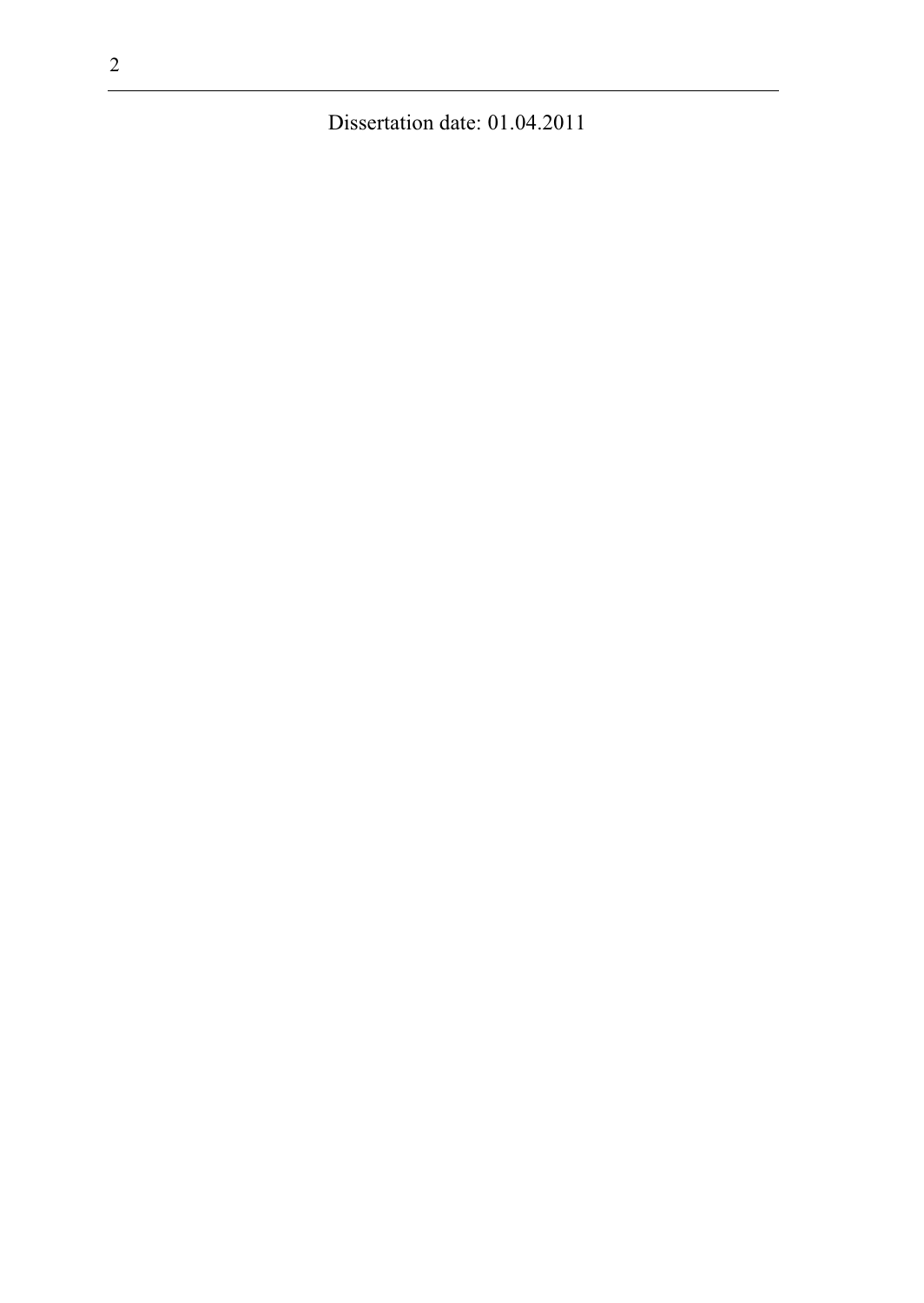# **1. Scientific environment**

This work was done at the Institute of Marine Research (IMR) in close collaboration with the Norwegian Defence Research Establishment (FFI). Six months of the PhD was also spent at the Massachusets Institute of Technology (MIT) in Boston, USA.

The PhD was part of the project "Low frequency acoustics – potentials and dangers for marine ecosystems (LowFreq)"(project number 12200) under the IMR programme "Oil and fish", financed by the Norwegian Research Council and the FFI project Sonar and Marine Life funded by the Norwegian Ministry of Defense. Institutions participating in this project are IMR, FFI, MIT, University of Bergen (UiB), Kongsberg Maritime, Sea Mammal Research Unit at University of St.Andrews, Netherlands Organisation for Applied Scientific Research (TNO) and Woods Hole Oceanographic Institution (WHOI).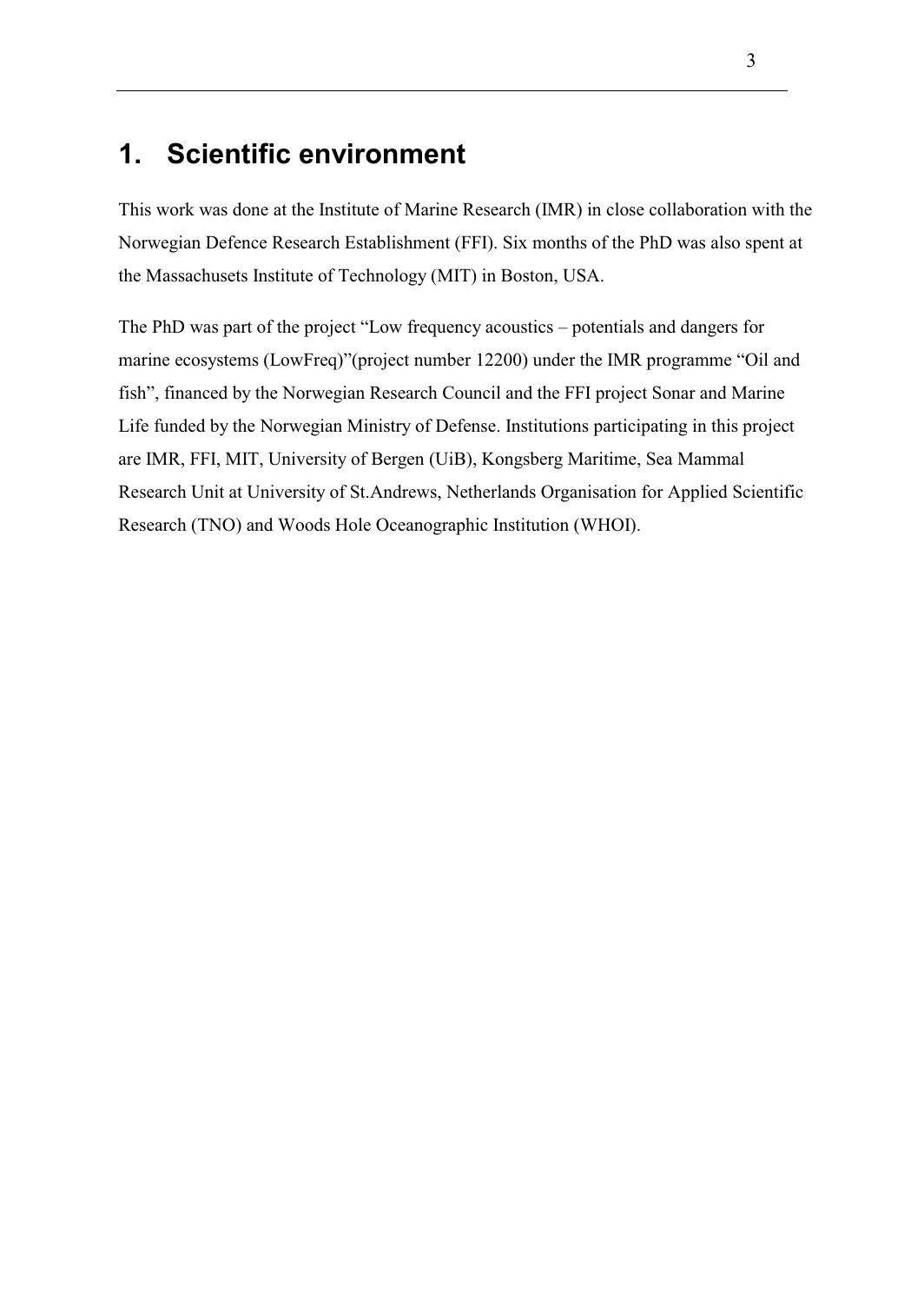# **2. Acknowledgements**

Først vi jeg gjerne takke mine tre veiledere, Olav Rune Godø, Petter Kvadsheim og Anders Fernø for all verdifull hjelp og støtte. Olav Rune har med all sin fagkunnskap bidratt vesentlig til alt jeg har lært gjennom mitt doktorgradsarbeid, og jeg har satt stor pris på at du har gitt meg frihet til å følge egne tanker og ideer. Petter, takk for mange morsomme og lærerike stunder på tokt, for ditt gode humør og stå-på-vilje som har gitt meg mye inspirasjon. Takk til Anders, som har utfordret meg til å tenke på nye måter, og bidratt mye under skriveprosessen av syntesen. Jeg vil også spesielt takke programleder Erik Olsen for støtte til både utenlandsopphold og konferansedeltagelse, og faggruppeleder Espen Johnsen for all oppmuntring underveis.

Så vil jeg gjerne takke alle på faggruppe Observasjonmetodikk, som med all sin kunnskap har bidratt til at jeg har lært veldig mye, og ikke minst for å skape en inspirerende og morsom hverdag, med diskusjoner om fag så vel som om meningen med livet. Spesielt vil jeg nevne Nils Olav Handegard og Atle Totland som har vært helt uunnværlig under feltforsøk i Austevoll. Atle for alltid å ordne opp og få ting til å fungere og ikke minst for sitt alltid gode humør. Nils Olav for sin kritiske sans og kommentarer som stadig utfordrer meg til å tenke nytt og utfordre meg selv.

Jeg vil også takke Nina Nordlund på FFI for å ha blitt så godt mottatt under mine opphold i Horten.

Så vil jeg gjerne takke alle mine gode venninner, som i denne tiden som stipendiat, preget av mye jobbing og et sterkt mannsdominert miljø, har fått meg til å tidvis glemme alt som heter sild og sonar og bare le og ha det gøy.

Så vil jeg takke familien min, for alltid å være der for meg og støtte meg. Min bror Lars fortjener en ekstra takk for å hjelpe meg med å snekre sammen lyd og bilde til Forsker Grand Prix.

Aller sist vil jeg takk deg Anders, for at du er akkurat den du er og lyser opp livet mitt hver dag.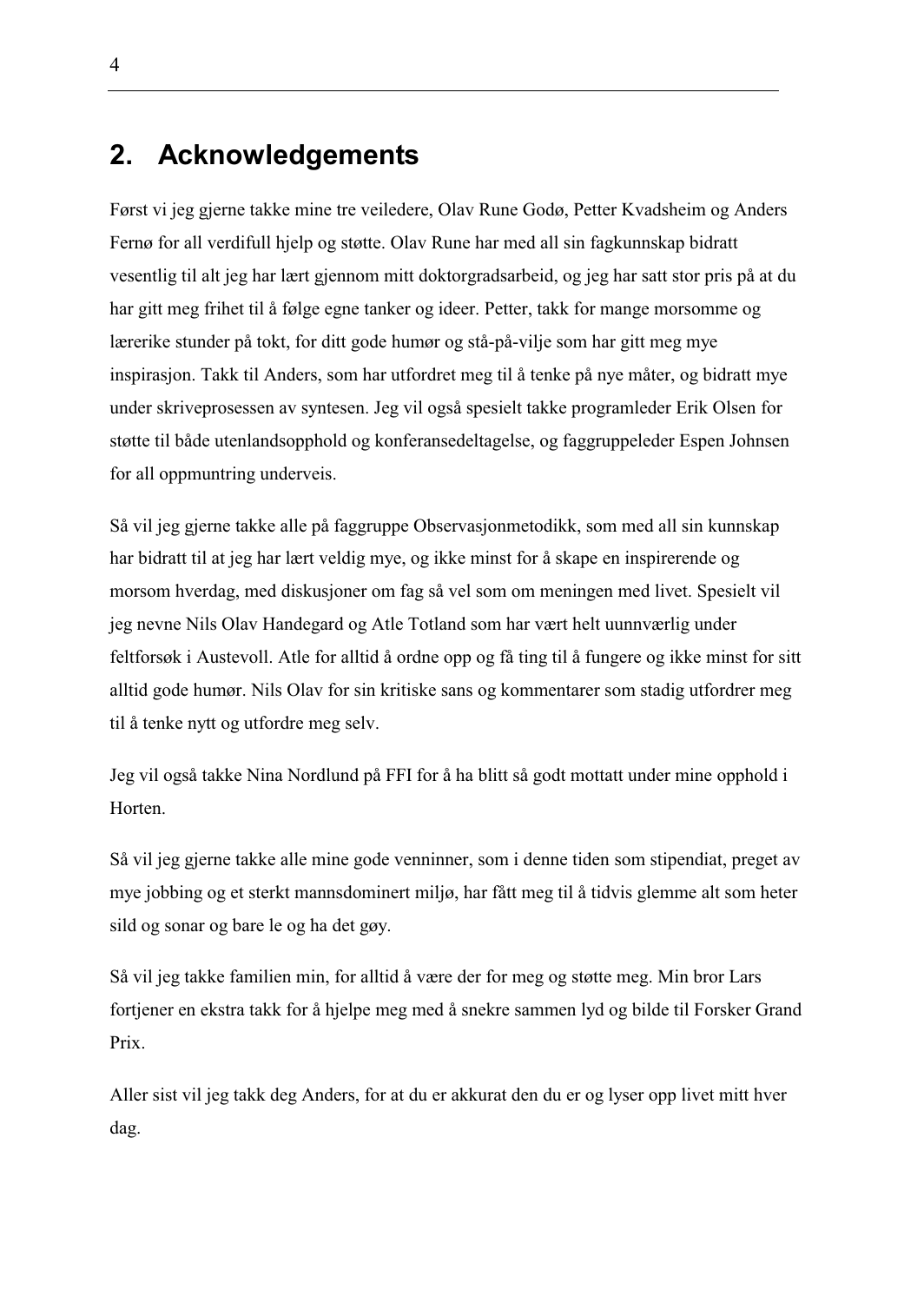# **3. Abstract**

Anthropogenic noise in the sea has increased during the past decades as a consequence of increased shipping traffic, oil and gas exploitation, and underwater construction work (Southall *et al*., 2007; Slabbekoorn *et al*., 2010). Such anthropogenic noise may affect marine animals by causing hearing injuries (Smith *et al.,* 2004; Popper *et al.,* 2007), masking of biological sounds (Richardson *et al*., 1995), or behavioural responses such as avoidance of the exposed habitat (e.g. Engås *et al.,* 1996; Morton and Symons, 2002). In 2006, the Norwegian Navy began to operate a new class of frigates, equipped with high-power sonars transmitting at frequencies overlapping with the hearing range of several species of fish and marine mammals found in Norwegian waters (Enger, 1967; Richardson *et al*., 1995). As naval sonar operations often coincide with the geographic distribution of these species, an examination of potentially negative effects was needed. My PhD work includes three papers on the effect of such sonars have on herring (*Clupea harengus*), and one paper concerning the effect of sonars on the diving behaviour of three species of cetaceans; killer whales (*Orcinus orca*), pilot whales (*Globicephala melas*) and sperm whales (*Physeter macrocephalus*).

In **paper 1,** herring were exposed to sonar signals at 1-2 kHz (Low Frequency Active Sonar, LFAS) and 6-7 kHz (Mid frequency Active Sonar, MFAS), and playbacks of recorded sounds produced by killer whales while feeding, during herring overwintering in the Lofoten area. Herring behaviour was monitored by two upward-looking echosounders, located 400 m apart, as the sonar source approached and passed the fish. No significant horizontal or vertical avoidance reactions were detected in response to the sonar transmissions, however, the killer whale feeding sounds induced both vertical and horizontal movements. The results indicate that sonar transmissions at 1-2 kHz and 6-7 kHz have negligible influence on herring at the source levels tested (197 and 209 dB re  $1\mu$ Pa, for LFAS and MFAS, respectively). The behavioural response during playback of killer-whale feeding sounds demonstrates the natural avoidance reaction, and the ability of the experimental design to reveal it.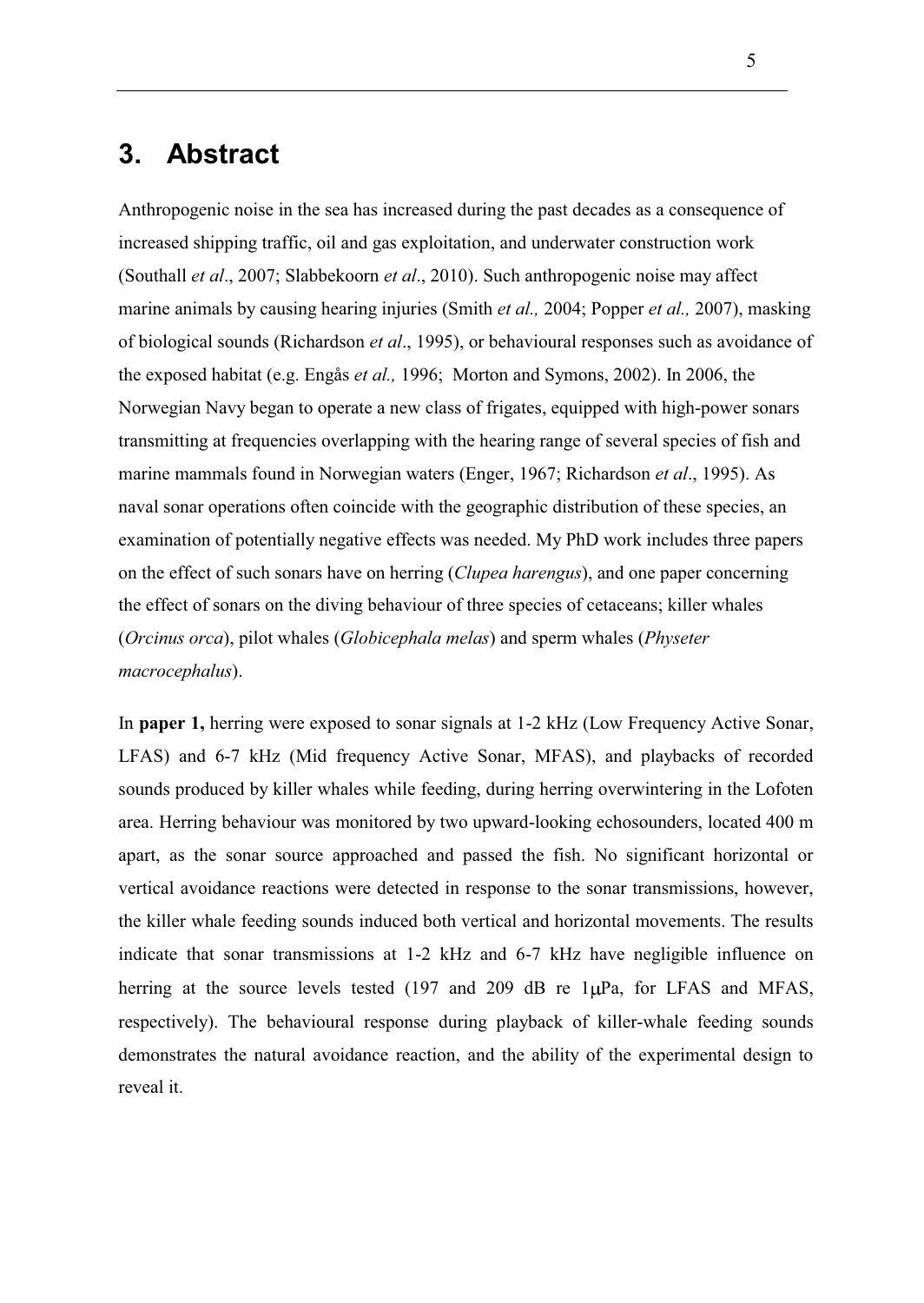In **paper 2**, herring schools were exposed to LFAS and MFAS sonar signals as well as playbacks of recorded sounds of feeding killer whales during herring summer-feeding migration in the Norwegian Sea. Herring behaviour was monitored by a high-frequency fishery sonar (110 kHz) following the moving schools. The schools did not dive nor change their packing density in response to the LFAS and MFAS signals at estimated maximum received sound pressure levels of 176 and 157 dB (re  $1 \mu Pa$  m) and sound exposure levels of 181 and 162 dB (re 1  $\mu$ Pa<sup>2</sup> s) for LFAS and MFAS, respectively. In contrast, killer-whalefeeding sounds induced diving responses by the herring. Based on these results combined with those from papers 1 and 3, and additional information from the literature, thresholds of behavioural responses and injury were estimated, and a simple model was constructed to estimate the accumulated effects of sonar on the herring population. It is concluded that naval sonars are unlikely to cause any behavioural changes or physiological injuries which would affect the herring population.

In **paper 3**, captive herring in a net pen were exposed to sonar signals at 1.0-1.6 kHz frequency, transmitted by a naval sonar source on a naval frigate. Experiments were conducted in all seasons. No behavioural reactions were detected, with maximum received sound pressure levels (*SPL*) of 168 dB re 1μPa, at a distance of 500 m between the herring and the frigate. However, the fish did exhibit a significant diving reaction when exposed to noise from an outboard engine at a much lower *SPL*. This showed that captive herring exhibit avoidance responses similar to wild herring. Further, it demonstrated that the experimental setup allowed such responses to be detected when they occurred.

In **paper 4**, diving behaviour of killer whales, pilot whales and sperm whales during exposure of MFAS and LFAS signals were studied during three field seasons of controlled exposure experiments. Diving behaviour were monitored before and during exposure by a digital tag attached on the animal, recording its vertical movement in addition to horizontal movement, vocalisation and received sound pressure level from the sonar. All three species tended to spend more time close to the surface during exposure, and less time diving. Changes in killer whale diving behaviour was strongly dependent on behavioural state, with whales in a feeding mode showing abrupt changes in diving behaviour, while no response were seen during travelling or socializing. Pilot whales showed only moderate responses at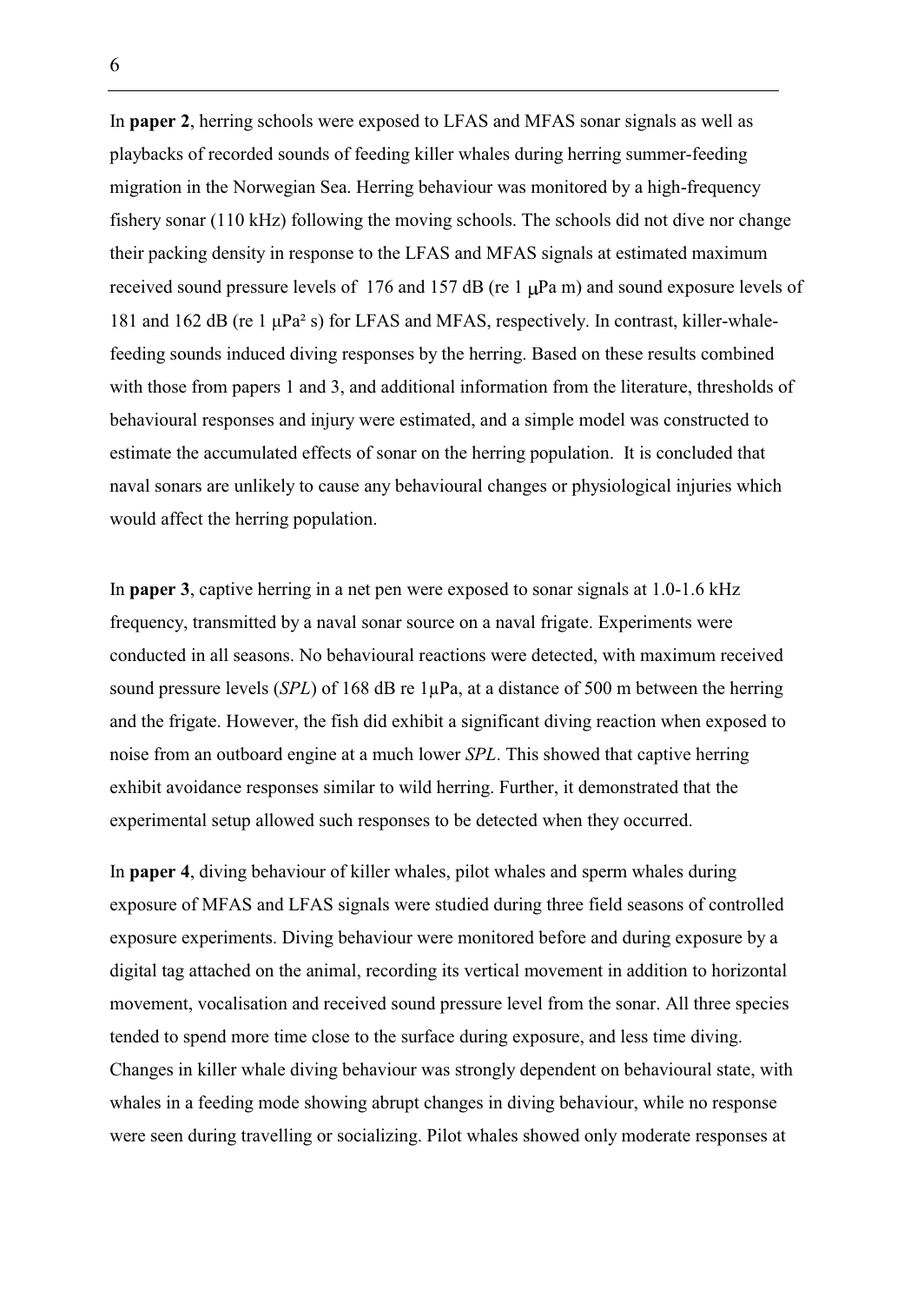high exposure levels. Sperm whales conducted normal deep feeding dives during MFAS exposure, but reduced foraging activity during LFAS exposure.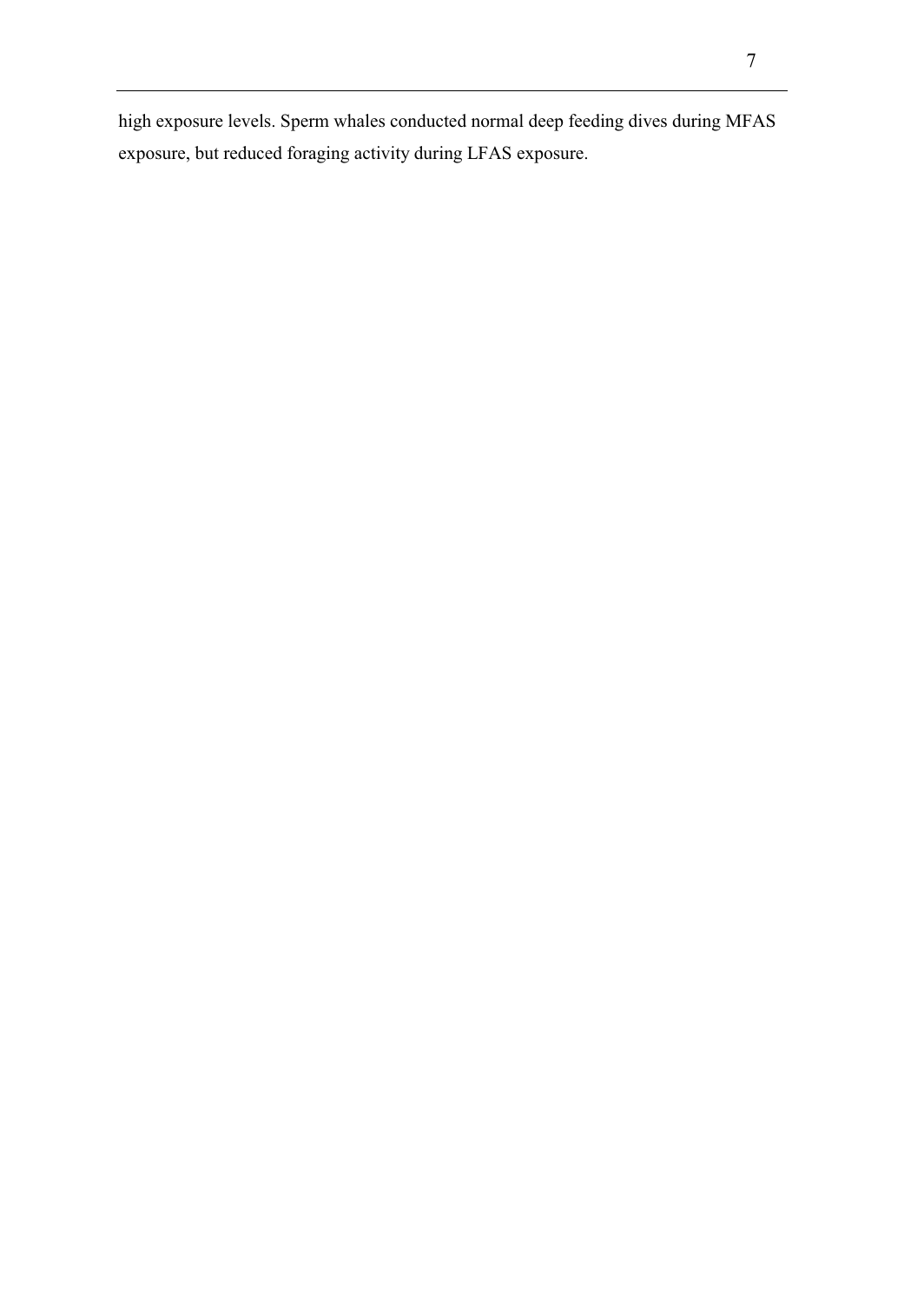## **4. List of papers**

- **Paper 1:** Doksæter, L., Kvadsheim, P.H., Godø, O.R., Handegard, N.O., Donovan, C., Lam, F.P. and Miller, P.J.O. (2009). Behavioural response of herring (*Clupea harengus*) to 1-2 and 6-7 kHz sonar signals and killer whale calls. Journal of the Acoustic Society of America 125, 554-564.
- **Paper 2**: Doksæter, L., Kvadsheim, P.H., Ainsely, M., Solow, A., Handegard, N.O., Nordlund, N. and Lam, F.P. Impact of naval sonar signals on herring (*Clupea harengus*) during summer feeding. Manuscript submitted to ICES Journal of Marine Sciences, November 2010.
- **Paper 3**: Doksæter, L., Handegard, N.O., Godø, O. R., Nordlund, N. and Kvadsheim, P.H. Behavioural responses of captive herring to naval sonar signals (1-1.6 kHz) of a throughout a yearly cycle. Journal of the Acoustic Society of America (in press).
- **Paper 4**: Doksæter L., Kvadsheim, P.H, Fahlman, A., Lam, F. P. and Miller, P. J. O. Assessing changes in dive behaviour during sonar exposure in sperm whales, killer whales and pilot whales. Manuscript.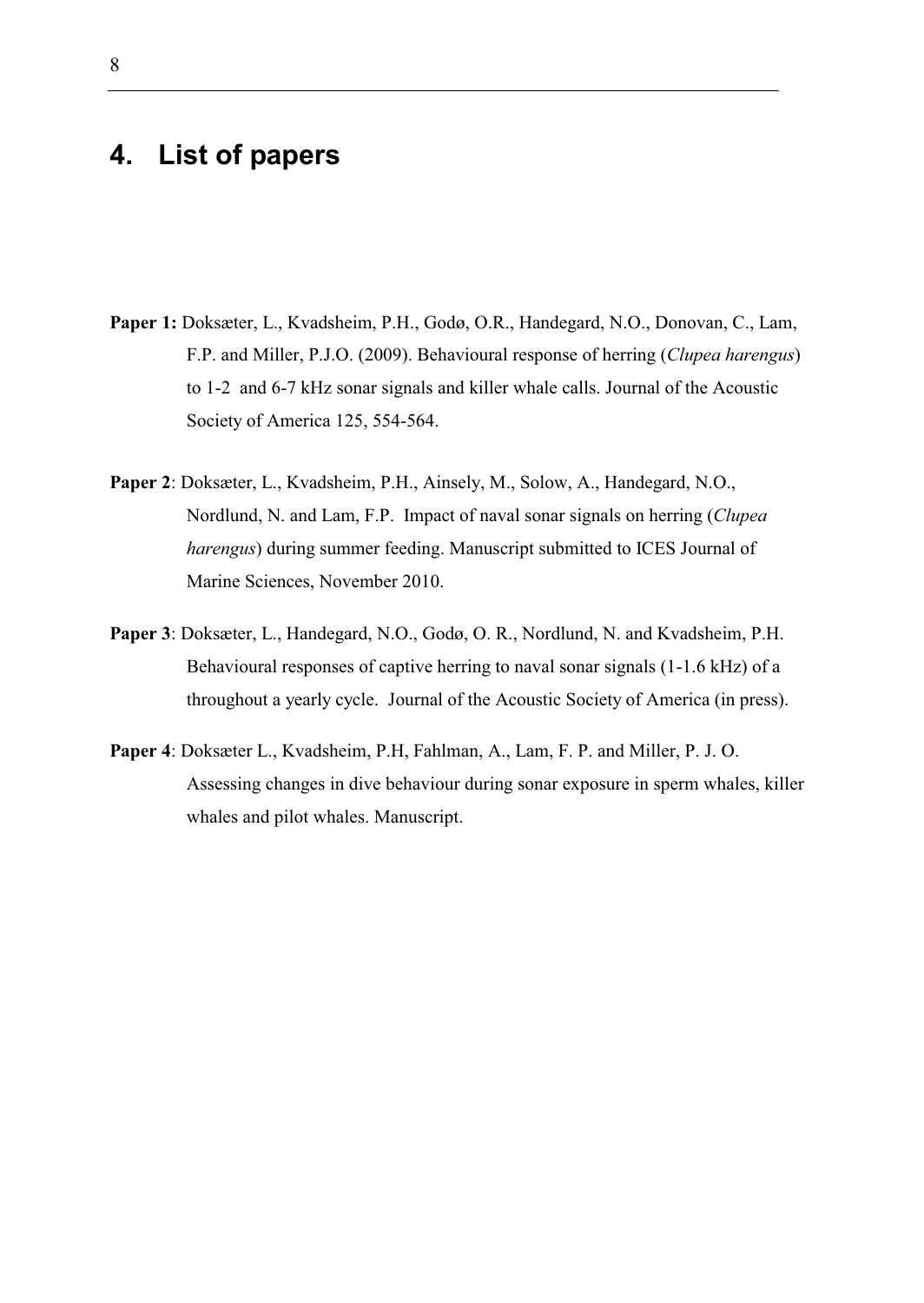# **Contents**

| 1. |                                                                                                                                                                                                      |
|----|------------------------------------------------------------------------------------------------------------------------------------------------------------------------------------------------------|
|    | 1.1<br>1.1.2                                                                                                                                                                                         |
|    | 1.2<br>1.2.1<br>Behaviour of fish and marine mammals in response to acoustic stimuli 24<br>1.2.2<br>1.2.3<br>From small scale experiments to large scale population effects of sonar on the<br>1.2.4 |
| 2. |                                                                                                                                                                                                      |
| 3. |                                                                                                                                                                                                      |
| 4. |                                                                                                                                                                                                      |
|    | 5. Appendixes                                                                                                                                                                                        |
|    |                                                                                                                                                                                                      |
|    |                                                                                                                                                                                                      |
|    |                                                                                                                                                                                                      |
|    |                                                                                                                                                                                                      |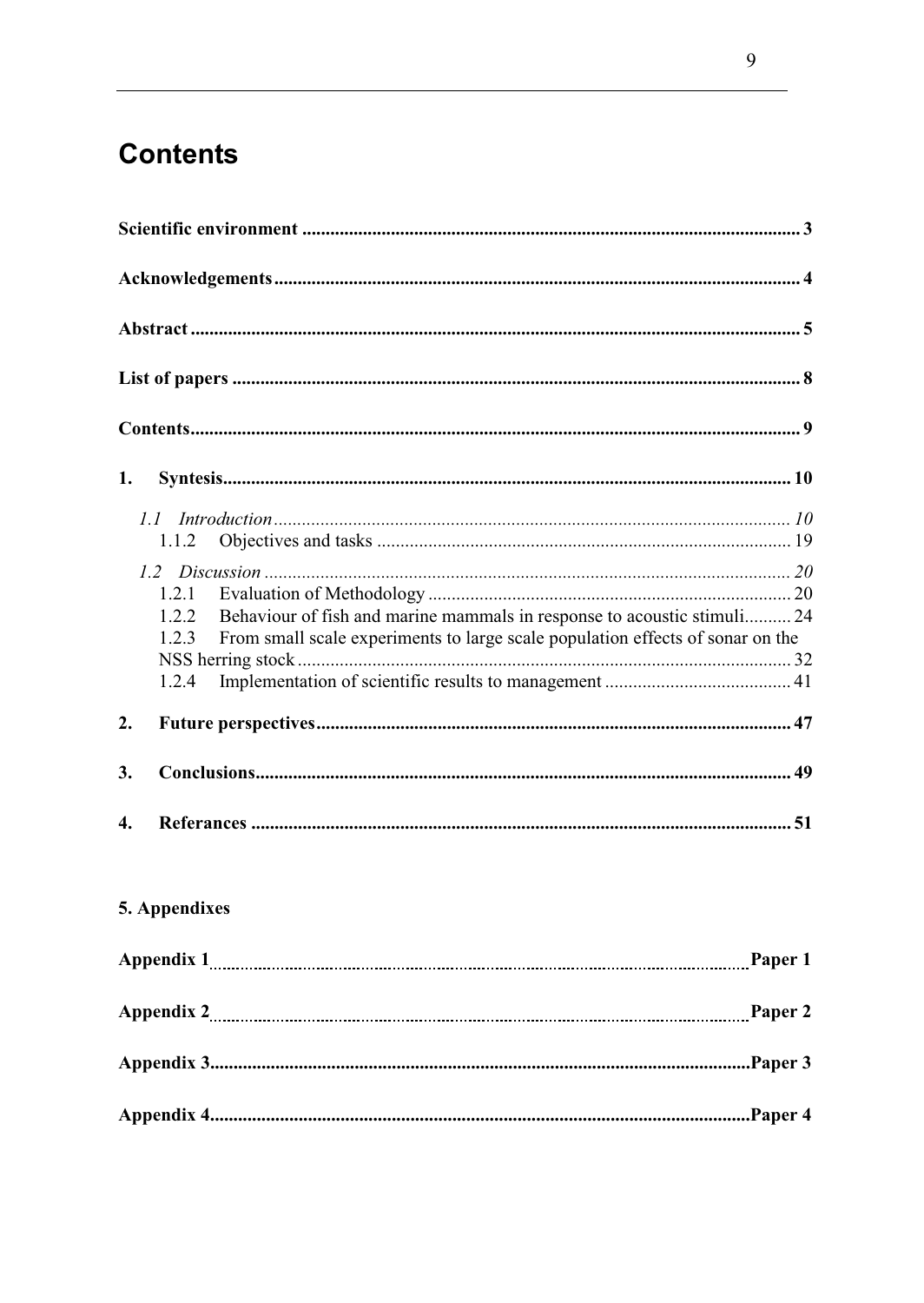# **5. Syntesis**

### 5.1 Introduction

### *The silent ocean*

The ocean is often referred to as silent, a highly misleading statement, because it is full of sounds (Wentz, 1964). These include sounds from earthquakes, ice cracking, wind-driven waves, and rainfall (Hildebrand, 2009). In addition to these physical sources, many sounds are produced by the animals living here e.g. snapping shrimps, grunting fishes, echo-locating dolphins, and singing whales (Fig.1, lower panel). Further, there is a wide variety of sounds created by human activities, often referred to as "anthropogenic noise" (Hildebrand, 2009). These originate from activities such as shipping, underwater construction, and explosions, or they may be transmitted intentionally into the sea for orientation or exploitation purposes, such as seismic-survey operations, fish-finding echosounders, and sonars operating over a wide range of frequencies for military and civilian purposes (Fig. 1, upper panel).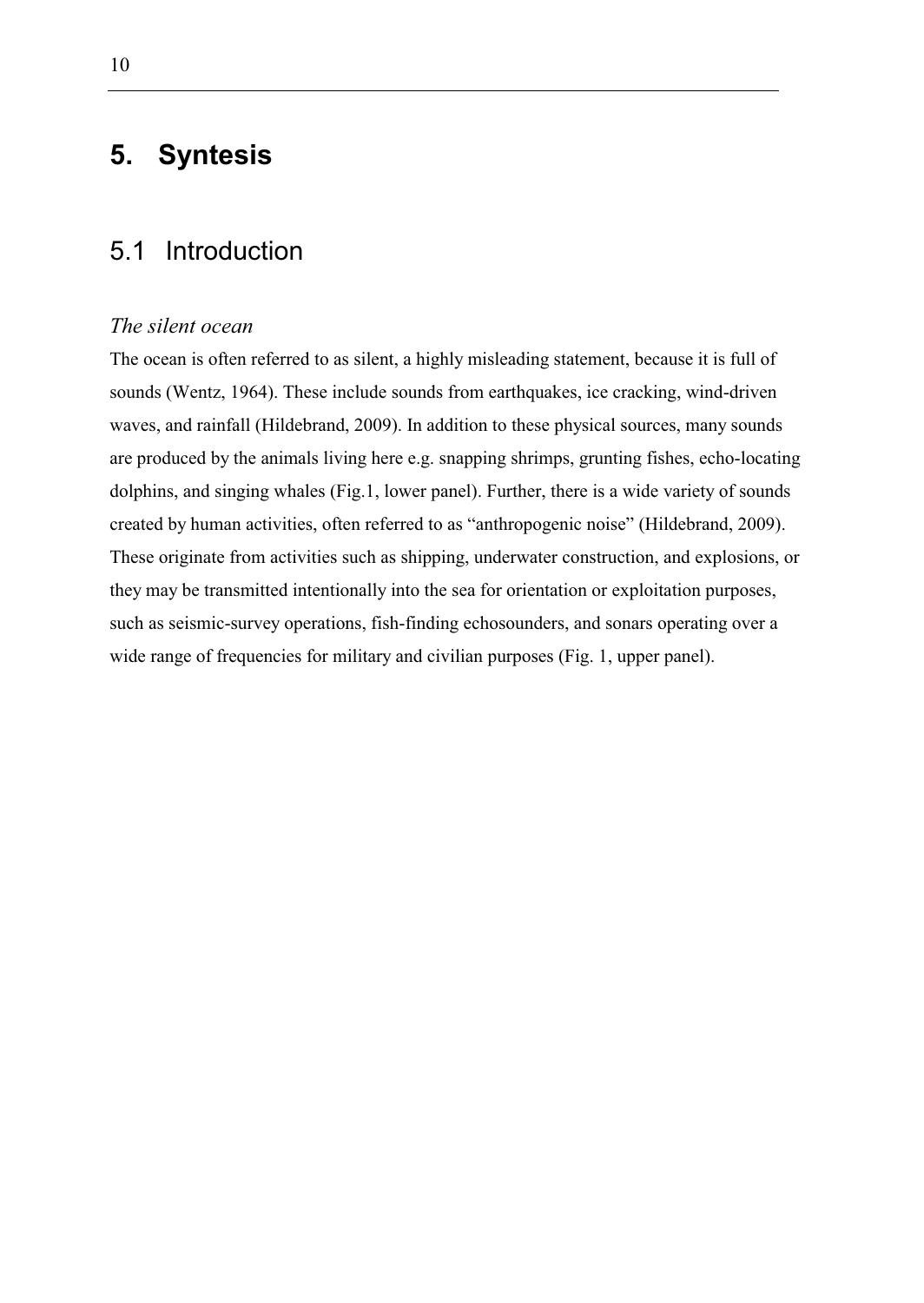

**Fig. 1.** Natural and anthropogenic sources of sound in the sea. Sources: Heathershaw *et al*., 2001 (echosounders, seismic, military sonars); Hildebrand, 2009 (shipping, explosions, bubbles and spray); Verbom and Kastelein, 2002 (porpoises); Richardson *et al*., 1995 (dolphins); Popper and Ketten, 2008 (baleen whales, fish); Frankel, 2002 (seals and sea lions).

The terms "noise" and "sound" are often used somewhat arbitrarily in the literature. Here I use "noise" for an anthropogenic source, and "sound" when the source is a natural physical process or biologically produced. The term "acoustic stimuli" is used when the source is unknown, or when it includes a combination of anthropogenic and natural sounds. Similarly, the term "background noise" is used for ambient noise of various uncertain origins.

#### *The auditory scene*

All animals use their senses to create an image of their environment. In the ocean, senses such as vision and olfaction function only over short distances. Vision depends on having sufficient light, which may only penetrate down to 40-m depth in coastal waters (Garrison, 2002). Sound signals, however, travel very well in water, spreading over long distances at a speed almost five times that in air. Intense low-frequency signals can be detected in the oceans halfway around the globe (Munk *et al*., 1994). Hearing is thus a sense with great potential for providing marine animals with information about their environment at much greater distances than any other sense. Thus, the auditory scene is generally more important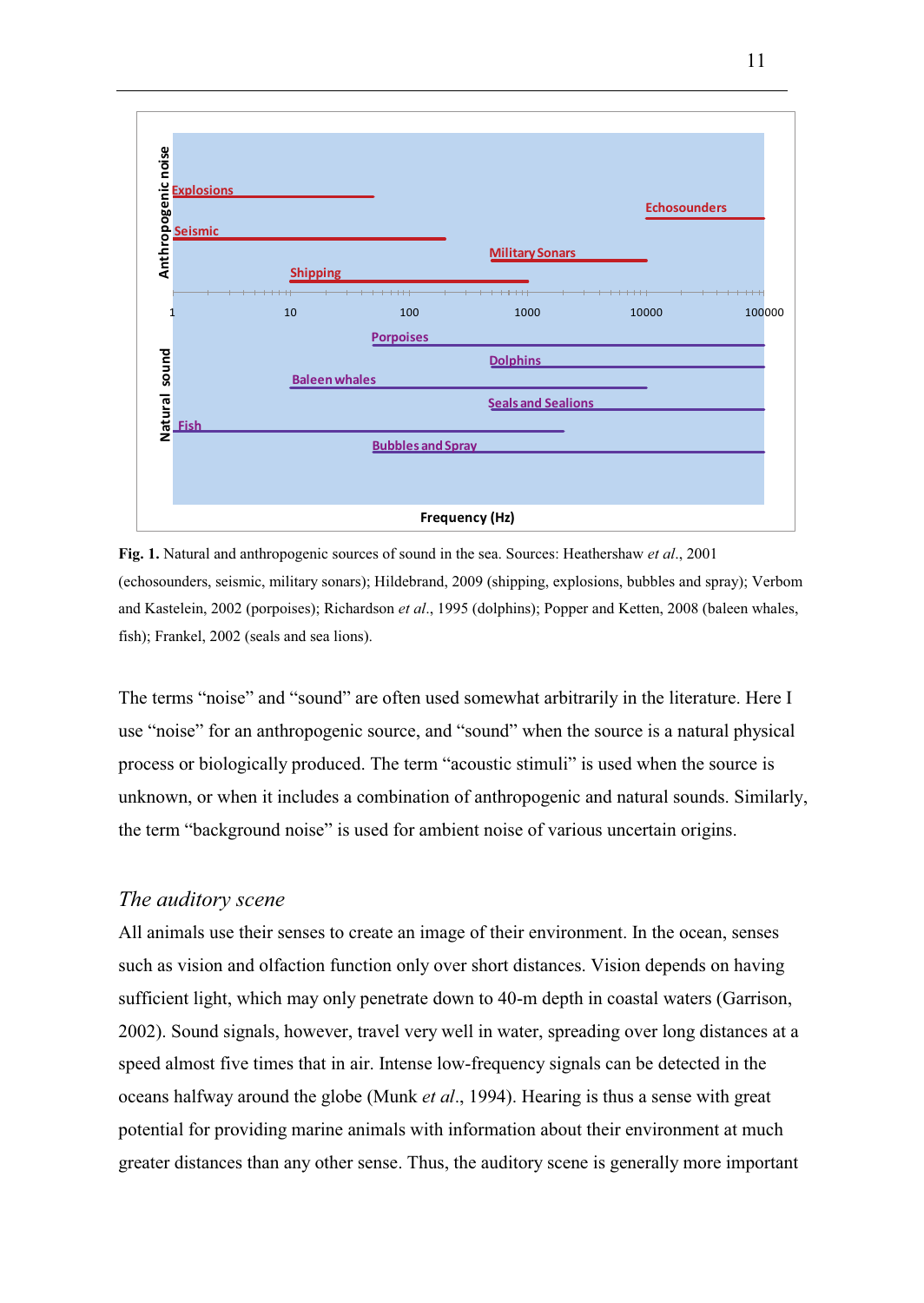than the visual scene for animals inhabiting the marine environment (Popper and Hastings, 2009a). The auditory scene consists of environmental sounds such as from raindrops at the surface and geological structures, as well as sounds from potential predators or mates. This creates a "soundscape" (Slabbekoorn and Bouton, 2008), providing fish and marine mammals with important information about their surroundings (Fay and Popper, 2000; Popper *et al*., 2003a), Fish also use sound in communication (Bass and McKibben, 2003), in orientation and in habitat selection (Simpson *et al*. 2004; 2005). The deep-diving cetaceans (whales and dolphins) spend much of their time in the dark, where sound is the main tool to gather environmental information, either through active echolocation (Au, 1993) or passive listening (Gannon *et al*., 2005). Sound also has a fundamental role in predator detection, inter-animal communication, and navigation (Richardson et al., 1995, Tyack 2000; Simpson et al., 2005). The acoustic scene has likely been a strong selective force in the evolution of hearing (Fay and Popper, 2000). Most of the fish and mammals inhabiting the marine environment have a very good sense of hearing (Popper and Ketten, 2009) which, however, needs further investigation both related to understand its biological importance and vulnerability to human disturbance.

Most fishes have optimum hearing sensitivity below 500 Hz, with some lesser capability up to 1 kHz (Chapman and Hawkins, 1973; Hawkins and Johnstone, 1978). Some species are sensitive to much higher frequencies, detecting sounds at several kHz (Popper and Fay, 1973; Fay, 1988) (Fig. 2a). This is probably due to a mechanical coupling between the swimbladder and the hearing organ, allowing these fishes to detect the pressure component of the signal in addition to the particle velocity which is directly detected by the inner ear (Popper *et al*., 2003).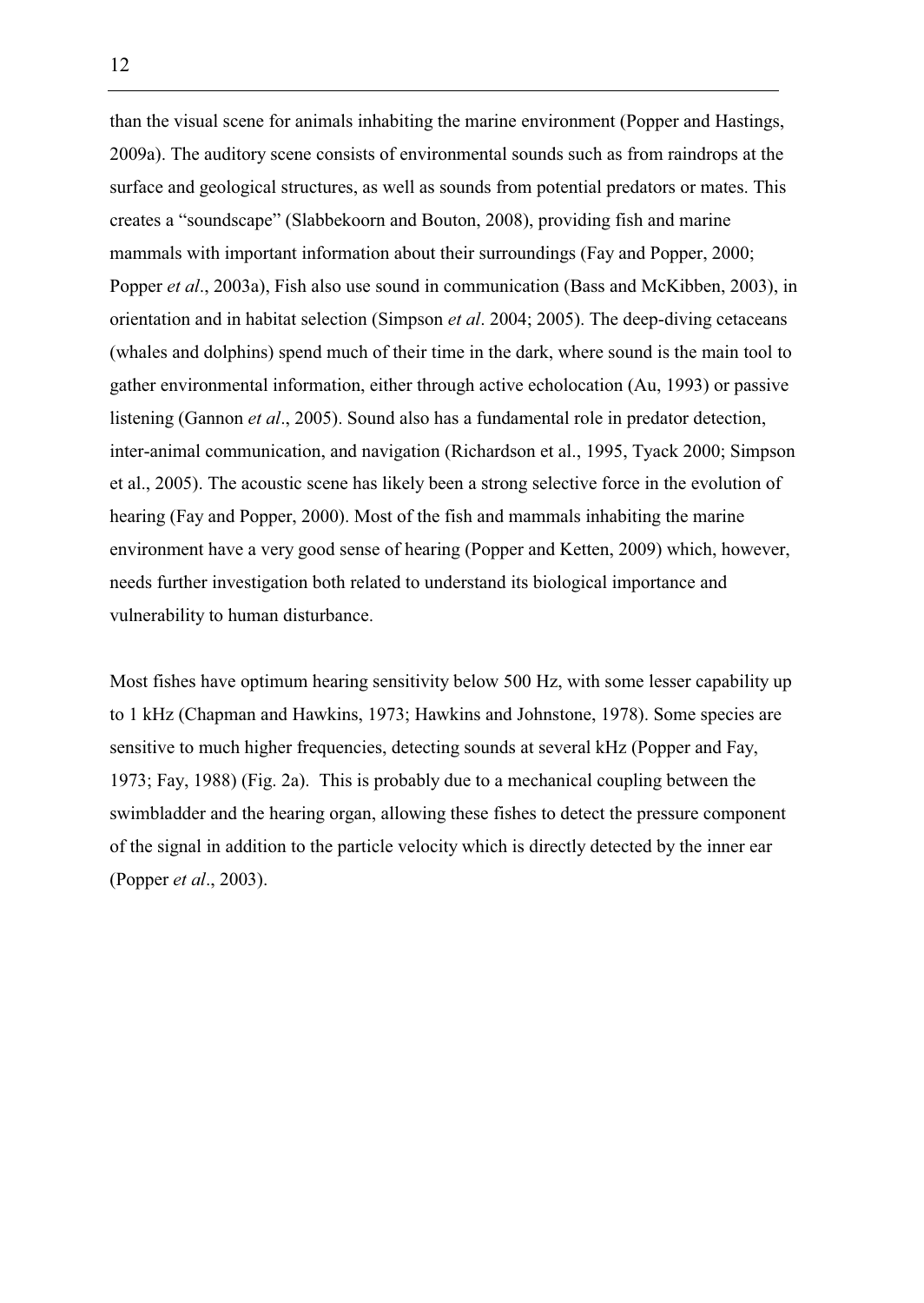

**Fig. 2.** Hearing curves for various species of fish (a) and cetaceans (b). Sources: Chapman and Hawkins (1973) (Cod); Hawkins and Johnstone, 1978 (salmon); Enger, 1967 (herring); Chapman and Sand 1974 (flatfish); Kenyon et al., 1998 (goldfish); Mann *et al*., 1998 (American shad); Szymanski *et al*. 1999 (killer whale); Ljungblad *et al*. 1982; Brill and Moore, 2001 (bottlenose dolphin); Johnson *et al*. 1989 (beluga), Kastelein *et al*., 2002 (porpoise); Kastelein *et al*., 2003 (striped dolphin).

#### *Potential impact of anthropogenic noise*

Any acoustic signals in the environment that alter the ability of animals to detect and analyse their auditory scene can potentially have a detrimental impact on their life and survival. The detection of a biologically-relevant sound depends on the level of any interfering signals (maskers) superimposed on the sound to be detected. Anthropogenic noise has in recent years become more and more pervasive and powerful, thus increasing the background noise level as well as the peak sound intensities in the sea (Jasny, 1999; Hofman, 2004). Much of this noise is produced in coastal and continental shelf waters, coinciding with important habitats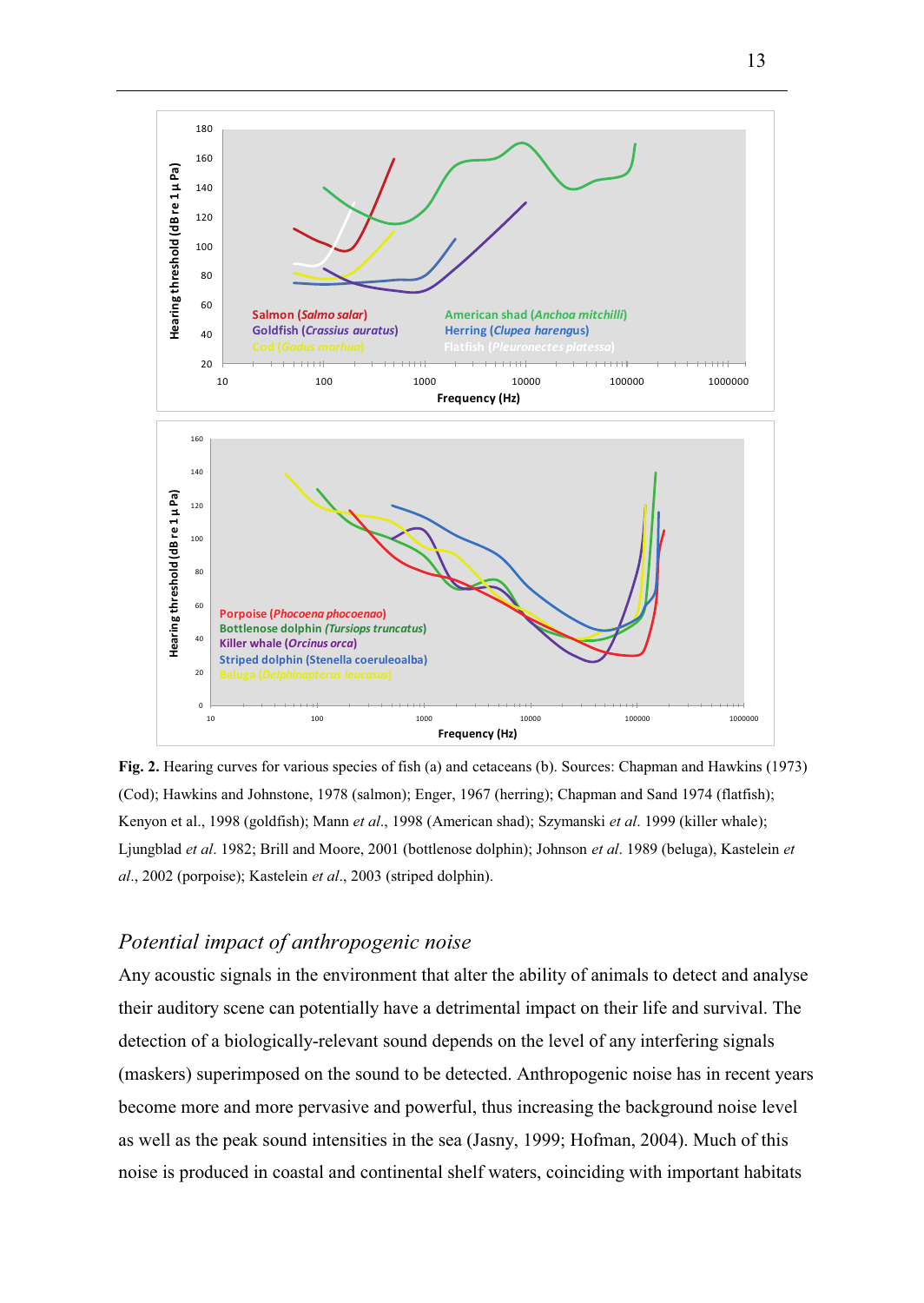of marine animals (Hildebrand, 2009), and may thus interfere with their natural auditory scene. Such sounds may also induce a behavioural response of the animal, such as avoidance of the exposed habitat (Engås *et al.,* 1996; Engås and Løkkeborg, 2002; Allen and Read, 2000; Morton and Symonds, 2002), which could be either vertical or horizontal movement. This may result in the habitat being occupied by other, less sound-sensitive species, thus altering the ecosystem. The animals can also be affected through physiological-stress responses (Gilham and Baker, 1985; Popper and Hastings, 2009a). As the animal struggles to cope with the stressor, this may have negative consequences for important life functions such as predator avoidance (Mesa, 1994) and reproductive output (Legardere, 1982). Acoustic signals of high intensity may also cause direct physical injury leading to loss of hearing sensitivity (Popper *et al.,* 2005, Popper *et al.,* 2007). The hearing loss is measured by increased hearing thresholds which is either permanent (PTS) or temporary (TTS) (Scholik and Yan, 2002; Smith *et al*., 2004).

Naval sonars are among the most intense and widespread anthropogenic noise sources. Modern active long-range sonars used in anti-submarine warfare typically operate in the frequency band 1-10 kHz (Friedman, 2006). It is important to know how these may affect marine animals, due to their high source level, the long range of low-frequency signals, and the large number of such sonars that are deployed (Richardson *et al*., 1995).

Several stranding events of beaked whales have coincided in time and location with naval sonar operations (e.g. Simmonds and Lopez-Jurado, 1991; Frantzis, 1998; Jepson *et al*., 2003; Cox et al., 2006). Necropsy of some of these stranded animals found formations of nitrogen bubbles in several tissues (Jepson *et al*. 2003, 2005; Fernandez *et al*., 2005), a symptom often found in association with decompression sickness (DCS). This could have been caused by the sonar signals directly inducing bubble growth (Crum and Mao, 1996), or that the sonar noise caused a change in dive behaviour that will make them more vulnerable for bubble formation. Such behaviour include spending less time at the surface for nitrogen to dissipate, or conducting repetitive shallow dives (Jepson *et al*., 2003, Fernandez *et al*., 2004; Cox *et al*., 2006; Zimmer and Tyack, 2007). Other studies have documented sonar effects on vocal behaviour of humpback whales (Miller *et al*., 2000, Fristrup *et al*., 2003) and fin whales (Croll *et al*., 2001). There are few studies of sonar effects on fish, both with respect to species and the types of effects studied. The only documented cases are a minor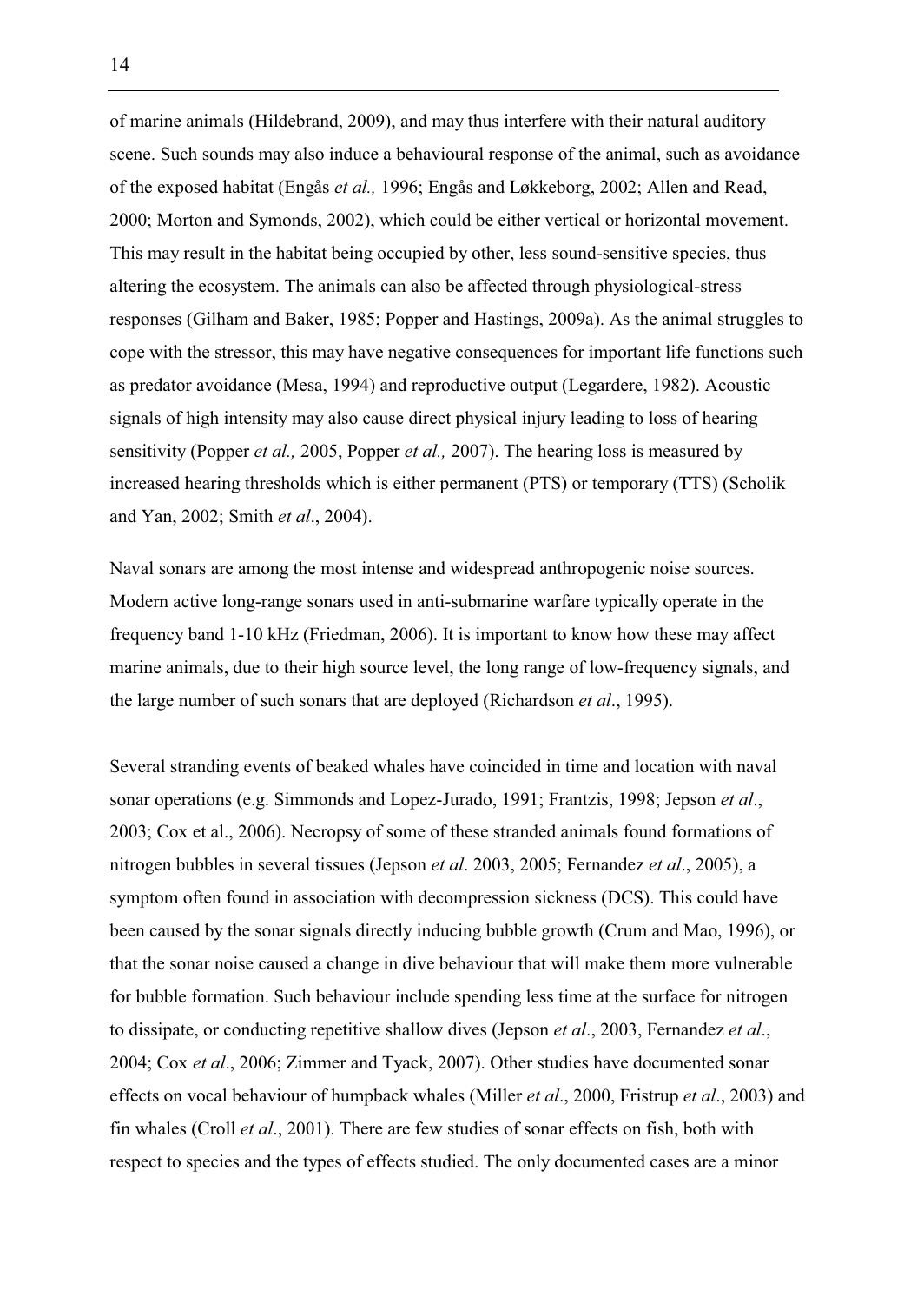temporary threshold shift in hearing of rainbow trout (*Oncorhynchus mykiss)*, and avoidance behaviour and mortality of juvenile herring (*Clupa harengus*), cod (*Gadus morhua*) and wolfish (*Anarhichas lupus*) (Jørgensen *et al*., 2005).

#### *Motivation of study*

In 2006, the Royal Norwegian Navy introduced a new class of frigate, equipped with highpower sonars operating down to 1 kHz. These sonar frequencies overlap the hearing range of many marine animals in Norwegian waters, including all the cetaceans (Ketten and Popper, 2009), and some fish species, in particular clupeids such as herring (Enger, 1967). Operations in coastal and littoral waters are of high priority for the Royal Norwegian Navy. This implies that sonar noise-field will inevitably overlap with the distribution of many important species of fish and marine mammals along the Norwegian coast. These animals may be exposed over long periods of time, with potential impact on cornerstone Norwegian enterprises, like fisheries, aquaculture, and tourism.

Many studies on how sonar pulses might affect marine animals have focused on physiological effects (e.g. Jepson *et al*., 2003; 2005; Fernandez *et al*., 2004; 2005; Popper *et al*., 2007). However, a change in behaviour can be just as important, causing the animal to move away, either horizontally or vertically, from the area of exposure. From a conservation perspective, behavioural effects could potentially be most crucial, as these may impact lifecycle processes like migrations, and thus in the worst case harm the stock. Negative impacts on a top predator could affect the ecosystem by altering the predator-prey balance (Lima and Dill, 1990).

Behavioural responses of fish to anthropogenic noise include avoidance of the exposed habitat (Engås *et al*., 1996; Engås and Løkkeborg, 2002) as well as vertical escapement (Nøttestad and Axelsen, 1999). Such behavioural responses may increase energy depletion, reduce feeding or mating opportunities, and habitat abandonment (NRC, 2005). Most of the fish species in Norwegian waters are, however, not capable of detecting the frequencies of sonars operating in the 1-10 kHz frequency range (Chapman and Hawkins, 1973; Hawkins and Johnstone, 1978). Herring (*Clupea harengus*), on the other hand, can detect signals at frequencies up to 4 kHz (Enger, 1967), and are thus fully capable of hearing the lowest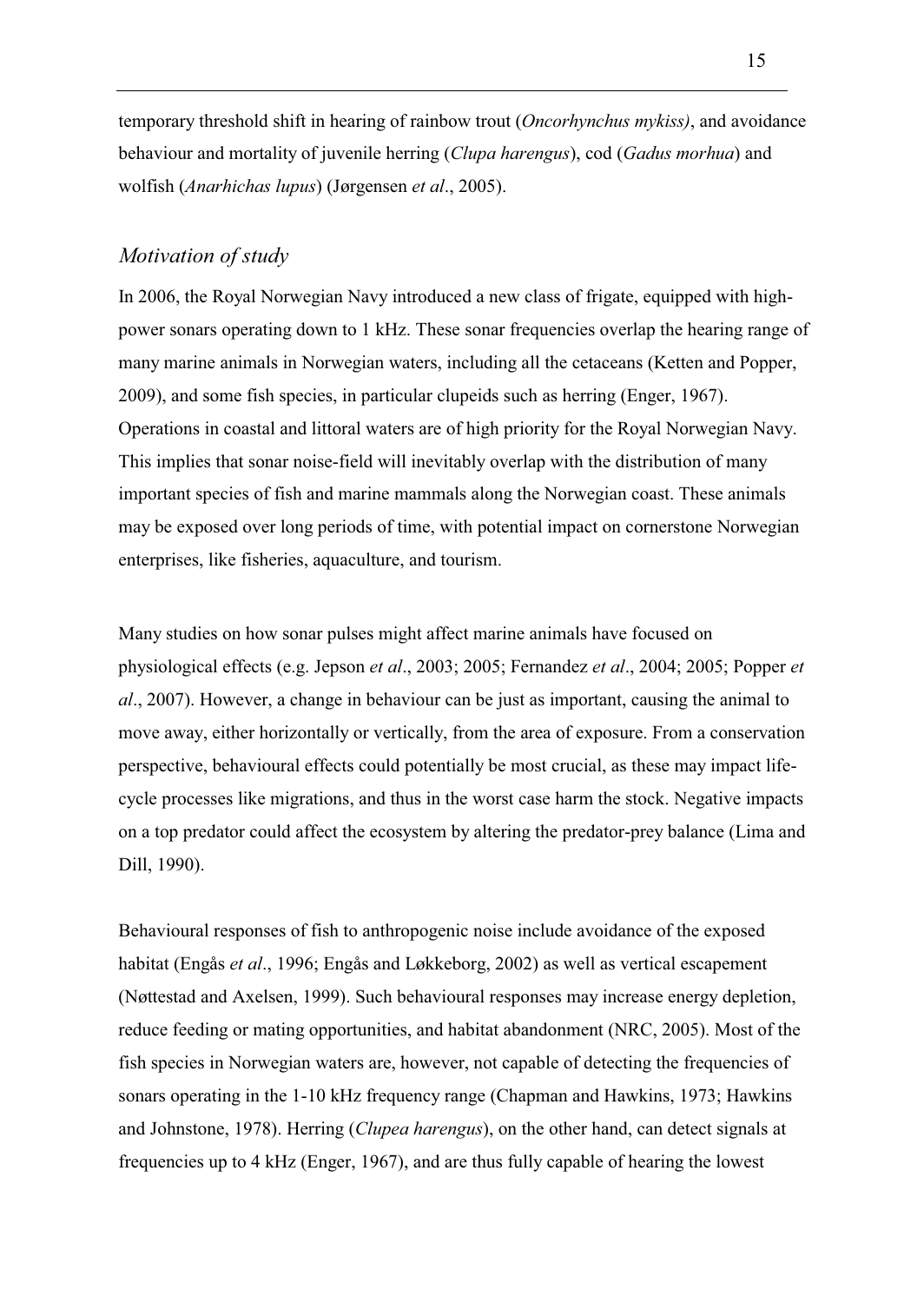frequency components of the sonar pulses. Herring are among the most numerous fish in the North Atlantic. This species has an important role in the ecosystem as prey for other animals on higher trophic levels (Holst *et al*., 2004), and is a commercially important fishery resource (Blaxter, 1985; Hamre, 1990). Throughout the year, the herring is distributed over most of the Norwegian Sea (Fig. 3); overwintering in the Lofoten area (Dragesund *et al*., 1997), spawning along the Norwegian coast in spring (Johannsessen *et al*., 1995; Røttingen and Slotte, 2001), and feeding in the Norwegian Sea in summer (Holst *et al*., 2004). In later years the herring overwintering areas has expanded to include offshore areas of continental slope area from Lofoten and northwards (Orellana, 2006). A study by Jørgensen *et al*. (2005) showed a strong behavioural response as well as mortality of captive juvenile herring exposed to naval sonar signals, but at very high intensities which implies that the effect zone around a transmitting source will be relatively small. Still, this raised concern as to how adult fish might respond. Negative effects on the herring may potentially reduce the stock, or change its distribution or migration patterns, with associated consequences for the fishery as well as for herring predators, such as killer whales. On this basis, and especially due to its role as a key species in the ecosystem, the herring has been given particular attention in my PhD work.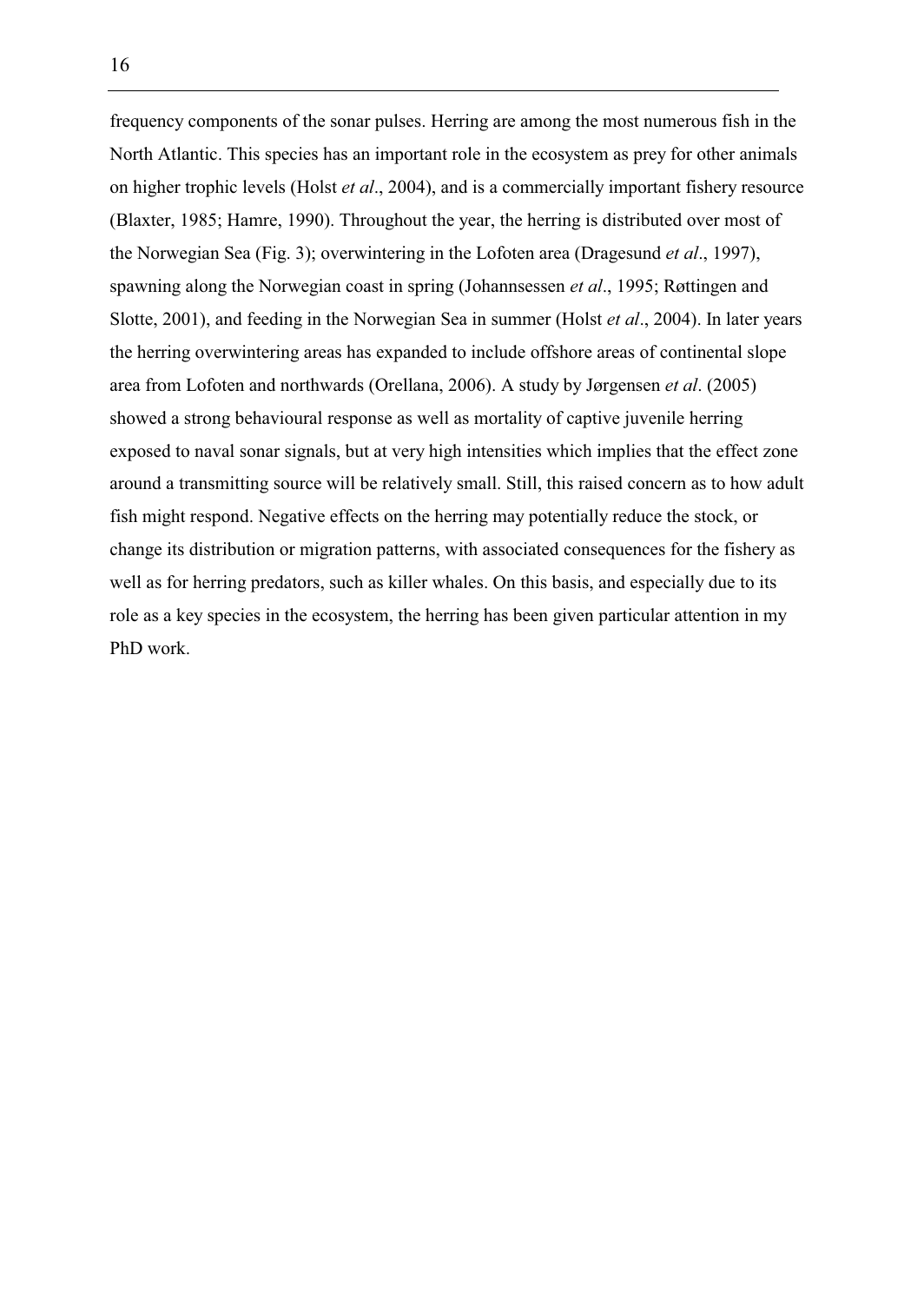

**Fig. 3**. Distribution of Norwegian Spring Spawning herring (*Clupea harengus*) throughout the year; spawning along the coast in spring (red), feeding in the Norwegian Sea in summer (purple) and overwintering in a sheltered fjord system in Northern Norway in winter (blue). Egg and larvae drift northwards from the spawning ground, and the juvenile period is spent in the Barents Sea (green). From Holst *et al*., 2004.

In breath-holding divers like the cetaceans, a changed dive pattern is an expected behavioural reaction to noise disturbance. This may be caused by the animal trying to escape to depths where the sound intensity is lower, or it can involve a predator-avoidance response if the signal is confused with predator-like sounds (Zimmer and Tyack, 2007), resulting in longer periods than normal being spent at the surface or at depth. This may have consequences for feeding, as well as physiological effects such as tissue nitrogen saturation and risk of bubble formation in supersaturated tissues if time spent at depths are not balanced by sufficient time at the surface (Ridgway and Howard, 1979). This may have consequences for feeding, as well as physiological effects such as tissue nitrogen saturation and risk of bubble formation in supersaturated tissues if time spent at depths are not balanced by sufficient time at the surface (Ridgway and Howard, 1979). The risk of bubble formation depend to some degree on the natural diving behaviour of the marine mammal. Deep-diving species are said to be more vulnerable than shallow-diving species (Zimmer and Tyack, 2007; Hooker *et al*., 2009).The sonar frequencies involved are probably audible to all the cetaceans inhabiting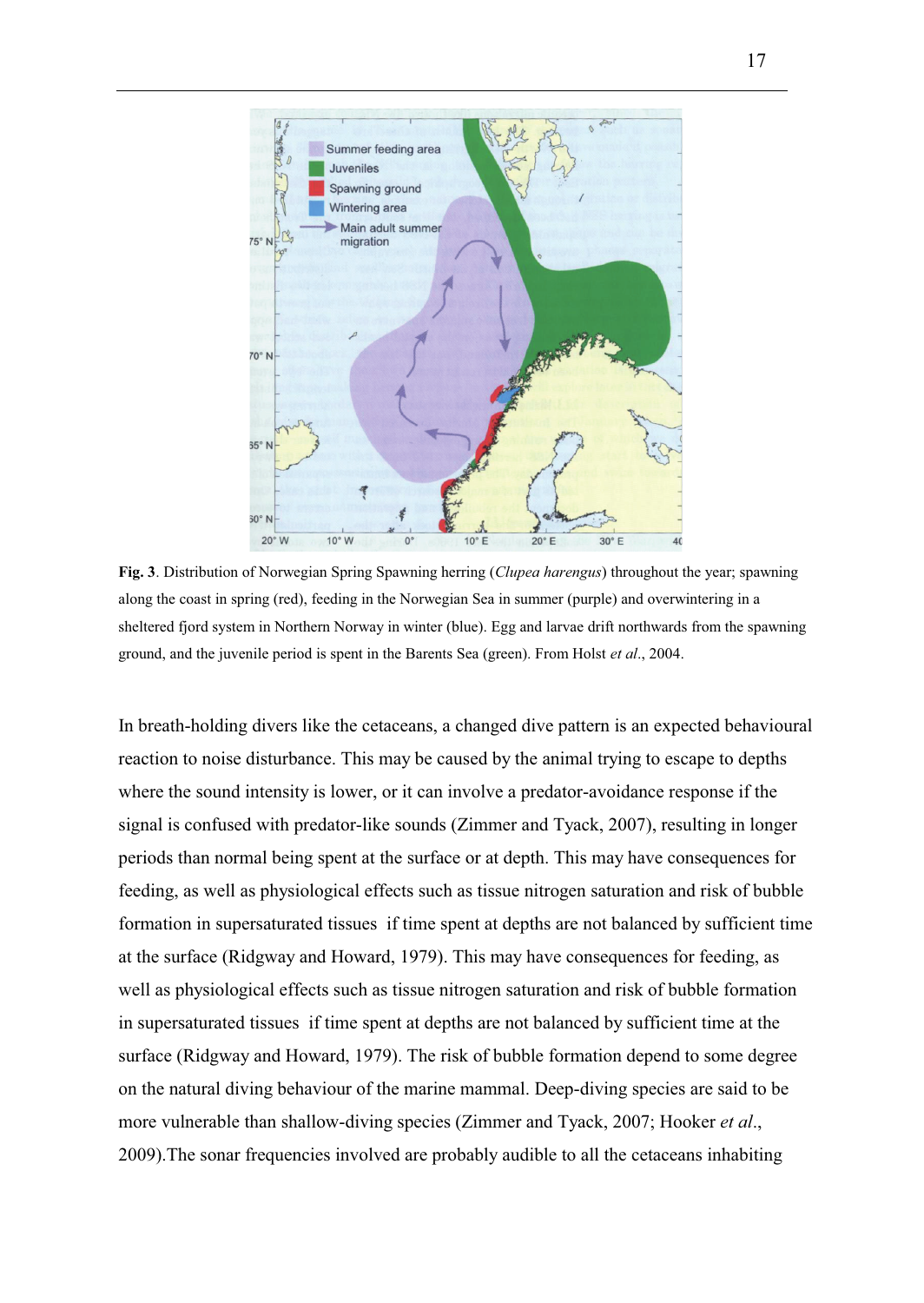Norwegian waters, including long-distance migrants feeding there in summer as well as resident species such as small odontocetes (Nøttestad and Olsen, 2004).

Killer whales (*Orcinus orca*), whose hearing sensitivity peaks around 10 kHz (Szymanski *et al*. 1999), are one of the few cetaceans resident in Norwegian waters. They are totally dependent on hearing and sound production during their advanced co-operative feeding and prey-localization activities (Van Opzeeland *et al*., 2005; Simon *et al*., 2006), making them vulnerable to the masking effects of high-intensity sonars. Killer whales are important top predators in the Norwegian Sea (Nøttestad and Olsen, 2004), and are considered specialist herring-feeders, following the herring concentrations throughout their annual migration cycle (Similä *et al*., 1996). Killer whales might thus be affected by naval sonar operations, both directly and indirectly, in the latter case by reduced prey availability if the herring were negatively affected. Pilot whales (*Globicephala melas*) are also among the most abundant odontocetes in the Northeast Atlantic (Buckland *et al*., 1993). They are important predators especially on the outer continental shelf (Payne and Heineman, 1993). Their main diet is believed to be squids (Desportes and Mouritsen, 1988), but they are highly opportunistic feeders, and various species of fish may also be important (Overholtz and Waring, 1991), such as herring (Gannon *et al*., 1997). Sperm whales (*Physeter macrocephalus*) are among the most numerous of the regular visitors to Norwegian waters, feeding in the deep waters of the shelf break (Christensen *et al*., 1992); and they have a significant impact on the deep-sea food web and nutrient cycling (Whitehead *et al*., 2003).

Killer whales are regarded as typical shallow-divers, with maximum dives to approximately 180 m depth (Nøttestad and Similä, 2001; Nøttestad *et al*., 2002). Sperm whales, on the other hand, are known as extreme deep-divers, regularly foraging down to depths of 2000 m (Watkins, 1993). Pilot whales, with their opportunistic diet, perform both shallow and deep dives (Heide-Jørgensen *et al*., 2002; Soto *et al*., 2008). Considering these different diving strategies among the three species mentioned, and since they are all important species along the Norwegian coast and in the Norwegian Sea (where the naval sonars operate), killer whales, sperm whales, and pilot whales are all included in my study of how cetacean diving behaviour may be affected by sonar exposure.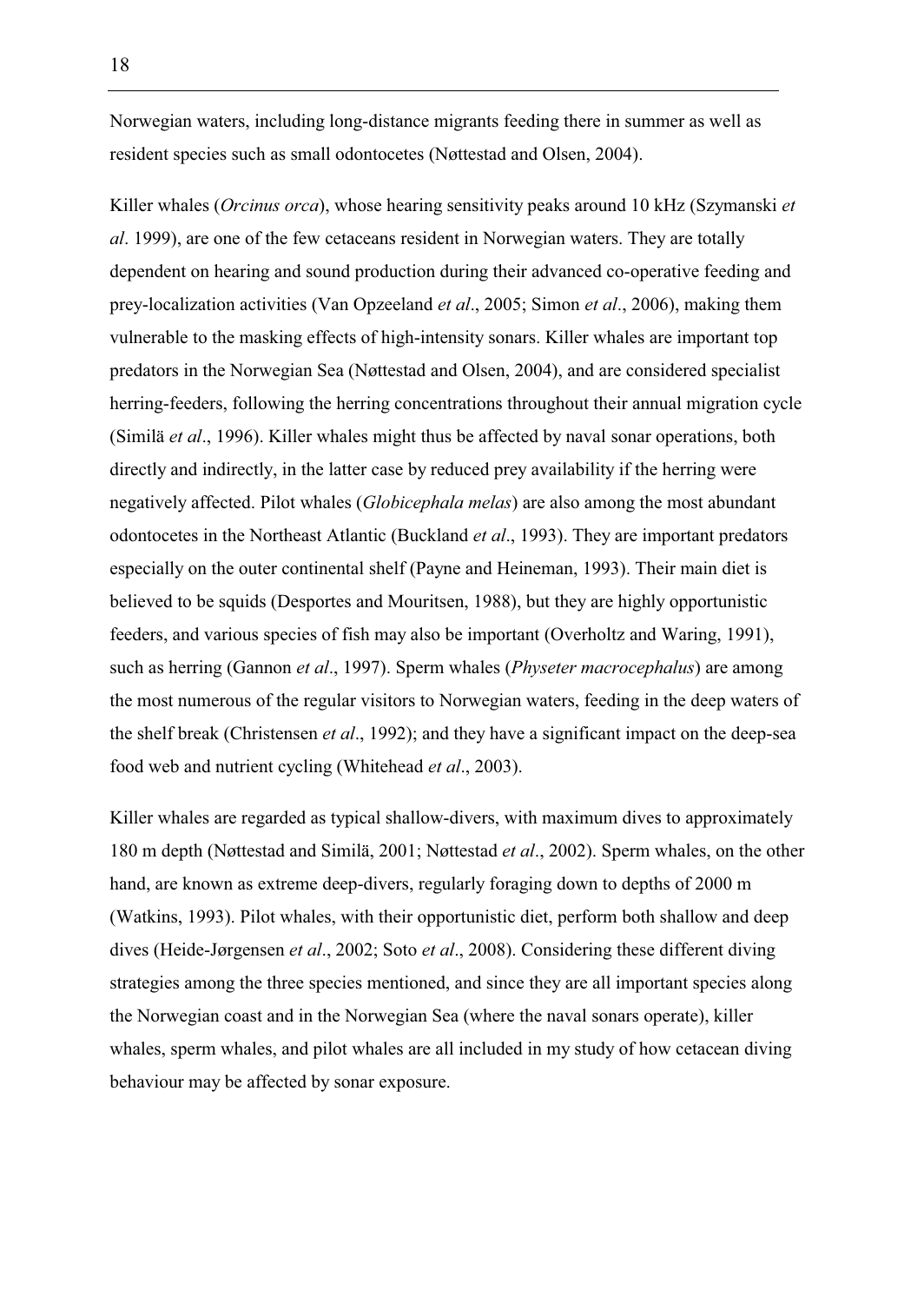### **Objectives and tasks**

The overarching objective of my study was to investigate whether the operation of naval sonars in the frequency range 1-7 kHz affect the behaviour of some important species of fish and whales in the Norwegian Sea. The following tasks were specified to achieve this objective:

- Study behavioural responses of herring to naval sonars during two different seasons and locations, representing different distribution regimes, activity levels, and physiological states; (1) overwintering in a small fjord area and (2) feeding migration within the open ocean. (papers 1and 2)
- Develop an adequate experimental setup for detailed studies of herring behaviour under controlled conditions, and use this to study herring reactions to naval sonar signals during all seasons of the year. (paper 3)
- Compare behavioural reactions between the different season on the basis of varying physiological states and motivation. (papers 1, 2 and 3)
- Use the results to assess how reactions to naval sonars may affect herring and cetaceans, and infer how sonar exercises should be conducted in the best way to mitigate harmful effects on the herring population. (paper 2, and discussion within this synthesis)
- Study changes in diving behaviour associated with sonar exposure, for three species of cetaceans with different natural dive patterns; pilot whales, sperm whales and killer whales. (paper 4)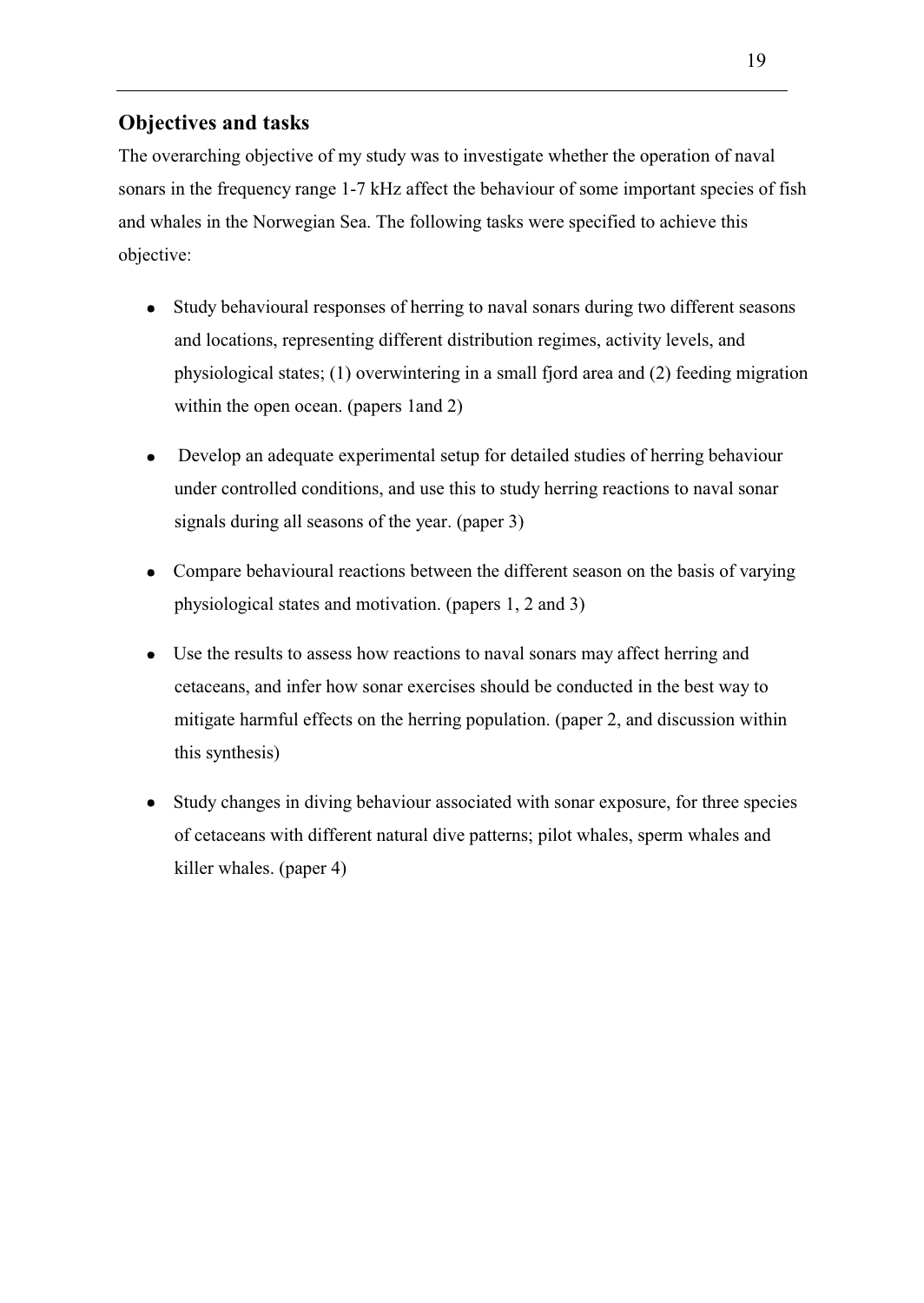### 5.2 Discussion

My PhD involves three studies of behavioural responses by adult herring to naval sonars. This is the first systematic investigation of such responses by fish species throughout all seasonal phases, under both free-field and controlled conditions. Further, it includes behavioural-response studies of three different species of cetaceans. In this overview I will first review the methodology for studying the behavioural responses of herring and cetaceans (chapter 5.2.1). Then, in chapter 5.2.2 I discuss some basic causes of behavioural reactions in fish and cetaceans, with particular emphasis on the most relevant results obtained in my studies. To broaden the perspective of the individual studies presented in the papers, and to relate the results to management issues, I will continue by discussing how single-exposure experiments, as those conducted here, can be used to predict potential effects on animal populations, and discuss this for the case of the herring (chapter 5.2.3). Finally, in chapter 5.2.4, I discuss the implementation of the results of the four papers through management decisions, and highlight the controversies and obstacles that arise when incorporating scientific results and advice in management practice.

### **5.2.1 Evaluation of Methodology**

#### *Herring*

The design of an experimental setup for impact studies should be based on a well grounded hypothesis about reaction patterns. Avoidance reactions of herring may be a change in orientation or swimming direction, altered schooling dynamics or packing, or vertical and horizontal avoidance (Pitcher *et al*., 1996; Nøttestad and Axelsen, 1999). Vertical avoidance behaviour (e.g. a diving response) appears to be the most significant (Nøttestad and Axelsen, 1999; Wilson and Dill, 2002).

Based on these considerations, we expected reactions to sonar signals to be in the form of horizontal and vertical movements as well as changes in school density. Underwater acoustics provide an efficient way to study such horizontal and vertical movements of pelagic fish (Ona *et al*., 2007). Vessel-mounted echosounders have successfully been used to study herring-avoidance reactions to predators (Axelsen *et al*., 2000; Nøttestad and Axelsen,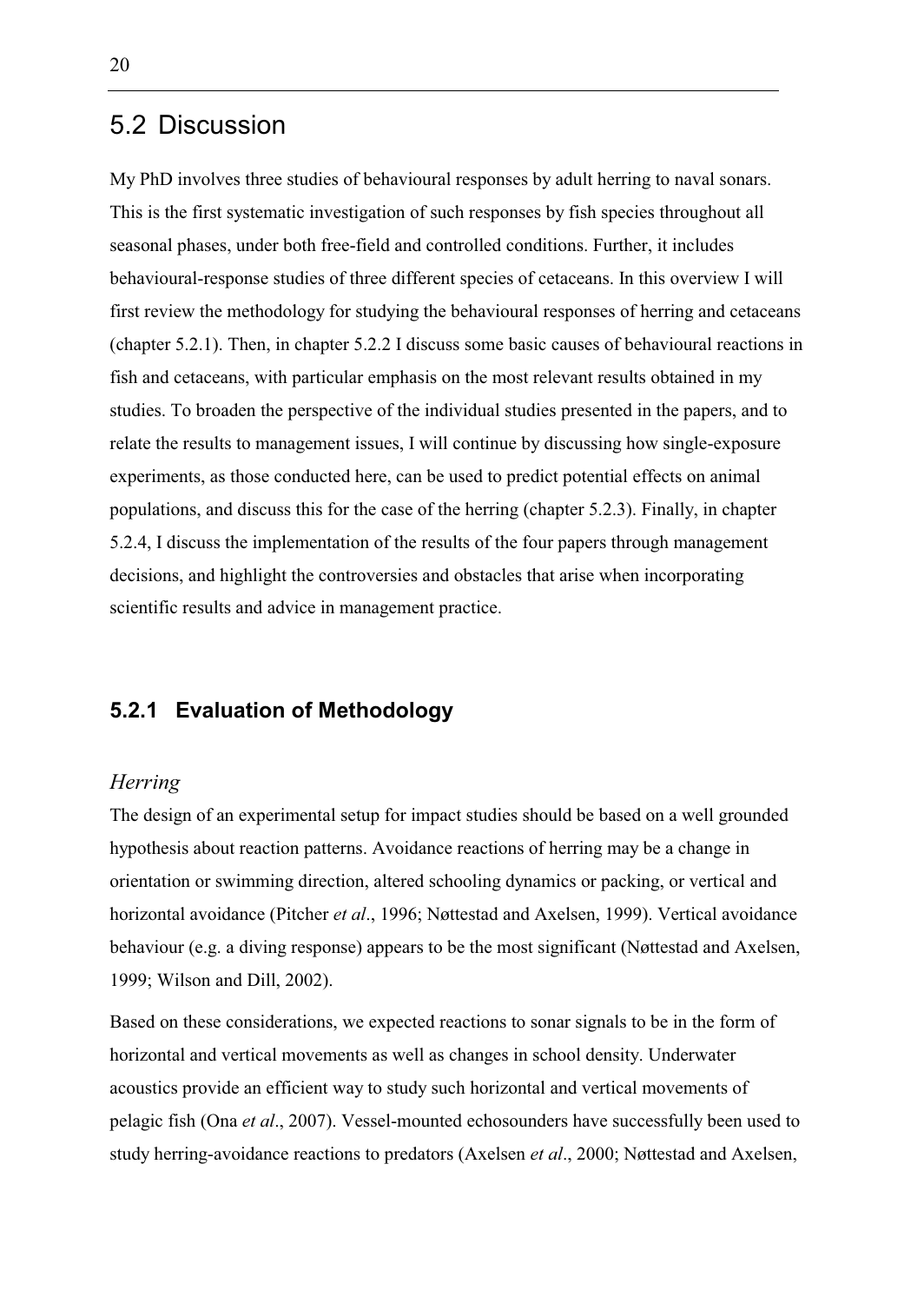1999; Nøttestad *et al*., 2002; Similä, 1997), as well as the avoidance of anthropogenic signals such as vessel noise (Olsen *et al*., 1983; Ona *et al*., 2007). However, in the case of our sonar-exposure study (papers 1 and 2), we had to use a large vessel to deploy the sonar source as close as possible to the herring, and at the same time to record their behaviour, thus a vessel-mounted echosounder was unsuitable. Stationary, bottom-mounted echosounders have successfully been used in studies of herring (Patel, 2007) and cetaceans (Doksæter *et al*., 2009). Such stationary instruments provide better temporal resolution than does a vesselmounted echosounder (Patel, 2007), and they cover most of the near-surface blind zone that is inaccessible to vessel-based echosounders (Aglen, 1994 ). When the fish are relatively stationary, such as during the overwintering period (paper 1), or when they are captive (paper 3), stationary systems are suitable. However, when the fish are in continuous motion, e.g. during their migration (paper 2), stationary observation platforms are inefficient. Hullmounted fish-finding sonars are designed to localize and monitor the behaviour of large schools in the commercially fishery. They allow school movements to be recorded in three dimensions (Misund *et al*., 1996). Such sonars have been used to study vessel-noise reactions by fish which are horizontally distant from the vessel (Misund *et al*., 1996, Soria *et al*., 1996, Gerlotto *et al*., 2004). They are also useful for observing school structures. For example, Soria *et al*. (1996) showed that schools close to the vessel were more compact than those further away, likely due to their response to the vessel noise. These early studies mostly got their results from video analyses of the sonar images. With the development of more advanced fish-finding sonars, digital records in the form of swimming speeds and directions, and school depths became available. These have been applied in studies of herring-migration patterns (Kvamme *et al*., 2003) and swimming speed and direction (Godø *et al*. 2004). However, these sonars do not provide the acoustic data directly, and this requires special signal processing (Brehmer *et al*. 2007). Such post-processing software has recently been developed as the SH 80 module of the Large Scale Survey System (LSSS) (Korneliussen *et al*., 2006). This has been applied in the Simrad SH 80 sonar. The software produces standardized outputs similar to an echosounder, allowing analysis and processing as with conventional echosounder data. Sonar methodology is still advancing, and fishery sonars may become increasingly important for scientific purposes, in studies of fish distributions and population-density estimation, as well as investigations of school behaviour.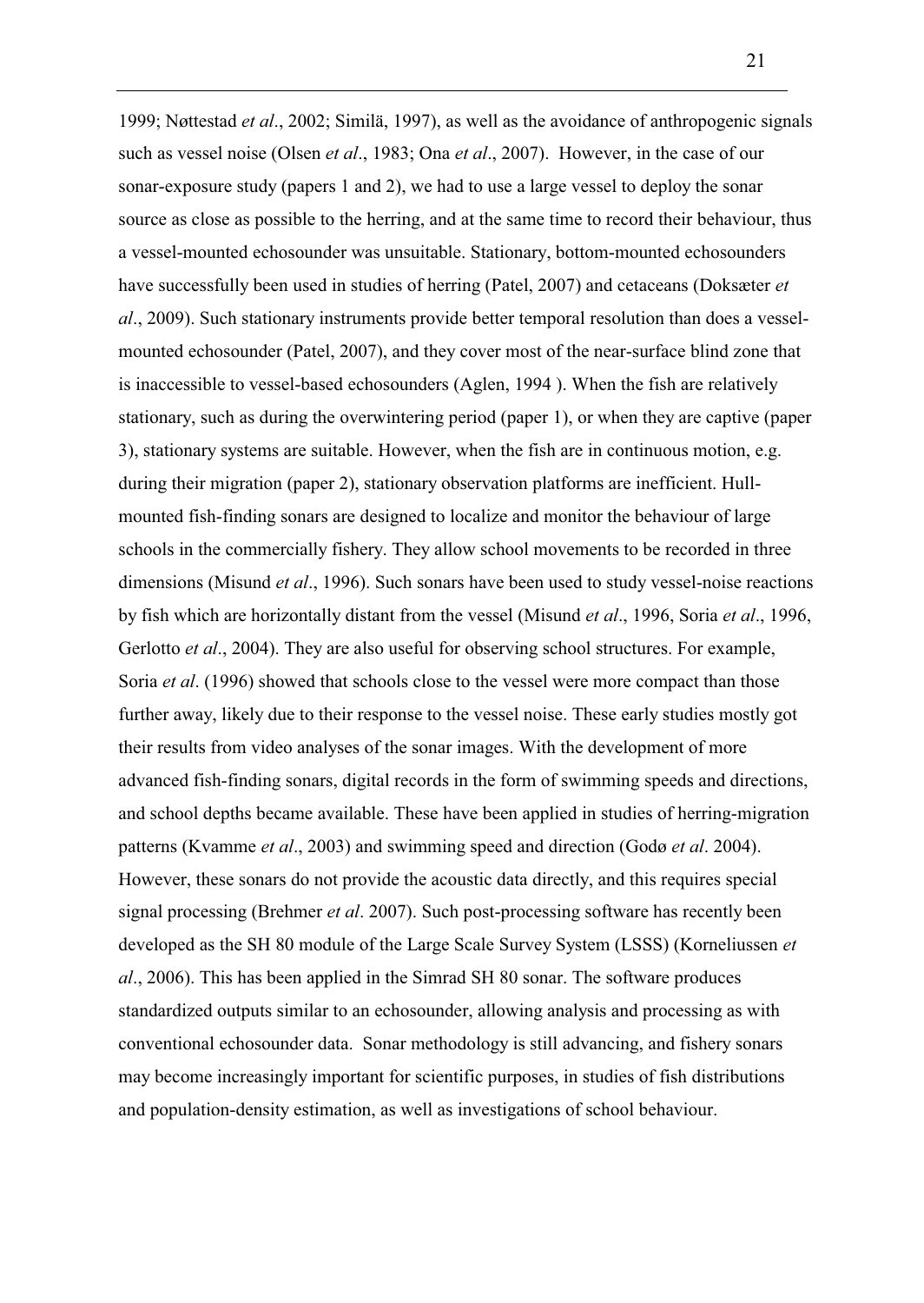Both the *in-situ* studies (papers 1 and 2) used established methodology, while in the captivity experiment (paper 3) we had to design a novel setup to achieve our objectives. This methodology, described in detail in paper 3, primarily targets to detect the vertical avoidance reaction in herring. We therefore used a particularly deep net pen equipped with echosounders and video camera to monitor herring behaviour at all time, a hydrophone recording received sound levels from the sonar as well as the ambient noise (see Fig. 1 in paper 3). This setup performed very well, and has the potential to become a standard method for similar experiments in the future.

To generalize the results and provide an overall estimation of the potential effects of naval sonars on herring, the three studies of overwintering and migrating herring, and that on captive herring in different seasons must be linked together. This task is not straightforward due to the variety of the observation methods which complicate their comparability. Echosounders and fishery sonars have traditionally measured quite different variables. The main output from an echosounder is the volume-backscattering coefficient,  $s_v$  ( $\Sigma \sigma_{bs}/V$ ), representing the sum of echoes from all the targets (with individual backscattering crosssections  $\sigma_{bs}$ ) in a defined volume V (MacLennan et al., 2002). The traditional fishery-sonar output has been the mean depth, area, volume and swimming direction/speed of the target school, but not the direct acoustic backscatter (Brehmer et al. 2007). With the new LSSS SH 80 module, the mean  $s_y$  of the school is now also available from a fishery sonar. This sonar can follow the same targets for some time, independent of the ship`s movement, while a vessel-mounted echosounder will constantly detect new targets along the vessel track. A stationary echosounder on the seabed, used either on stationary fish layers as for the overwintering herring of paper 1, or on captive fish as in paper 3, will detect the same fish all the time. A fishery sonar and a stationary echosounder will hence both provide  $s_y$  values for the same fish structure (school or layer) over many transmission intervals.

The most significant and common avoidance response in herring, across seasons, physiological states, and geographical areas, is the vertical-escape reaction (Olsen *et al*. 1983; Pitcher *et al*., 1996; Nøttestad and Axelsen, 1999; Wilson and Dill, 2002; Ona *et al*., 2007). Vertical avoidance, measured as changes in the depth distribution during naval-sonar exposure, is therefore a sufficient basis for comparing the three studies. Paper 2 compares the vertical-avoidance reactions during the two field experiments, revealing no differences in the depth structure between sonar-exposure and control observations. Since captivity could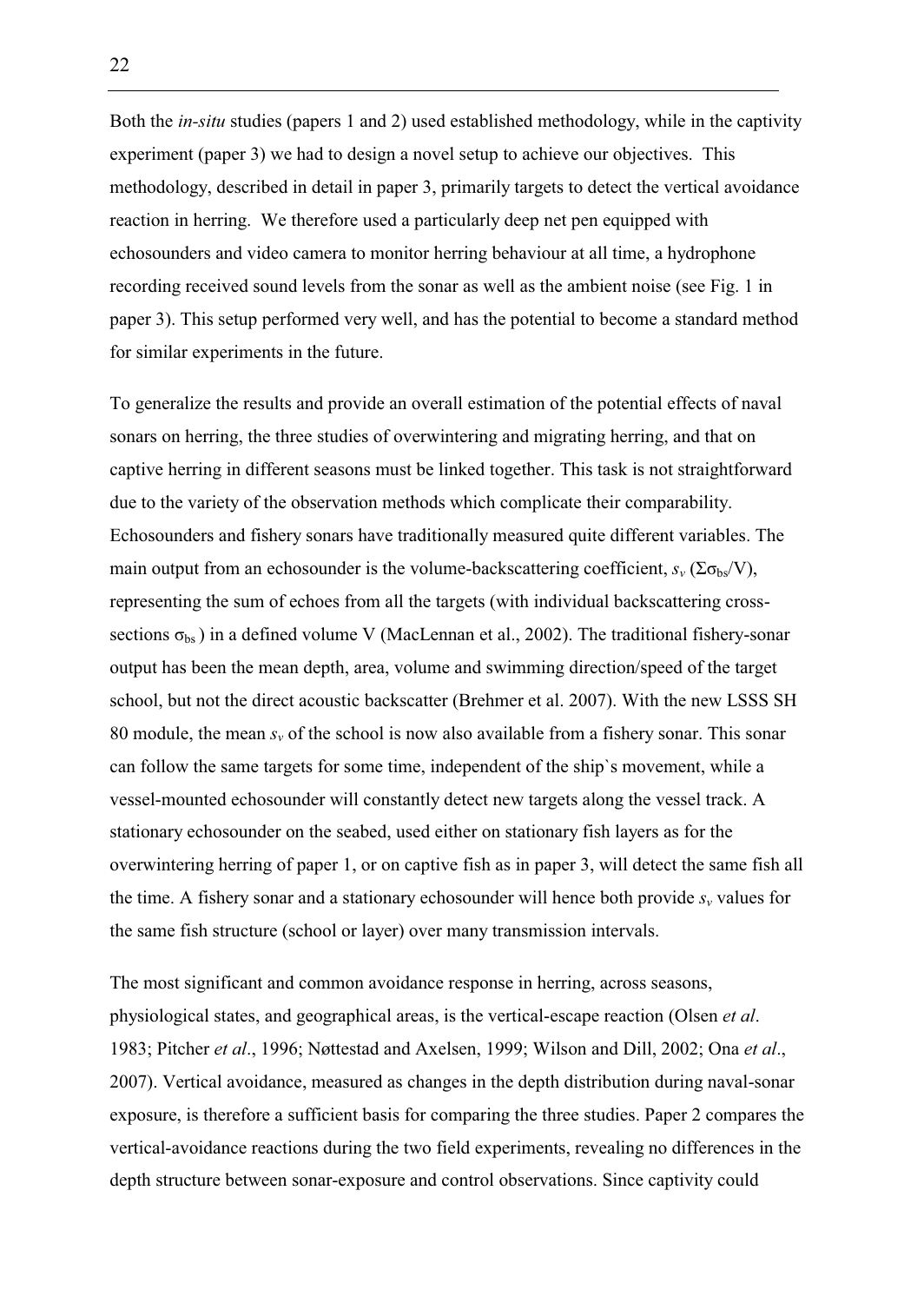restrain the natural behaviour, control studies were conducted prior to all experiments to confirm that the herring were capable of vertical avoidance. All three studies thus include measurements of vertical-escape reactions, allowing comparison across the different seasons and physiological states investigated.

#### *Cetaceans*

The behavioural reactions of cetaceans to anthropogenic noise may be horizontal and vertical avoidance as well as changes in vocalisation (Nowacek *et al*., 2007). My work focussed on vertical avoidance i.e. changes in diving patterns.

Diving behaviour of marine mammals has traditionally been studied by time-depth recorders (TDR), giving a two-dimensional track of the depth against the time (e.g. Watkins, 1993; Hooker and Baird, 1999; Baird *et al*., 2002). Horizontal movements may be studied by tagging the whale either with radio- (e.g. Zimmer *et al*., 2003) or satellite-transmitters (e.g. Mate *et al*., 2005; 2007; Olsen *et al*., 2009), communicating the whale`s geographical position and behaviour while it is at the surface. Vocalizations can be detected by hydrophones operated from stationary platforms (Wahlberg, 2002; Oswald *et al*., 2003) or mounted directly on the animal (Madsen *et al*., 2005; Johnson *et al*., 2006; Soto *et al*., 2008). Newer technology allows the recording of all these observations within a single tag that can be attached to the animal, such as the digital tag (dtag) described by Johnson and Tyack (2003). These multi-sensory tags include stereo-hydrophone recordings, depth, pitch, and compass sensors, in addition to a radio-transmitter, allowing reconstruction of the animal's movements in three dimensions, as well as recording its vocalization. Dtags thus record all the observations relevant to evaluating behavioural responses to a noise disturbance, and have successfully been used to study the effects of seismic air-guns on sperm whales (Miller *et al*., 2009). We used such tags in the study of diving behaviour in response to the naval sonar (paper 4). They can also directly measure the noise-exposure level at the whale, characterizing the context in which a behavioural response occurs (Madsen *et al*., 2006). The dtag has, however, some limitations. The tagging procedure can be difficult and time demanding, limiting the number of replicate observations, and the tag must be successfully retrieved to get the data. Some animals may be particularly difficult or impractical to tag (e.g. smaller individuals, calves); those that were tagged may thus not be representative of the whole population.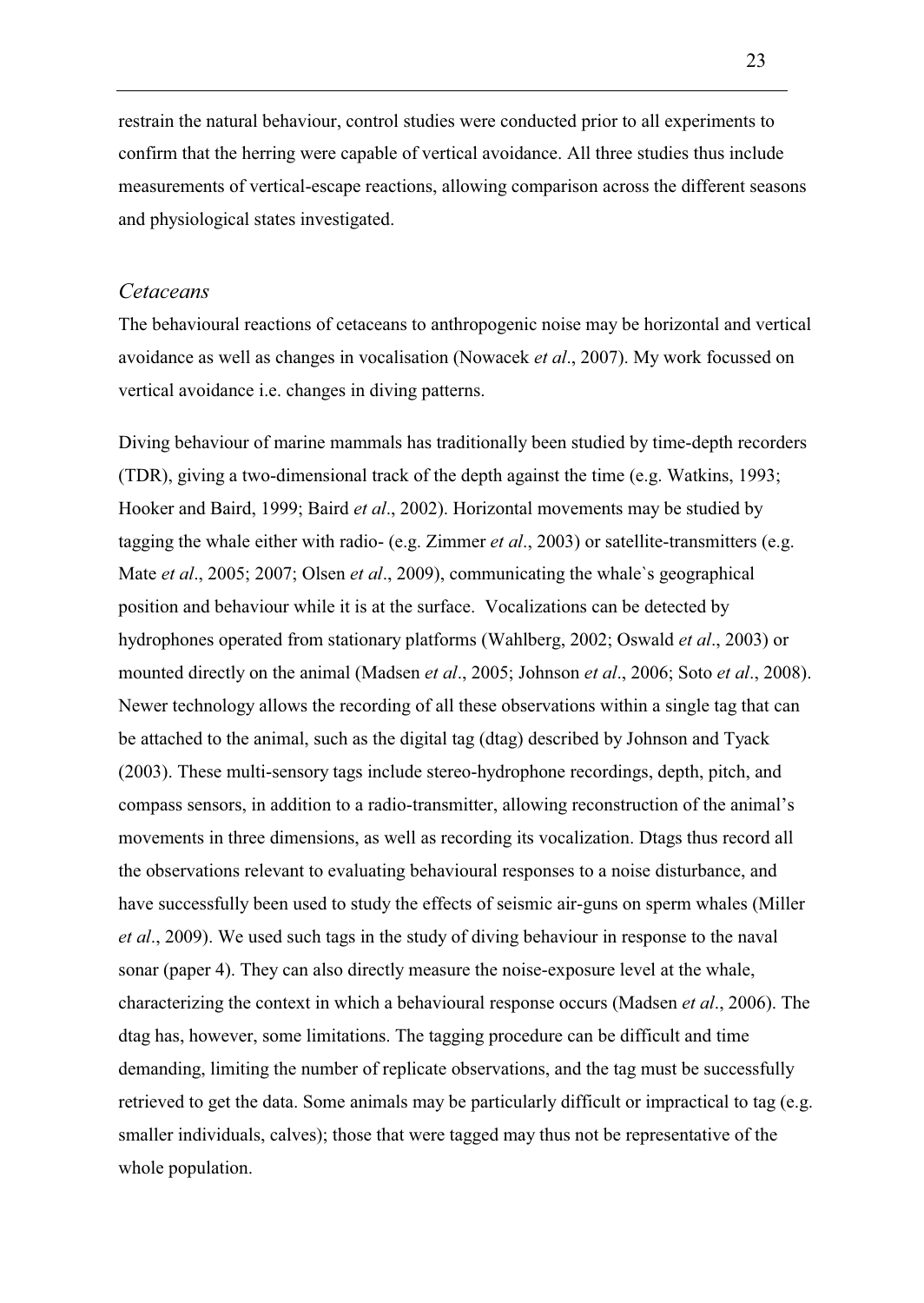Evaluating impacts on stimulated animals demands proper basic information about their natural behaviour. This may be highly variable, both between individual cetaceans and over time scales from the seasonal to the sub-daily, making it difficult to detect subtle responses. Some of this variability, however, can be eliminated by using pre- and post-exposure data as controls (Tyack, 2004; Miller *et al*., 2009), but long time series and large sample sizes are usually difficult to obtain. Longer time series of natural behaviours would therefore provide a good basis for evaluating how noise affects cetaceans. Exposure studies should therefore be conducted by combining tagging experiments with long-term studies of natural behaviour, to enhance the background information needed for reliable interpretation of the behaviours observed during short-term exposures (Bejder *et al*., 2006; Johnson *et al*., 2009). Studies of long-term behaviour require a different approach. Doksæter *et al*. (2009) show that stationary bottom-mounted echosounders may provide as efficient tools for long-term studies of cetacean diving behaviour and abundance, as they can operate continuously for more than a year. Such platforms may also have hydrophones to record the vocalization of whales, and if deployed well in advance of an exposure study, more reliable estimates of exposure impacts should result. Preferably, the operating frequency of the acoustic device should be outside the hearing range of the observed animals, which sometimes might conflict with the need for long-range observations.

### **5.2.2 Behaviour of fish and marine mammals in response to acoustic stimuli**

In the studies of herring (papers 1-3) we found that the fish did not show any behavioural responses to the sonar, while other acoustic stimuli, such as playback of killer-whale feeding sounds, engine noise and a short-duration fence-strike noise caused strong vertical avoidance even though the sound intensity was less. Why did the fish react to the latter noises but not to the sonar signals? Are there any specific cues triggering reactions that are not present in the sonar signals? To try to answer these questions, here I review the literature to understand how and if we might predict the reactions of a marine animal to a certain acoustic stimulus, and I discuss this in relation to my results on herring and cetaceans.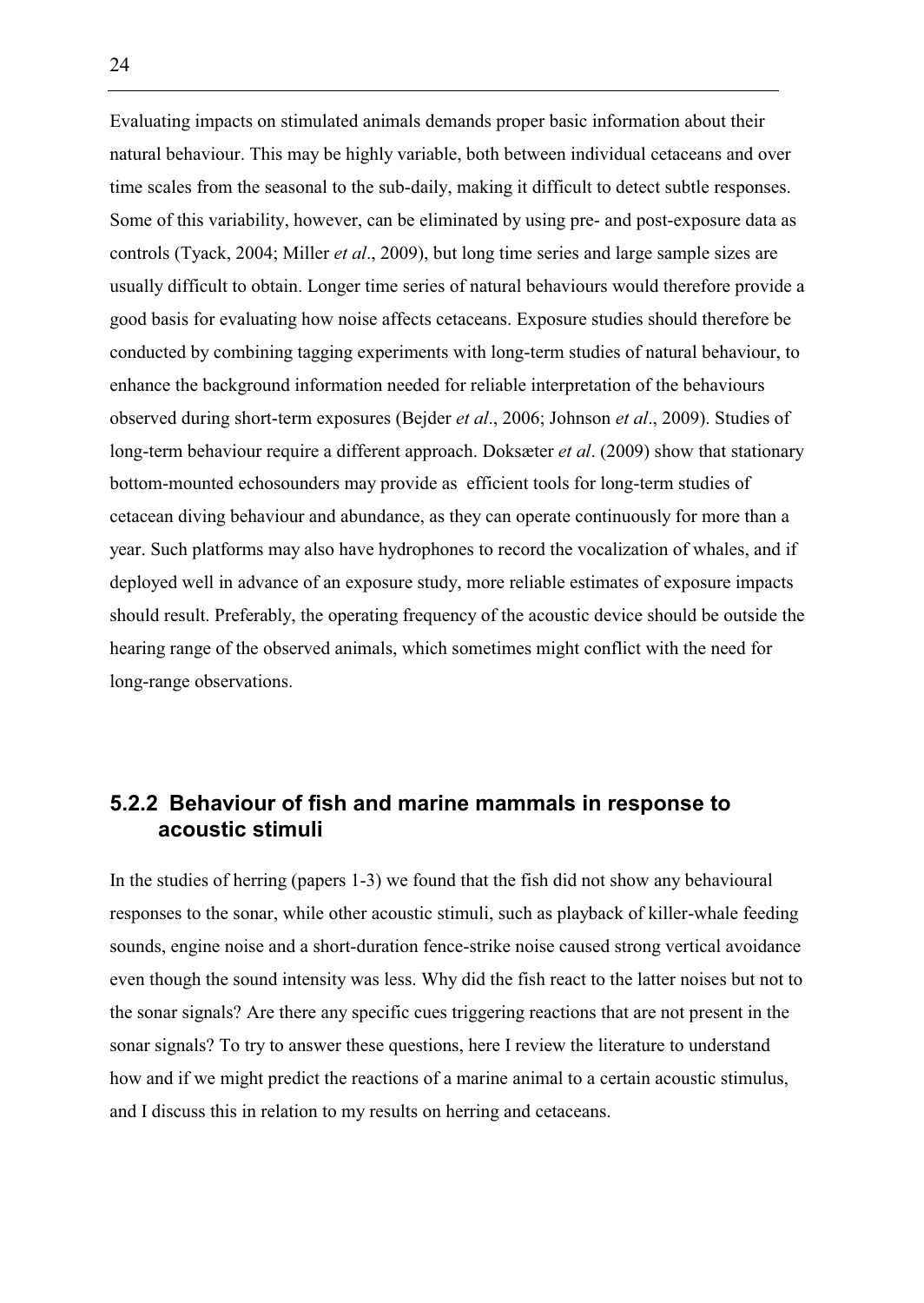Fish and cetaceans live in an environment that is full of various acoustic stimuli, and have to distinguish those that are of biological relevance. The animals act on the information they get from surrounding acoustic cues; anthropogenic noise is part of this "soundscape". Mankind has used the sea for a very long time, but only in the past 100 years has anthropogenic noise in the marine environment been at a level and so widespread that it may actually interfere with the flow of information from natural sounds (McDonald *et al*., 2006; Hatch and Wright, 2007). In particular for cetaceans, with their slow reproduction rate, no specific mechanisms to counteract anthropogenic noise have had time to evolve. The animal's behavioural responses will depend on how it assesses the perceived sound; if it is comparable to a natural alarming sound, which will trigger some form of response (Walter, 1969). Avoidance responses of animals to anthropogenic noise disturbance are often understood as antipredator behaviour (Walter, 1969; Frid and Dill, 2002, papers 1 and 2). Prey species are, however, almost continuously exposed to cues associated with risk, and anti-predator behaviour may be costly to perform as well as competing with and diverting attention from activities such as foraging, mating or migration (e.g Lima and Dill, 1990; Lima, 1998, paper 2). The decision to perform avoidance behaviour is thus always a trade-off between the cost of that action and the risk of death (Walter, 1969; Frid and Dill, 2002, papers 1-3).

To predict reactions to anthropogenic noise, we must first know what sound characteristics that may trigger a reaction, and secondly the critical levels or doses at which a reaction will occur. This is complicated and has been frequently debated (e.g. Ona *et al*., 2007; Sand *et al*., 2008; Wahlberg *et al*., 2005; Madsen *et al*. 2006, paper 3), but is still not well understood (Handegard and De Robertis, in prep.; Southall *et al*., 2007, paper 3). The variability in reactions to the same stimulus adds further complexity. A reaction is often influenced by the internal physiological state of the animal and its motivation (Lima and Dill, 1990). Herring, for example, tend to react more strongly while overwintering than during feeding or pre-spawning periods (Skaret *et al*. 2005; Fernandes *et al*., 2000a,b), and walleye Pollock (*Theragra chalcogramma*) appear to be more reactive in winter than in summer (De Robertis *et al*., 2008). Another potentially important factor is learning (Fernö *et al*., in press.), e.g. cyprinids have been shown to avoid trawls after having escaped a previous capture attempt (Pyanov, 1993). The natural behaviour and habitat of an animal also influences its reaction pattern. For example, pelagic fish tend to be highly reactive (e.g. Chapman and Hawkins, 1969; Engås *et al*., 1996; Slotte *et al*., 2004, paper 3), while fish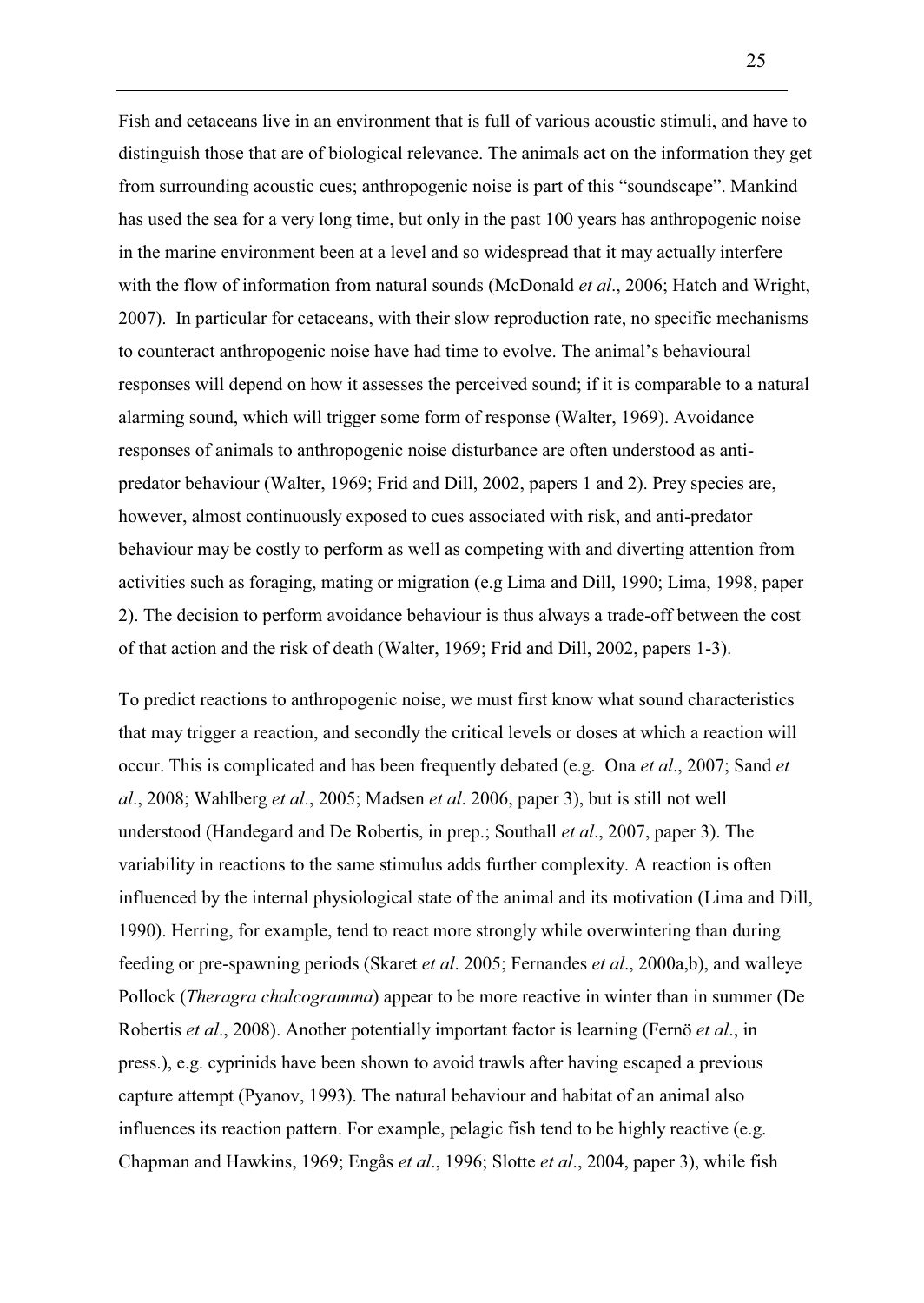living around underwater structures seem to react less (e.g. Pearson *et al*., 1992; Wardle, 2001). This may be explained by their vulnerability to predation. Pelagic fish are more easily detected, hence early avoidance will reduce the risk of being eaten. For bottom-dwelling fishes on the other hand, the best strategy will be not to react, as they are already hidden, and sudden movement is likely to alert the predator. Thus, to fully understand a reaction, we must know the processes occurring between the animal and its environment, such as the received sound level and other acoustic characteristics, as well as the processes occurring within the animal, such as its motivation and physiological state, and link these together (Browman, 2005).

#### *Fish*

Why did the herring react so strongly to the killer-whale playback, engine noise and fencestrike signals, while apparently ignoring the sonar transmissions?

To understand how an acoustic stimulus may trigger a reaction in fish, it is essential to determine how the sound is received and processed. The hearing sense of fish primarily depends on the otoliths within the inner ear. Most of the fish body is similar in density to the surrounding water, and the tissues oscillate with the sound field. Since otoliths are denser calcium-carbonate structures, sound waves cause relative movements between the otoliths and the surrounding tissue, and the entire organ thereby acts as an accelerometer (Chapman and Sand, 1974). The otoliths are surrounded by a close network of hair cells connected to nerves which detect the above-mentioned motion (Pumphrey, 1950). All fish have this sense, which is based on the particle motion of the sound wave, and is responsible for the lowfrequency hearing capability (Chapman and Sand, 1974). Fish with a swimbladder may in addition detect the pressure component of a sound wave, due to oscillations of the air-filled bladder as the sound pressure changes. These oscillations may then be transferred to the inner ear through the body tissues (Sand and Hawkins, 1973), increasing the sensitivity to acoustic signals (Enger and Andersen, 1967; Chapman and Hawkins, 1973). This is particularly important for fish with a mechanical coupling between the swimbladder and the inner ear (Popper *et al*., 2003a); fish with such specialisations (e.g. herring) may detect sound frequencies over 3000 Hz (Mann *et al*., 2001; Popper *et al*., 2003a).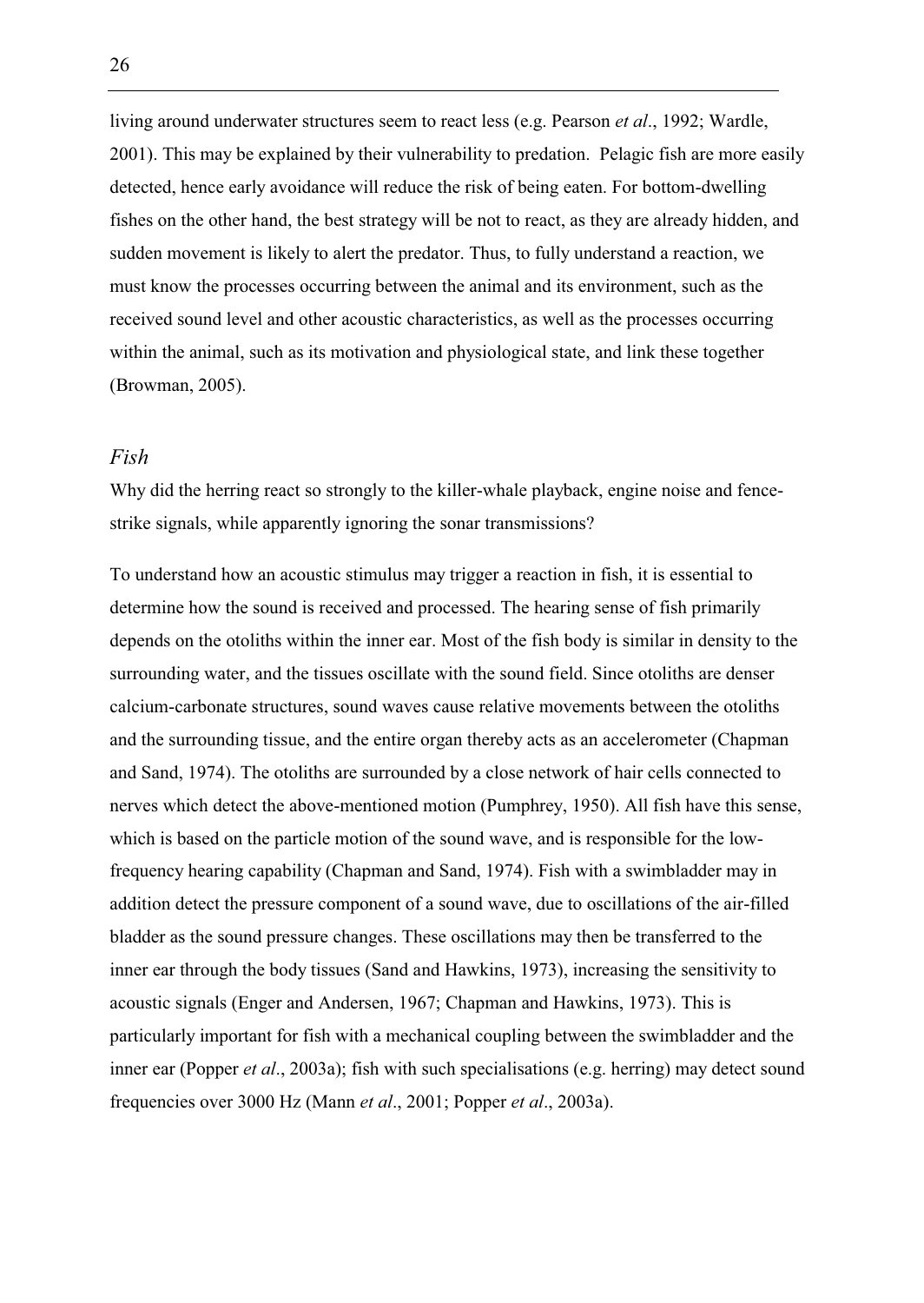The next step in understanding fish reactions to acoustic stimuli concerns how they make behavioural decisions based on their perceptions. Hearing is important for communication, and a wide range of fish species produce sounds (Bass and McKibben, 2003). However, the most important property of fish hearing is that it gives a constant flow of information about the surrounding environment, ranging from distant sources like the wind and an approaching predator (Fay and Popper, 2000; Popper, 2003b). This has likely been a strong selective force in the evolution of fish hearing (Fay and Popper, 2000). Hearing senses developed before sound production related to communication (Popper and Hastings, 2009b). As anthropogenic noise is part of this "soundscape", reactions to these sounds are also to be expected, usually in the form of anti-predator responses. Killer whales are among the main predators on herring (Similä *et al*., 1996). Herring responses to killer-whale attacks have been studied in detail, revealing typical avoidance responses such as horizontal and vertical movements and school packing (Nøttestad and Axelsen, 1999; Nøttestad and Similä, 2001). Such reactions are therefore to be expected if the herring confuse the anthropogenic noise with the sound of a potential predator. Understanding if and why a fish will respond to certain humangenerated acoustic stimuli is not straightforward. Løkkeborg *et al*. (2011) studied the effects of seismic air-gun noise on fish-catch rates, and found gear-dependent effects in commercial fisheries which included both reductions and increases in the catch rates of various fish species. The gillnet fishery on Greenland halibut (*Reinhardtius hippoglossides*) and redfish (*Sebastes marinus*) showed increased catches during seismic shooting, while long-line halibut catches fell. These apparently contradictory results may be explained by the more active swimming of halibut and redfish in response to the shooting, making them more vulnerable to the gillnets. Longlines, however, attract fish by baits, thus their catches depend on feeding motivation. These results indicate that seismic shooting may have a scaring effect on halibut, by making them more active while they devote less time to feeding. Catches of saithe (*Pollactius virens*) by both gillnets (Løkkeborg *et al*., 2011) and trawls (Engås *et al*., 1996), were reduced during seismic shooting, indicating that the fish emigrated from the shooting area. These studies show that different methods (i.e. gears) may give different results. Combined, the results demonstrate the importance of species-dependent natural behaviour, as the redfish is usually a relatively stationary, bottom-dwelling species; more activity would increase the gillnet catches, thus the more mobile saithe tend to move out of the area resulting in the observed reduction in gillnet catches.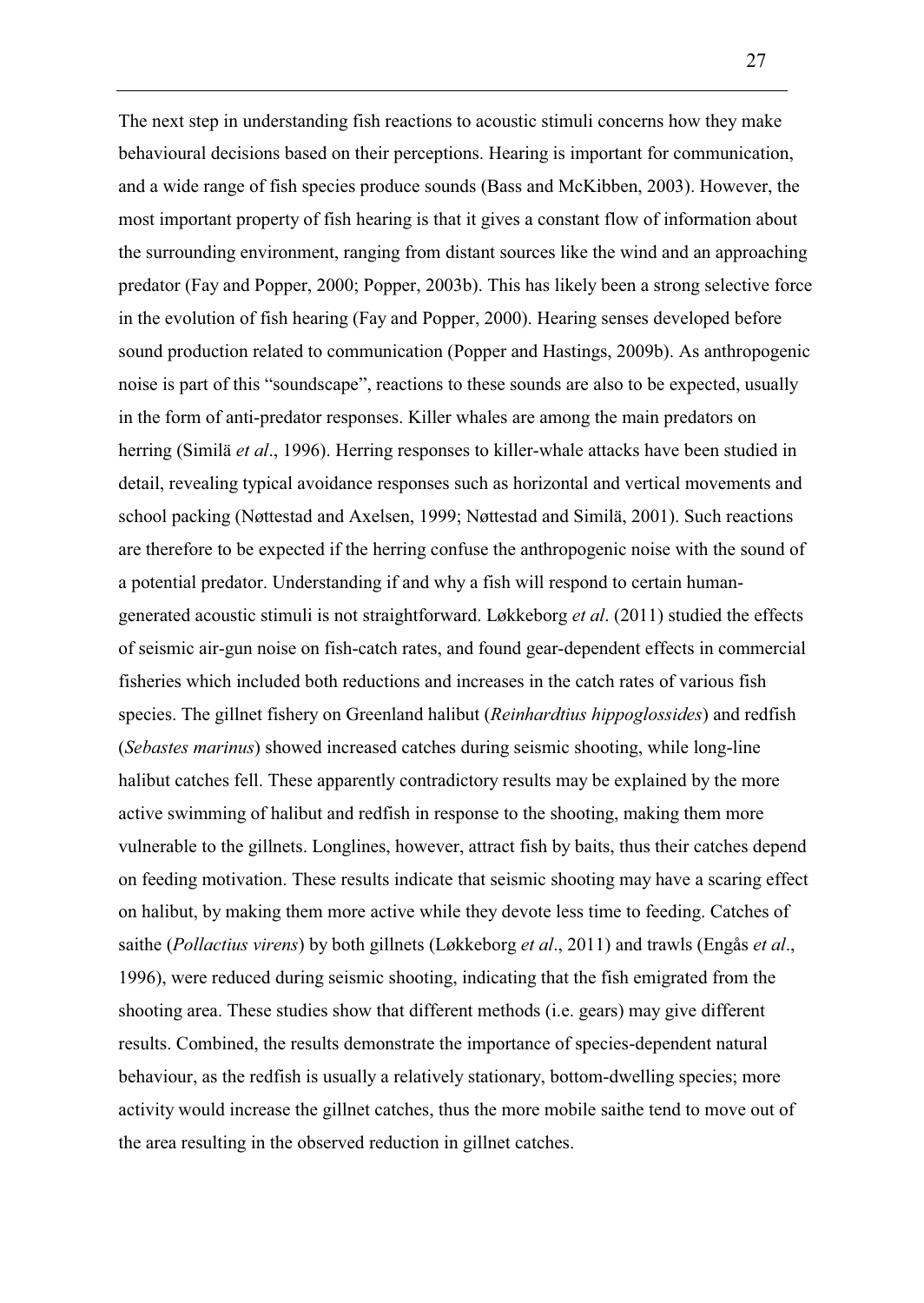My studies showed that herring did not react to the high-intensity sonar signal, but showed a strong diving response to the killer-whale playback (paper 1), to the broadband engine noise, and the "fence-strike" signal (paper 3). The latter was a low-frequency signal of very short duration, generated by striking the fence of the pen with a large wooden stick, and this signal caused the strongest response (paper 3). As the fish, the setup, and the study methods were exactly the same, the decision of whether to respond or not should be explained by characteristics of the acoustic signal. The sonar signals are likely perceived as sounds not associated with potential danger, whereas the engine noise, fence-strike and killer-whale playback could include features associated with risk. Such characteristics include the sound intensity, the exposure duration, peak-pressure, frequency content or modulation, signal risetime, and repetition rate (Hildebrand, 2009). Paper 3 examines these characteristics for the "fence strike", engine noise, and sonar signals.

For humans, the intensity (received sound-pressure level [RL]) of a sound, often in combination with the duration of exposure (sound-exposure level [SEL]), may best explain reactions and the corresponding reaction thresholds (e.g. Miedema and Vos, 1998; Lercher *et al*., 2003; Nilsson and Berglund, 2006). Also in the case of fish, a relationship between the signal intensity and the behavioural response has been documented, e.g. *Sebastes* spp. showed stronger responses to seismic air-guns with increasing signal intensity (Parson *et al*. 1992). Gadiods exposed to seismic air-guns showed stronger and more long-term avoidance when the signals was stronger and more continuous, resulting in higher SEL (Engås *et al*., 1996; Løkkeborg *et al*., 2011). However, in our study (paper 3), the sonar signals had much higher RL as well as SEL compared to the fence-strike signal and the engine noise (see table III in paper 3). Due to the high variation in hearing sensitivity between frequencies, the spectrum of the signal is also important (e.g. Enger *et al*., 1993; Wilson and Dill, 2002). Herring is much more sensitive in the lower-frequency band (Enger, 1967; Blaxter *et al*., 1981), where the engine noise and "fence strike" signals have most energy, whereas the sonar signals are at higher frequencies where the sensitivity is low (see Fig. 4 in paper 3). However, even when compensating for the difference in sensitivity of 25 dB at most, the "sensation level" (RL as sensed by the fish) is still higher for the sonar signals. This demonstrates that even the perceived level of a sound is not always an adequate measure of how an animal is likely to respond, as also reported by Wahlberg and Westberg (2005). Engås *et al*. (1995) showed that herring reacted to authentic vessel noise, but not to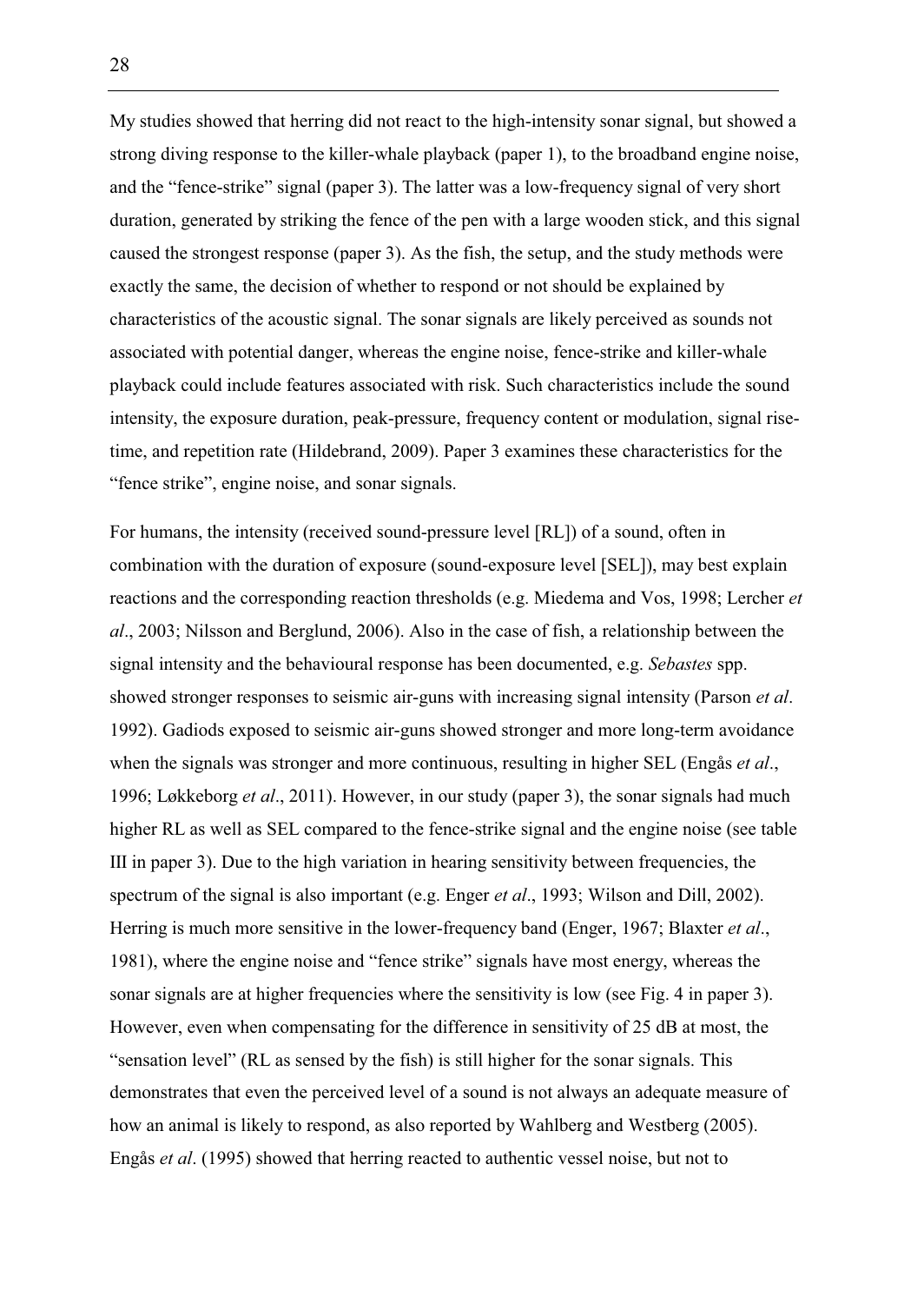smoothed signals of the same noise at the same levels and frequencies, indicating that other characteristics are involved in triggering the reaction. The most intense behavioural reactions are often observed in response to brief sounds with a rapid rise time (Blaxter *et al*., 1981, Eaton *et al*., 2001), such as the fence strike signal. This was also documented by Handegard and Tjøstheim (2005), showing gadoids to be most reactive to a sudden increase in acoustic signals, and by Schwarz and Greer (1984) who showed that herring reacted more to irregularities in the sound signal than to a gradual increase of the signal intensity.

Another issue to consider is that in fish with a swimbladder, hearing is attributed to both the pressure and the particle displacement of the sound signal. While pressure-induced swimmbladder oscillation is the main stimulus at higher frequencies (Sand and Hawkins, 1973; Denton *et al*., 1979), particle motion dominates at lower frequencies, particularly below 20 Hz (Sand and Hawkins, 1973). Observations of strong avoidance reactions to sounds in the range 0-20 Hz has been demonstrated for salmon (*Salmo salar*) (Enger *et al*., 1993; Sand *et al*., 2001), gadoids (Handegard and Tjøstheim, 2005), and cyprinids (Sonny *et al*., 2006). These indicate that the particle motion of a signal induces the avoidance reaction. It has been suggested that near-field particle accelerations induced by the moving hull is the major stimulus causing the commonly observed vessel avoidance (Sand *et al*., 2008). The engine noise and the fence-strike signal both have strong components within the 0-20 Hz band, while the sonar frequencies are insignificant below 1 kHz (see Fig. 4, paper 3).

The lack of response to the sonar signals should also be considered as a potential habituation effect, i.e. there is decreased behavioural response to a repeated stimulus; the animals may learn to ignore a stimulus if it is considered irrelevant. Herring show weaker reactions with repeated exposure to vessel noise both in the wild (Vabø *et al*., 2002; Skaret *et al*., 2006) and in captivity (Schwarz and Geer, 1984). We do not know the history of these herring prior to capture, and cannot exclude the possibility that they may have been previously exposed to sonar signals, as the naval frigates operate in areas that coincide with the herring distribution. Weaker responses were observed during repetitive exposure to engine noise at two-minute intervals (paper 3), indicating some degree of habituation. However, after an hour with no exposure, the reaction was as strong as during the first exposure, indicating that any habituation was only short- term. No reaction was detected in response to the first sonar signals in any of the experiments, thus habituation seems an unlikely explanation of the lack of response to the sonar signals.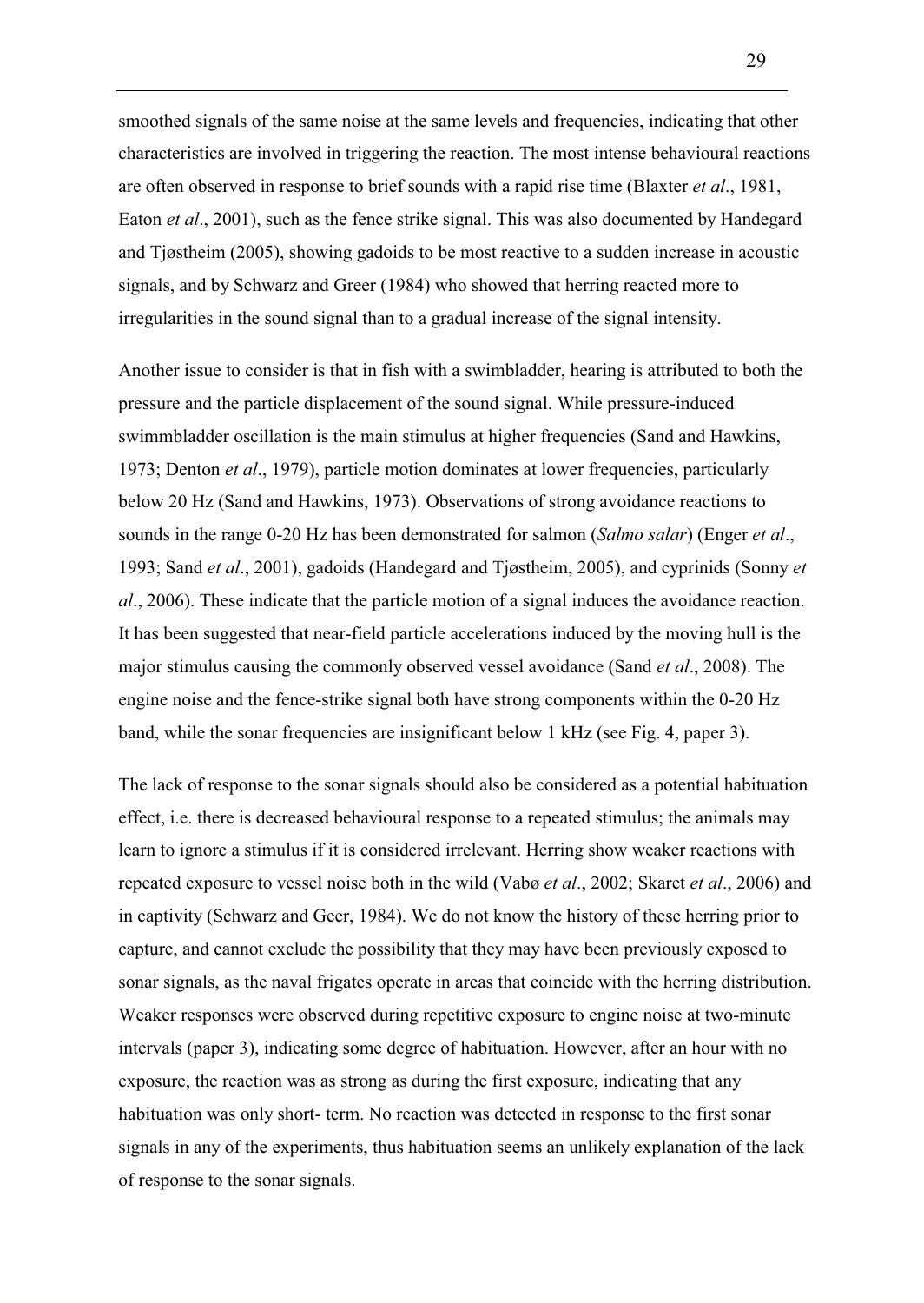Thus, it seems likely that the strong reactions to the engine noise and fence-strike signals, and the lack of reaction to the sonar signals, is caused by several factors. The frequency spectrum of the signal, and thus whether the herring perceive it through pressure or particle movement, is likely to be most important. The intensity of the reaction may be predicted by the impulse characteristics of the sound, with brief signals with a rapid rise time (such as the fence-strike) causing the strongest reactions. In addition, any reaction is likely to be modified by factors such as the physiological state, motivation and life-stage of the fish, as discussed earlier.

#### *Cetaceans*

In my study of cetacean diving patterns, the strongest responses were seen during some of the killer-whale experiments, with immediate changes from deep foraging dives to a cessation of diving when the sonar transmissions began (paper 4). In spite of the strong changes in dive patterns seen in some experiments, there was no change in others. Why do responses to the same signal vary so much between experiments?

In contrast to fish, cetaceans likely have very limited sensitivity to particle motion (Finneran *et al*., 2002), but they generally have a much better sensitivity to the sound pressure, and they can hear over a wider frequency range (Fay, 1988; Richardson *et al*., 1995).

 As for fish, cetaceans use acoustic cues in the environment to orientate themselves, but additionally, sound production is probably more important for cetaceans. Sound production is used for social interactions, orientation, long-distance communication, and foraging (e.g. Richardson *et al*., 1995; Wartzok and Ketten, 1999).

Killer whales produce whistle tones and pulsed sounds. Whistles are narrowband sounds with most of the energy below 20 kHz, and are often used in social interactions such as mating, play, inter-animal dominance interactions, and maternal behaviour (Richardson *et al*., 1995). Pulsed calls are also important in social activities; for killer whales up to 95 % of these calls transmit energy between 500 Hz and 25 kHz, with the dominant frequencies being 1-6 kHz (Ford and Fisher, 1982). For killer whales in Norwegian waters, pulsed calls are particularly important for killer whales during their co-operative feeding (Van Opzeeland *et al*., 2005; Simon *et al*., 2006).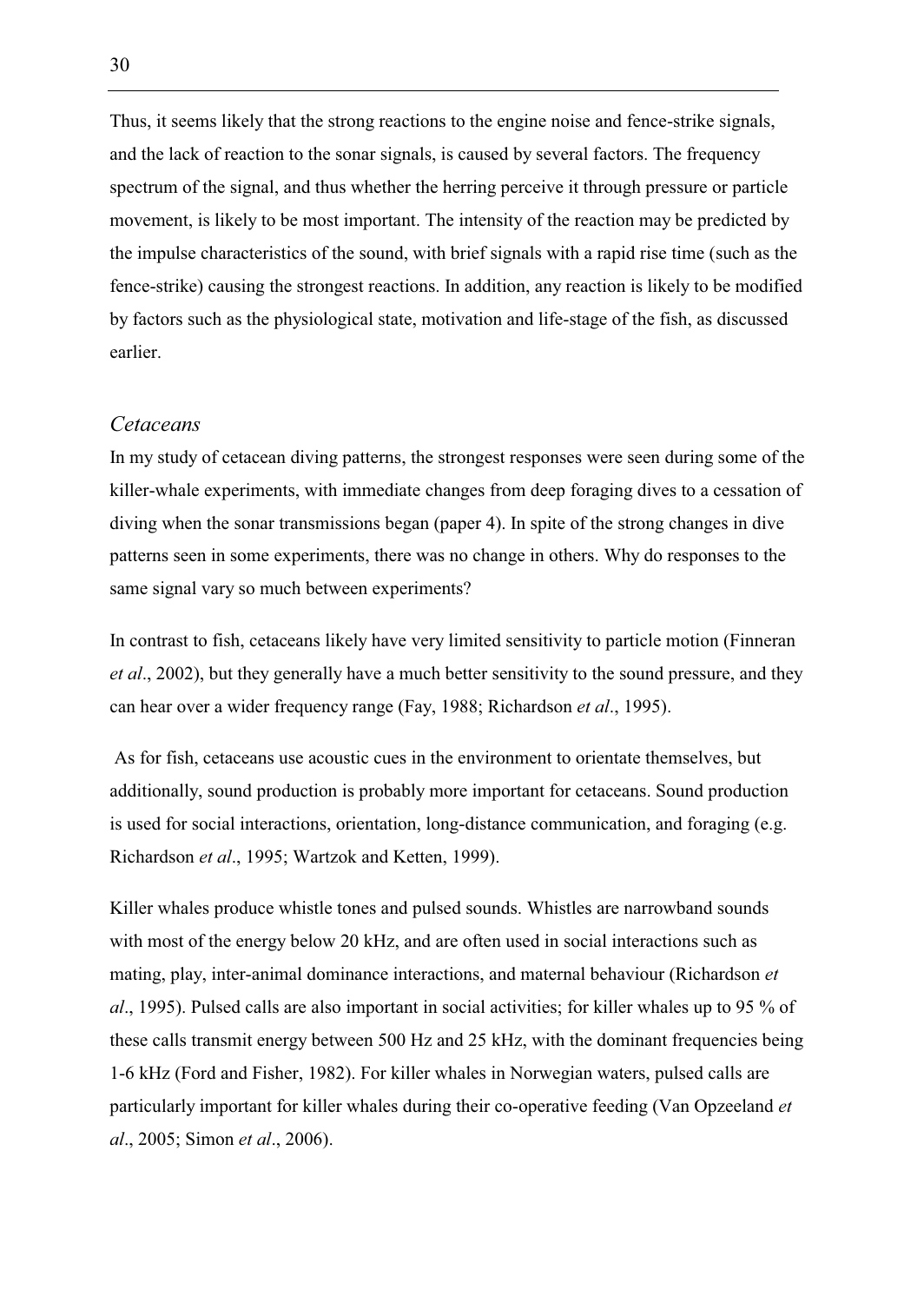How do cetaceans perceive anthropogenic noise, and how can we predict their reactions? Compared to fish, most cetaceans have few predators, and anthropogenic signals do not necessarily trigger a fear response. However, the risk-disturbance hypothesis of Gill *et al*. (1996), forming the basis of predictions that prey may react to anthropogenic noise as if it were a predator, might still be useful. When a prey encounters a predator, this model applies economic principles to predict the responses of a disturbed animal in a way that describes changes in the intensity of the reactions, based on the perceived risk.

Due to the importance of animal-sound production, a more likely effect of anthropogenic noise is masking, which reduces the audibility of communication signals. Such masking has been reported for several cetacean species, and various behavioural reactions have been described. For example, both killer whales (Foote *et al*., 2004) and humpback whales (Miller *et al*., 2000) have been shown to increase the duration and intensity of their vocalization in response to underwater noise.

The difference in reactions between experiments may be due to variables outside our control. For the captive herring, we could control the environmental variables, RL, the seasonal phase and feeding conditions. Such control was of course not possible when studying cetaceans in the field. We had control of the source, sound level and frequency, but behavioural mode, season, location, physical environment and sound propagation conditions were thus highly variable between experiments. Since the signal was the same in all cases, acoustic characteristics such as frequency content and modulation, signal rise time and repetition rate cannot explain the different reactions. Uncontrolled variables, such as the source proximity (and hence the RL), the behavioural mode (feeding, travelling etc), previous exposure, and learning may be important factors influencing how the whales will react (Southall *et al*., 2007).

As for fish and humans, the natural place to start is the received level of the sound (RL) or the sound exposure level (SEL). The onset of behavioural reactions at specific RLs has been observed e.g. for bowhead whales (Richardson *et al*., 1999) and humpback whales (Todd *et al*., 1996). However, killer whales showed a marked change in diving behaviour during sonar exposure at an SEL of 100 dB (re 1  $\mu$ Pa<sup>2</sup> s) in one case, while in another experiment, the same sonar signals at SEL >150 dB (re 1  $\mu$ Pa<sup>2</sup> s), did not cause any reaction (paper 4). This is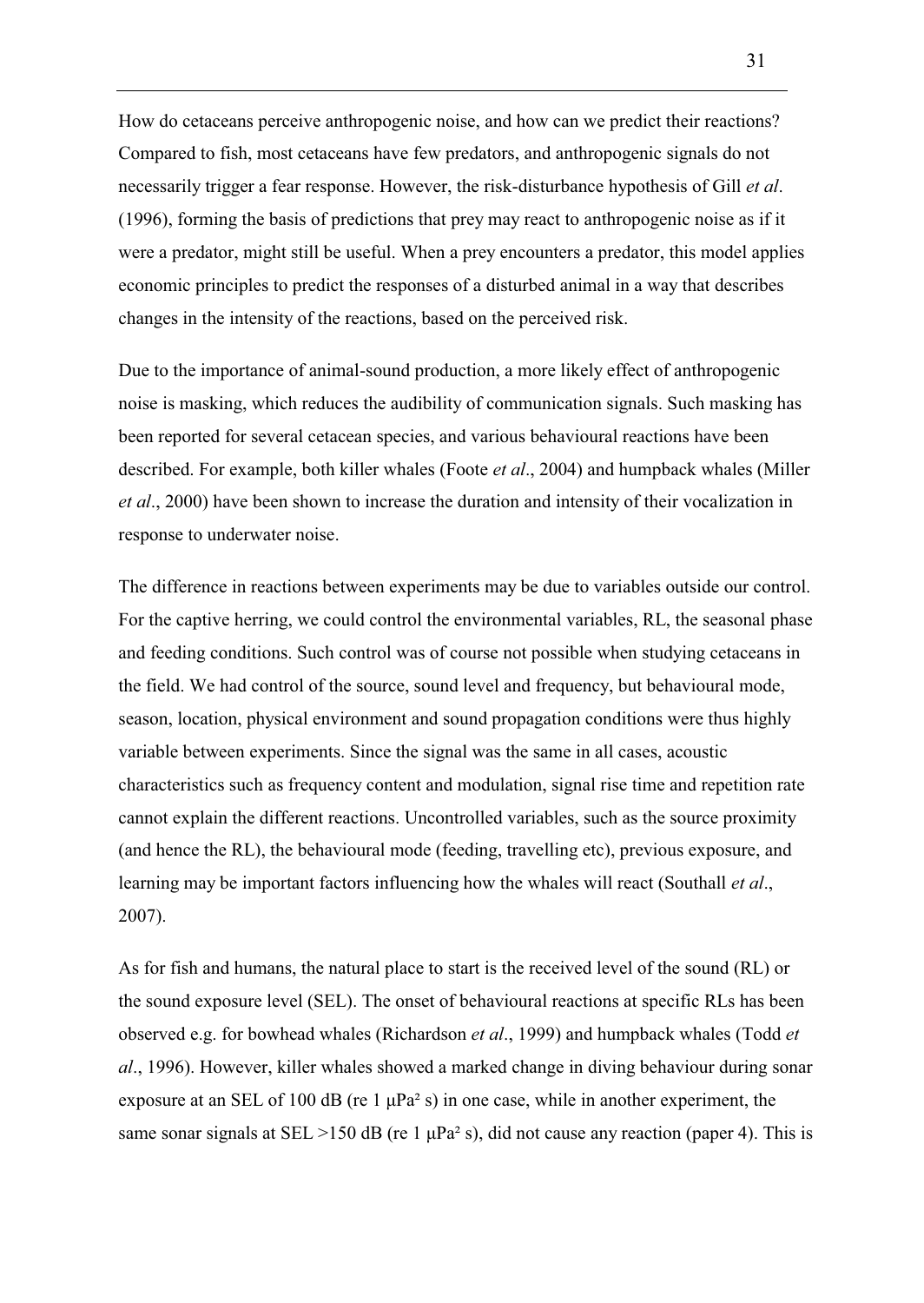consistent with the review of Southall *et al*. (2007) which found no clear relationship between the reaction onset and RL for odontocetes.

Wartzok *et al*. (2004) discussed the highly variable response of belugas (*Delphinapterus laucas*) in different locations, finding that their current activity and motivation to remain in the same area to be more significant than the sound-exposure level. The experiment causing severe changes in diving behaviour was done while the killer whales were actively feeding on herring at depth, while during all the no-response experiments, the whales were travelling (paper 4). Vocal communication between individual animals in the foraging group is crucial for successful hunting (Van Opzeeland *et al*., 2005; Simon *et al*., 2006). The masking of communication calls may thus have resulted in cessation of feeding, and hence a change in diving behaviour as the whales could no longer catch the herring by cooperative hunting. When travelling, killer whales are mostly silent (Shapiro, 2008), and are therefore not vulnerable to masking by sonar signals. This was confirmed by the experiments involving travelling whales which showed no change in their dive pattern. Similar results were found for bowhead whales (*Balaena mysticetus)* in response to seismic shooting; their reactions were highly dependent on whether the whales were feeding (Miller *et al*., 2005) or migrating (Richardson *et al*., 1999).

Based on this review, the reaction type or its severity, when cetaceans are subjected to acoustic stimuli, is not likely to be predictable from simple signal or source metrics, without considering the context. In the case of the different dive responses for killer whales seen in our experiments, the behavioural mode at the onset of the acoustic signal is likely to be of more importance than RL and SEL. When the whales depend on vocalization, some reaction may occur even at low-intensities of the interfering noise.

### **5.2.3 From small scale experiments to large scale population effects of sonar on the NSS herring stock**

From papers 1-3, we conclude that naval sonars operating at the exposure levels tested (SEL up to 184 dB [re  $1\mu\text{Pa}^2$  s]) did not cause any behavioural reactions in any seasonal phases and distribution areas. For the three species of cetaceans examined, changes in dive patterns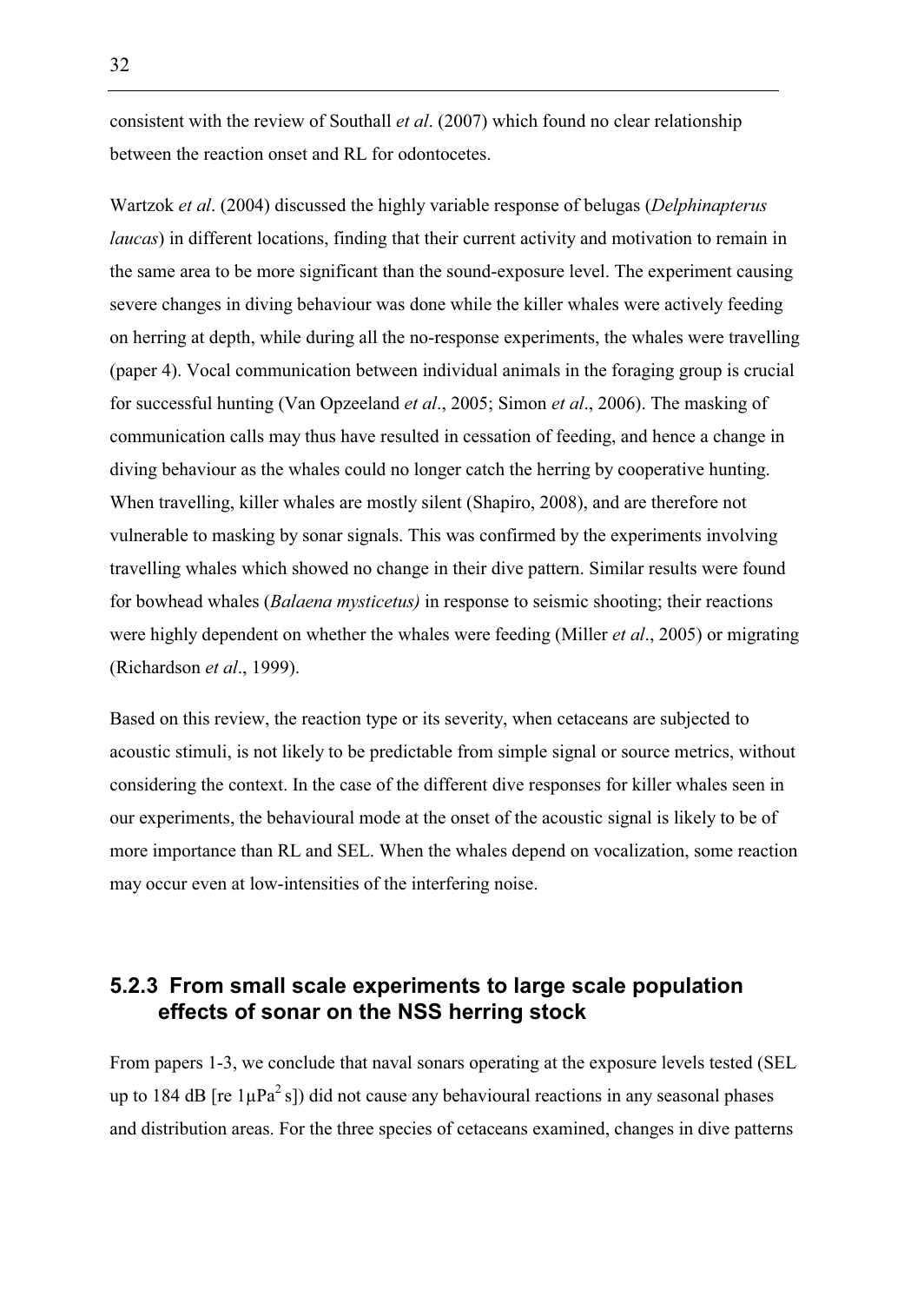were detected for killer whales during feeding, but not during travelling, as well as some minor changes for pilot whales and sperm whales during LFAS transmissions (paper 4).

However, these exposure experiments (papers 1-4) were conducted on small scales with durations of hours to days using a small subsample of the total population, thus documenting the response (or lack thereof) on only a small part of the population in a limited time frame. In the context of management, the question is what population impacts could be expected from extensive operations of naval sonars: Could such operations cause changes in population characteristics such as growth, reproduction and survival (Tyack, 2008; NRC, 2005)? Impact could be altered habitat quality, including suitability of breeding and spawning sites, or energetic costs affecting growth and survival (Tyack, 2008).

The US National Research Council (NRC) has developed a four-step conceptual model of how to relate single acoustic disturbance events to potential population effects (NRC, 2005). This model, "The conceptual Population Consequences of Acoustic Disturbance (PCAD)" includes four steps to relate acoustic disturbances to effects on a population (Fig.3). Five groups of variables are of interest; sound disturbance, change in behaviour, life functions affected, vital rates and population effects (boxes 1-5 in Fig.3). The four steps describe the relationships between these variables, for example, how sounds of a given frequency affect the vocalization rate of a given species under specified conditions. The model is originally developed for marine mammals, but the concepts are basic, and may as well be applicable to fish. I will now use this model as a guide for discussing how the results of exposure experiments on adult herring (papers 1-3) can be applied to predict potential population effects. I will not do an equivalent examination of the population effects on cetaceans, mainly because effects on herring were the main objective of my study. Cetaceans were not studied to the same extent, the only focus being on their diving behaviour. Population effects on cetaceans should be examined on a later stage, after having documented effects on horizontal changes in behaviour as well as effects on vocalisation (e.g. Miller *et al*., 2011a,b).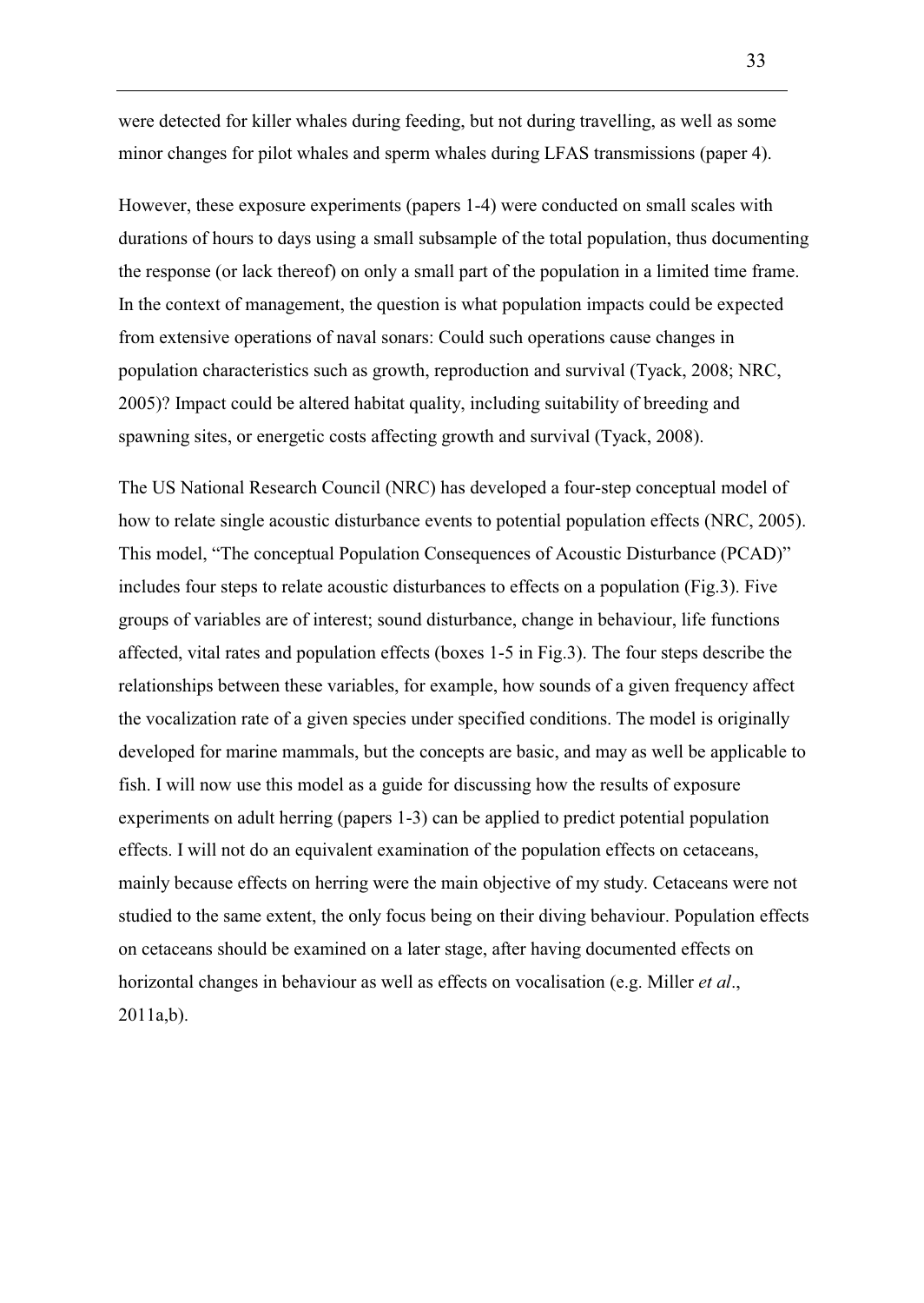

**Fig. 3.** The four steps involved in PCAD model. Each box lists variables with observable features (sound, behaviour change, life function, vital rates, and population effects) . The "+" signs at the bottoms of the boxes indicate how well the variables can be measured. The indicators between boxes show how well the "black box" nature of the transfer functions is understood; these indicators scale from "+++" (well known and easily observed) to "0" (unknown). (From NRC, 2005).

#### *Step 1*

The first step is to identify the noise disturbance, and relate it to the behaviour of the animal (box 1 and 2 in Fig.3). Since all three studies were conducted as controlled-exposure experiments, the noise disturbance, a naval sonar, is known (Tyack *et al*., 2004), and the herring behaviour can be accurately monitored by our methodology. We found no behavioural effects at the tested SEL, but we do not know what would happen if this level were exceeded. The tested SEL may therefore be treated as an upper threshold of ignorance,  $SEL<sub>0</sub>$  (paper 3). Higher levels could potentially cause a behavioural response. Another possibility is the consequence of swimbladder resonance. Jørgensen *et al*. (2005) demonstrated that sonar signals at similar frequency ranges as tested in our studies caused strong behavioural reactions and mortality in juvenile herring, which was likely caused by swimbladder resonance (cf. paper 3 and Jørgensen *et al*., 2005). The resonance frequency depends on the depth and the size of the fish (Løvik and Hovem, 1979). Adult herring with larger swimbladders will experience resonance in deeper waters than the juvenile fish studied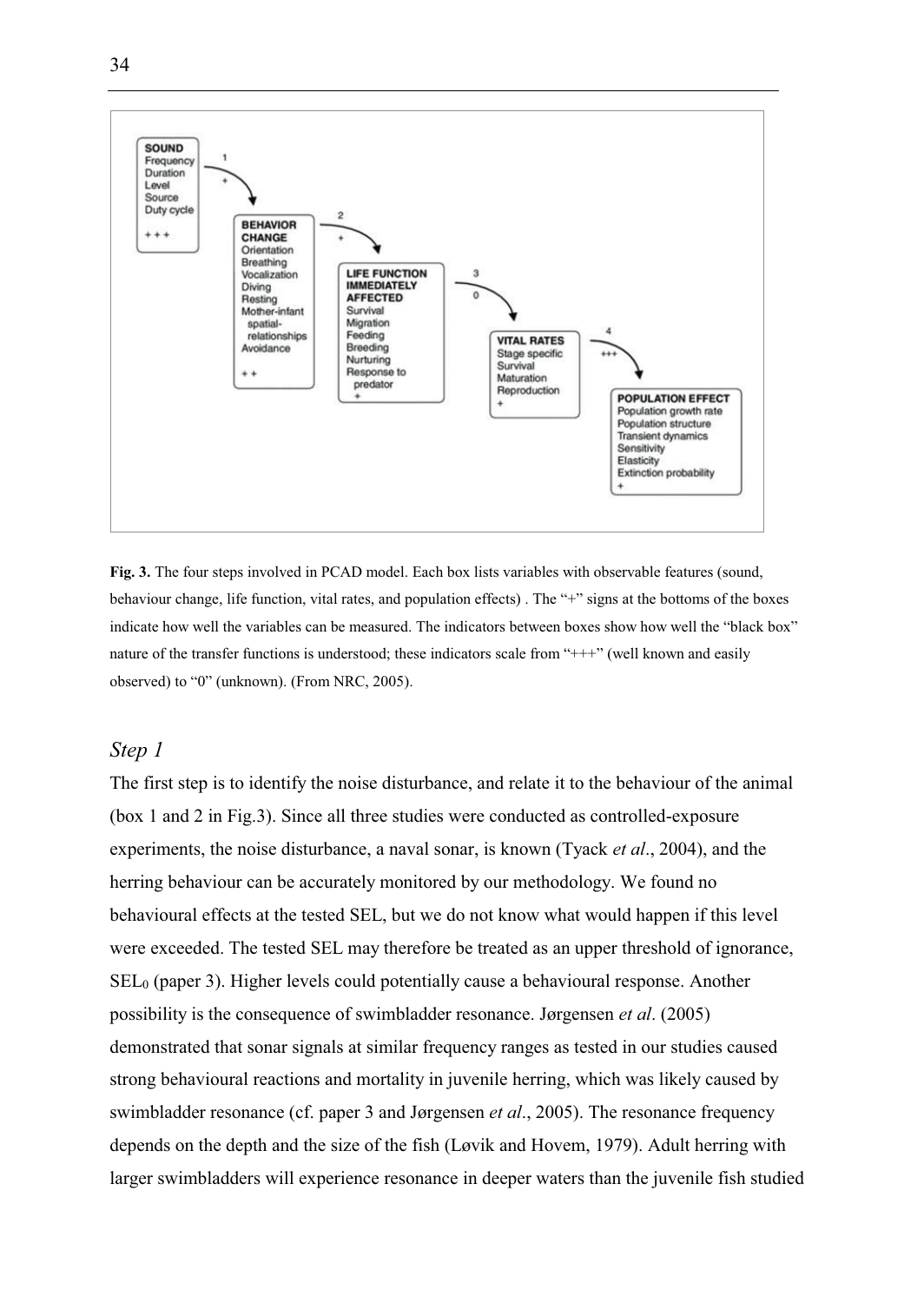by Jørgensen *et al*. (2005). The adult herring in our studies had an average length of 28-30 cm (paper 3). In the frequency range 1-2 kHz (LFAS range), the swimbladders of herring of this size will experience swimbladder resonance at approximately 1 kHz when at 15 m depth, and 2 kHz at 40 m (estimated from Løvik and Hovem, 1979); the resonance frequency increases with the depth. The behavioural reactions observed by Jørgensen *et al*. (2005) showed higher swimming speeds and continuous changes in swimming directions, and in severe cases, significant mortality. These fish were held in small bags (30x40 cm) which did not allow any natural avoidance reaction, but the response indicated that such a reaction would also occur in nature. A change in behaviour could thus occur if herring were exposed to higher SEL or was subject to swimbladder resonance. Such a reaction in herring is likely to be diving and/or horizontal-avoidance reactions (Similä and Ugarte, 1993, Pitcher *et al*., 1996; Nøttestad and Axelsen, 1999), as in the control experiments described in paper 3.

#### *Step 2*

At this step, the change in behaviour is related to important life functions (box 3 in Fig.3), which in the case of herring are feeding, spawning, and migration between feeding and spawning areas. Avoidance reactions as described in step 1 have high energetic costs (Slotte, 1999), and severe energy-reserve depletion may have consequences for gonad development and hence reproductive success. Herring may not spawn at all in a year when their condition factor is low (Holst *et al*., 2004). Furthermore, fish in poor condition may undertake shorter migrations (Slotte and Fiksen, 2000), with the result that they do not reach the optimal feeding or spawning grounds. To quantify this step, one must determine the energetic cost of the behavioural change, e.g. higher activity levels, and estimate whether this can be compensated by increased daily feeding (Noren *et al*., 2011). After step 2, we have thus identified a potential change in behaviour, avoidance, which may have high energetic costs, and could result in reduced growth and reproductive successes for individual fish. Whether or not this may be compensated for, will depend on the duration and severity of the disturbance, leading to the next step of the model.

#### *Step 3*

The third step is to integrate the effects on the above-mentioned life functions on the vital rates of herring over daily and seasonal cycles (box 4 in Fig.3). Herring behaviour is strongly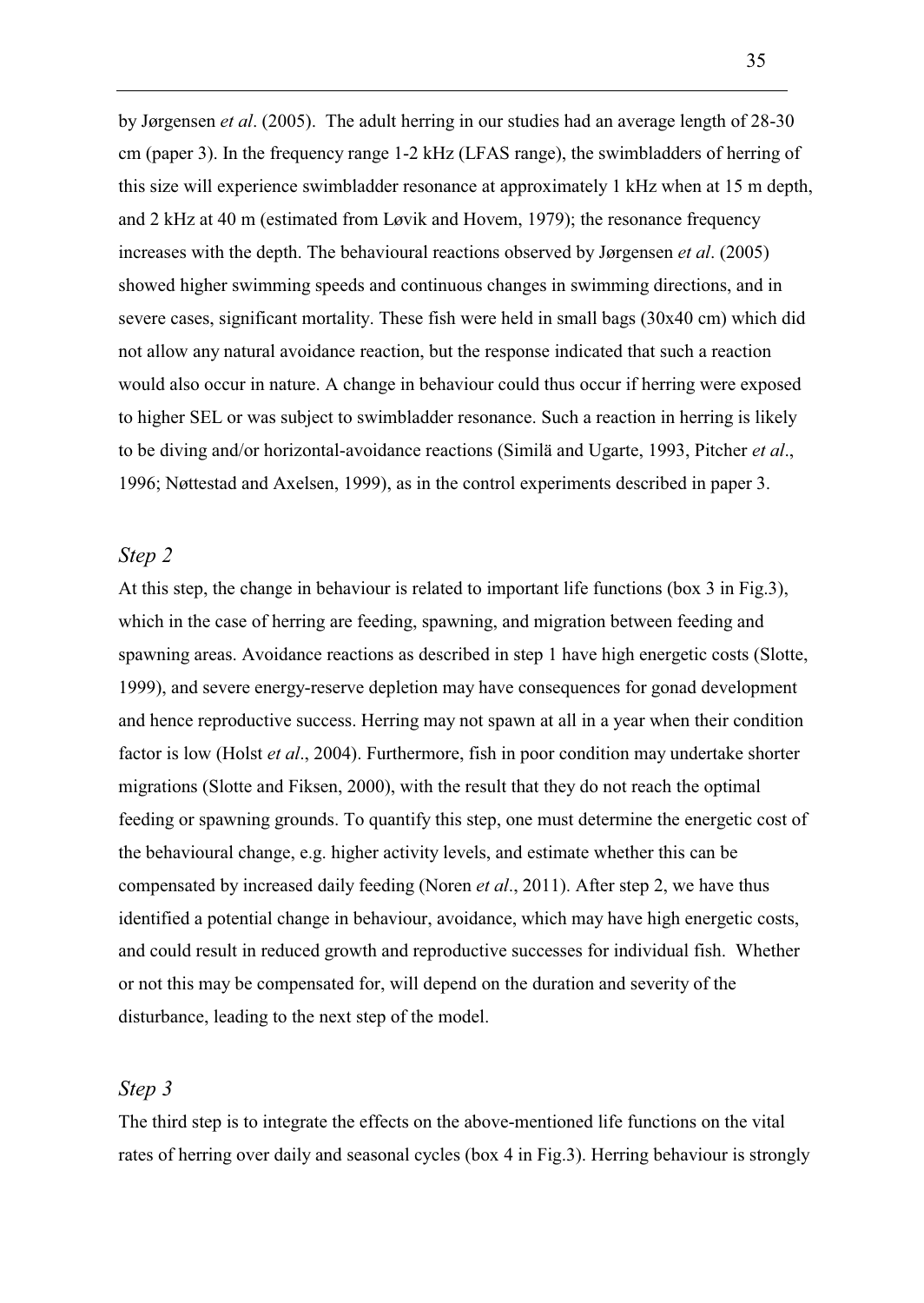time-dependent, both on a daily and seasonal basis. There are diel differences in the vertical structure (Huse and Korneliussen, 2000) and dynamics of schools (Slotte, 1999; Skaret *et al*., 2003). Herring behaviour is also highly variable between annual phases (overwintering, spawning, feeding, as described in paper 2), due to changes in the importance of feeding and spawning as a trade-off for risk avoidance (Fernö *et al*., 1998; Kvamme *et al*., 2003). Our experiments were conducted as successive blocks over about 12 hours, including both daytime and night-time observations (papers1 and 3). Free-field experiments were conducted during the overwintering and feeding seasons (papers 1 and 2), while those on captive fish were done throughout the year (paper 3). Both diurnal and annual differences should thus be detected if they are present. However, if a naval exercise continued for more than 12 hours or higher source level (SL) was used, this could result in behavioural responses since  $SEL_0$ would be exceeded. Changes in vertical distribution involve a varying risk of swimbladderresonance effects. The captivity experiments covered all the seasons, but the herring were limited to the net pen depth of 20 m, and swimbladder-resonance may only occur in the bottom of the pen when transmitting the lowest part of the frequency range. In the two field experiments, however, the herring were distributed at the depths naturally inhabited in the relevant seasons; 25-35 m during summer-feeding migrations, and from 10-200 m while overwintering. At the given frequency ranges (LFAS, MFAS) and fish sizes (28-30 cm), the field studies included exposure of fish in the resonance depth. However, all the studies included fish of different sizes, with corresponding differences in the depth-dependence of their resonance frequencies. The acoustic observation of collective movements may miss reactions made only by single or few fish. The possibility of such reactions by a few fish experiencing resonance cannot therefore be excluded.

To conclude step 3, I have found that no daily or seasonal cycles will be at risk when SEL is less than SEL0, but this level can be exceeded during long term operations or with higher SL. Individual fish at resonance depth may also show a behavioural response with the risk of energy-depleting avoidance reactions.

#### *Step 4*

The final stage of the PCAD model is to compare the identified effects on the vital rates of individual fish (box 4 in Fig.3) to the effect on the population (box 5 in Fig.3). The effects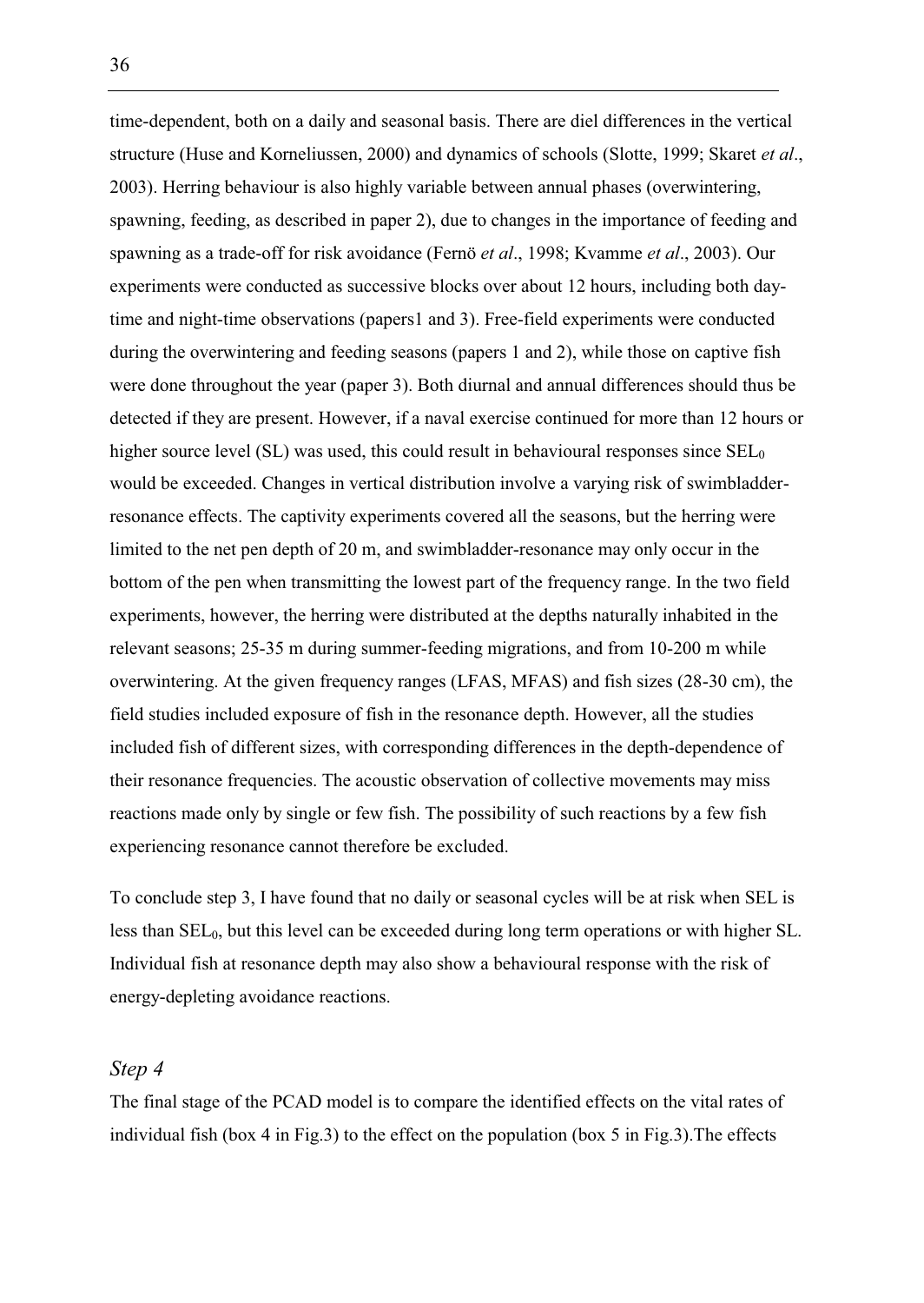most relevant to herring is 1) population growth rate, 2) population structure and distribution, and 3) population sensitivity and elasticity.

For the first point, the growth of the population as a whole may be affected by reduced growth of individual adult herring, or reductions in reproductive output or recruitment. Individual-fish growth requires a positive balance between the costs of maintenance and acquisition of food. As have been identified in steps 1-3, costly avoidance reactions may interfere with this balance. Swimbladder-resonance may affect herring of a given size at a particular depth. Reductions in reproductive output may occur if spawning sites become unavailable, or if the fish are unable to spawn. Herring are most reactive to predators just before spawning, and they may not spawn at all if the perceived predation risk is high (Nøttestad *et al*., 1996). Recruitment is defined as the number of juveniles entering the adult population each year (Blaxter, 1974). Sonar effects on juvenile herring have been investigated by Jørgensen *et al*. (2005), who reported strong behavioural reactions, and substantial mortality when the fish were exposed to sound-pressure levels of 190 dB (re 1 μPa). However, as the natural mortality of juveniles is much higher than that of adult fish, Kvadsheim and Sevaldsen (2005) showed that the mortality due to that level of sonar exposure would, in a worst-case scenario, affect only 0.03 ‰ of the juvenile population, representing less than 1% of the natural daily juvenile mortality rate. Reductions in recruitment due to sonar exposure are hence unlikely to have any significant effect on the population level.

Secondly, the population structure and distribution is highly important to how large part of the population will be affected. This is estimated in paper 2, as the percentage of the population exposed to sonar intensities above  $SEL<sub>0</sub>$  in various operational settings and distribution regimes; high density concentrations during overwintering, and the much more dispersed distribution during summer feeding. In the overwintering phase, almost the entire population may be in an area of only 300-600 km<sup>2</sup>, inside small fjord systems (Holst *et al.*, 2004), with densities up to 30 fish  $m^{-3}$  (Nøttestad and Similä, 2001). In this habitat, a 24-h continuous sonar operation at SL above 220 dB (re 1 μPa m) could expose the entire population to levels above  $SEL_0$  (Fig. 4, paper 2). During summer feeding, the herring are dispersed over the entire Norwegian Sea, occupying an area of 300 000 to 500 000  $km<sup>2</sup>$ (Holst *et al*., 2004). For such a widespread distribution, less than 1% of the population could potentially be affected by a 24-h exposure to source levels below 225 dB (re 1  $\mu$ Pa m) (Fig.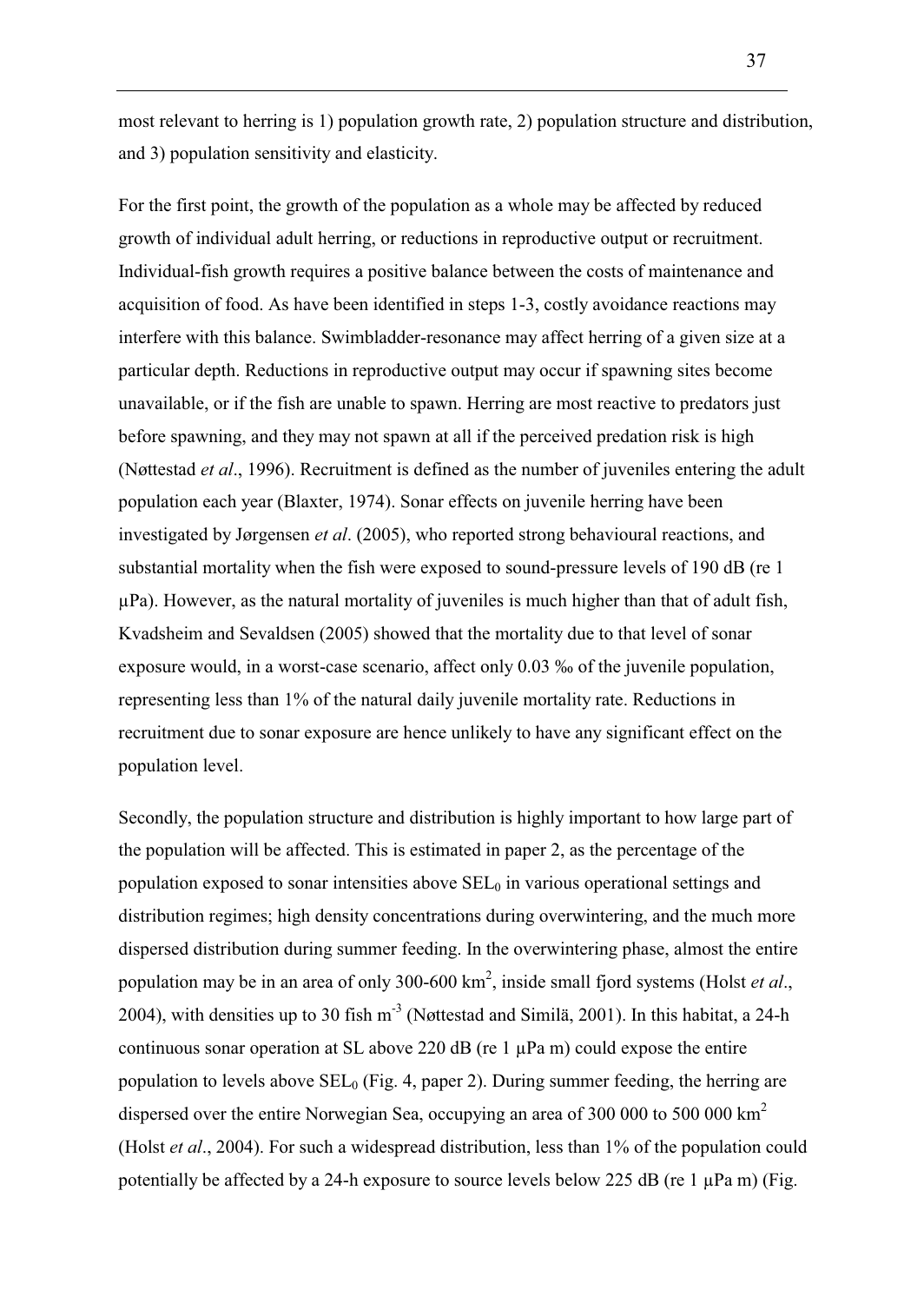4). If sonar intensities above  $SEL<sub>0</sub>$  cause avoidance responses and hence reduced growth rates, the risk of affecting a large part of the population is thus much higher for dense distribution regimes such as those found during overwintering.



**Fig. 4.** Percent of the total volume occupied by the herring population that is exposed to *SEL* values above SEL<sub>0</sub> (184 dB [re 1 µPa<sup>2</sup>s]) per 24 hours of active sonar transmissions at different *SL* values. This is shown for two scenarios of herring distribution: dispersed in summer-feeding areas in the Norwegian Sea (red); and concentrated in an overwintering area (blue). Calculations are based on a transmission duty cycle of 5 % and a ship speed of 4 m s<sup>-1</sup>. Figure is based on data from paper 2.

Field experiments have not been conducted during the spawning season. Herring spawns along the Norwegian coast from about  $59^{\circ}$ N to  $69^{\circ}$ N, with the main aggregations in Møre between 62 and 64 $\degree$ N. This fish distribution falls between the high-density winter and the dispersed summer distributions which were used in the model calculations (paper 2). The spawning occurs over a period of two months (Holst *et al*., 2004). Although the fish densities in some local spawning areas may be similar to those during the overwintering phase, the fact that individual herring arrive at different times, and they depart soon after spawning, reduces the potential for any significant effect on the spawning population. Vertical distribution is also of importance, as the risk of swimbladder-resonance effects depends on the fish size, depth distribution, and the sonar frequency. Adult herring of the size examined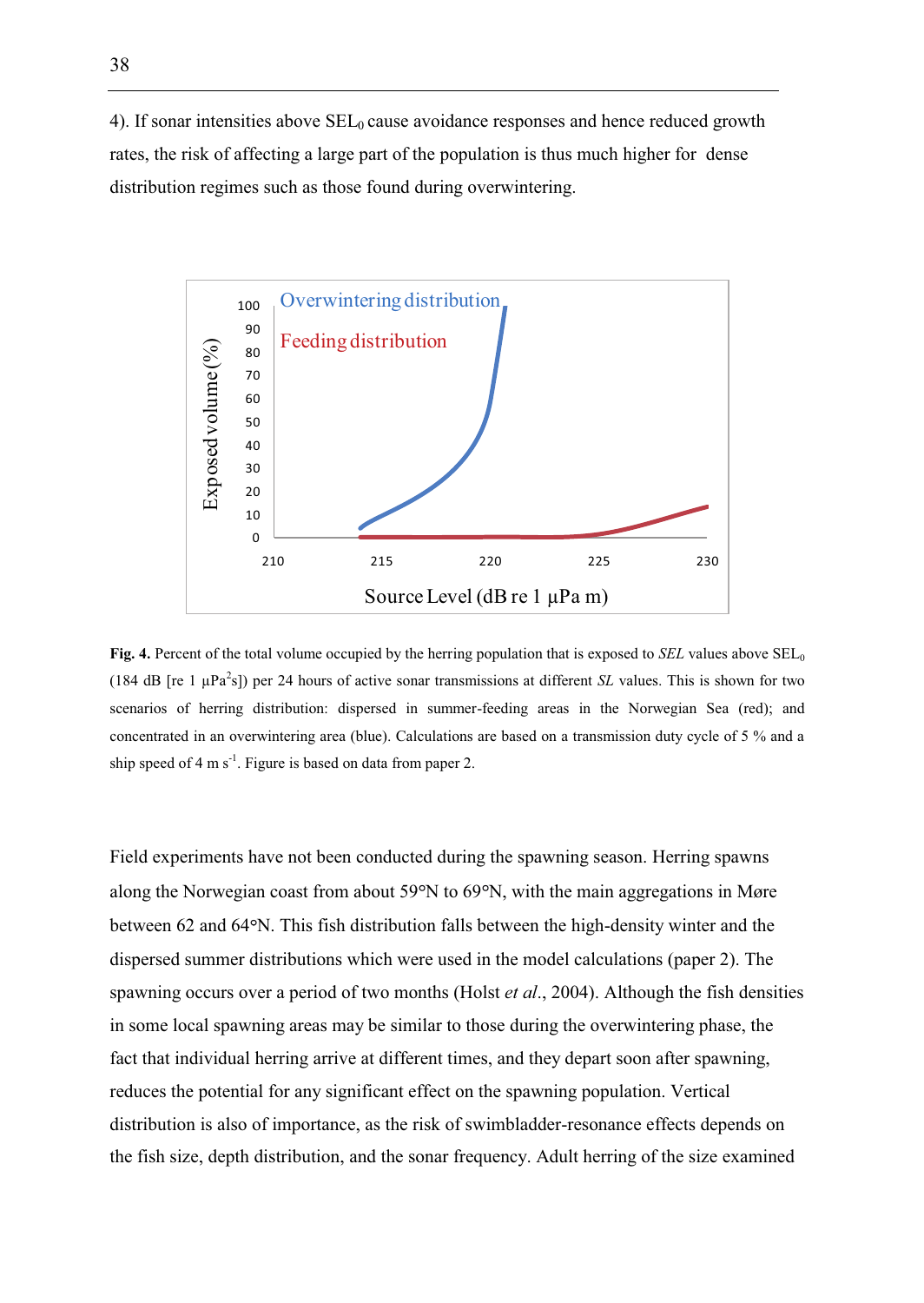$(\sim 30 \text{ cm})$ , will experience resonance at depths of about 15-40 m for the LFAS frequencies (1-2 kHz). Higher frequencies such as those of MFAS (6-7 kHz) will cause resonance at depths > 150 m (estimated from Løvik and Hovem, 1979). We cannot exclude the possibility of a few fish reacting if their particular combination of size, depth, and frequency exposure did cause resonance. However, such conditions were covered in the overwitering study, without detectable effects on the group of fish examined (paper 1). Since these fish make up only a small fraction of the exposed group, a population effect due to resonance is highly unlikely. Further, the field studies used frequency-modulated transmissions (FM signals), which means that any exposure at the resonance frequency will be very short. Continuous transmissions at one frequency (CW signals), as are also used by the Navy, may cause stronger effects.

Thirdly, the sensitivity and elasticity of the population to changes in these vital rates needs to be evaluated. The stock is likely to be most sensitive after spawning, during its migration towards the main feeding grounds, when the herring is in very low energetic condition (Holst, 1996), resulting in less ability to cope with stress factors such as noise disturbances (McEwen and Wingfield, 2003). However, due to the small proportion of the population potentially exposed at that time, the chance of any significant population effect is minimal. The overwintering phase is when the largest part of the population could be affected. In this phase, there is very little feeding, and the fish are mostly stationary in deep layers (Slotte, 1999), and may thus be less sensitivity to noise disturbances. During the spawning period, sensitivity may be high, as spawning may fail if the disturbance is significant (Nøttestad *et al*., 1996). The stock is likely most sensitive after spawning during migration towards the main feeding grounds, when the herring is in very low energetic condition (Holst, 1996) with reduced ability to cope with a stress factor such as a noise disturbance (McEwen and Wingfield, 2003). However, due to the small proportion of the population potentially exposed in this phase, the possibility of a population effect is minimal. The overwintering phase represent the time of year when the largest part of the population may be affected. In this phase, feeding is highly limited, with the fish mostly staying stationary in deep layers (Slotte, 1999). Sensitivity to a sound disturbance may thus be less, as energetic costs of avoidance more easily can be compensated for by feeding. Sensitivity may also be high during spawning, as spawning may be skipped if the disturbance is high (Nøttestad *et al*., 1996).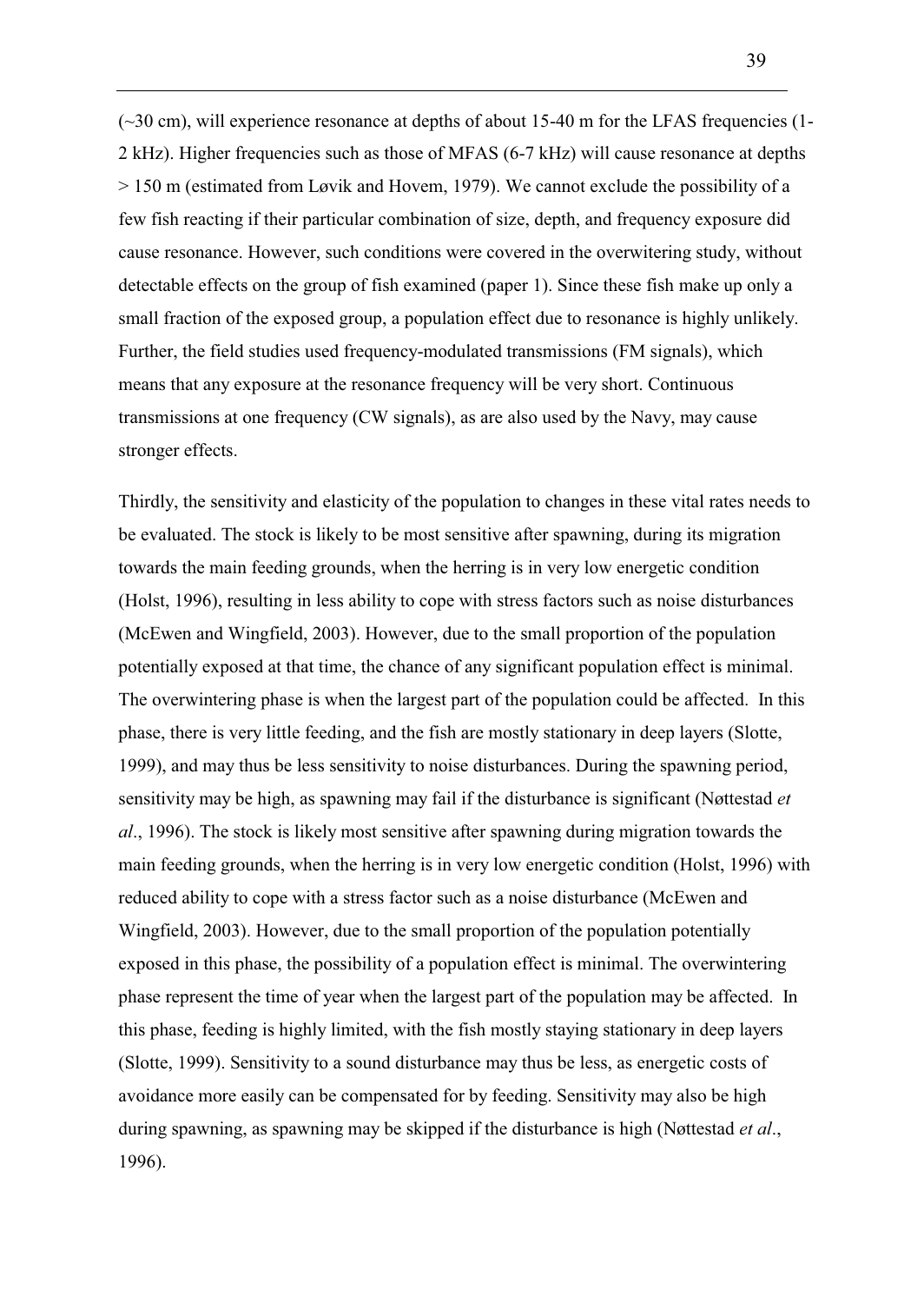### *Additional considerations*

All our studies and the issues discussed so far have focused on directly observable behavioural effects, treating the fish only as a harvestable resource that must be managed in a sustainable fishery that serves humans as a food supply, without considering the welfare of the fish. Even though fish do not show any behavioural reaction or change in distribution, this does not necessarily imply that they are not at all affected (Slabbekoorn *et al*., 2010). We know that humans living in noisy environments can experience stress. Being in noisy cities or in areas of heavy traffic, for example, involves costs with respect to physical and psychological welfare (Miedema and Vos, 1998; Nilsson and Berglund, 2006). Even moderate noise levels have been shown to negatively affect cognitive development and reading skills in humans (Lercher *et al*., 2003). Similarly, fish may also be stressed by repeated sound exposure (Smith *et al*., 2004, Wysocki *et al*., 2007), causing potential effects on growth and reproductive success (Pickering, 1993). Fish may appear to tolerate the disturbance, not showing any behavioural response, as moving away from the habitat may be too costly, or alternative habitats may be lacking (Gill *et al*., 2001). Fish and other marine animals have evolved to live in a dynamic environment, with resulting abilities to adapt to habitat perturbation to some extent (Costa, 2011). Allostasis is the ability of an animal to maintain its "normal" homeostatic mechanisms when it experiences a disturbance (McEwen and Wingfield, 2003), implying that the animal uses its energetic reserves etc. to maintain regular activities as far as possible. The animal could thus appear to behave normally despite being disturbed. When the level of disturbance becomes so severe that the animals can no longer cope with the stressor, this will result in changed behaviour and/or harm to important life functions. An alternative to directly studying the behavioural or physical effects of sound disturbances is therefore to monitor the secretion of stress-hormones in fish exposed to noise (NRC, 2005). This technique is generally far more complicated than traditional methods of behavioural or physiological investigations, but it could allow the detection of more subtle effects and stress conditions even at low sound levels.

#### *Conclusions*

Based on the PCAD model and my results, there is unlikely to be any large-scale population effect on adult herring due to sonar operations. On the other hand, the vulnerability of fish may increase during long naval sonar operations with high SL, especially when they are done in areas of dense fish concentrations, having specific combinations of low stock size,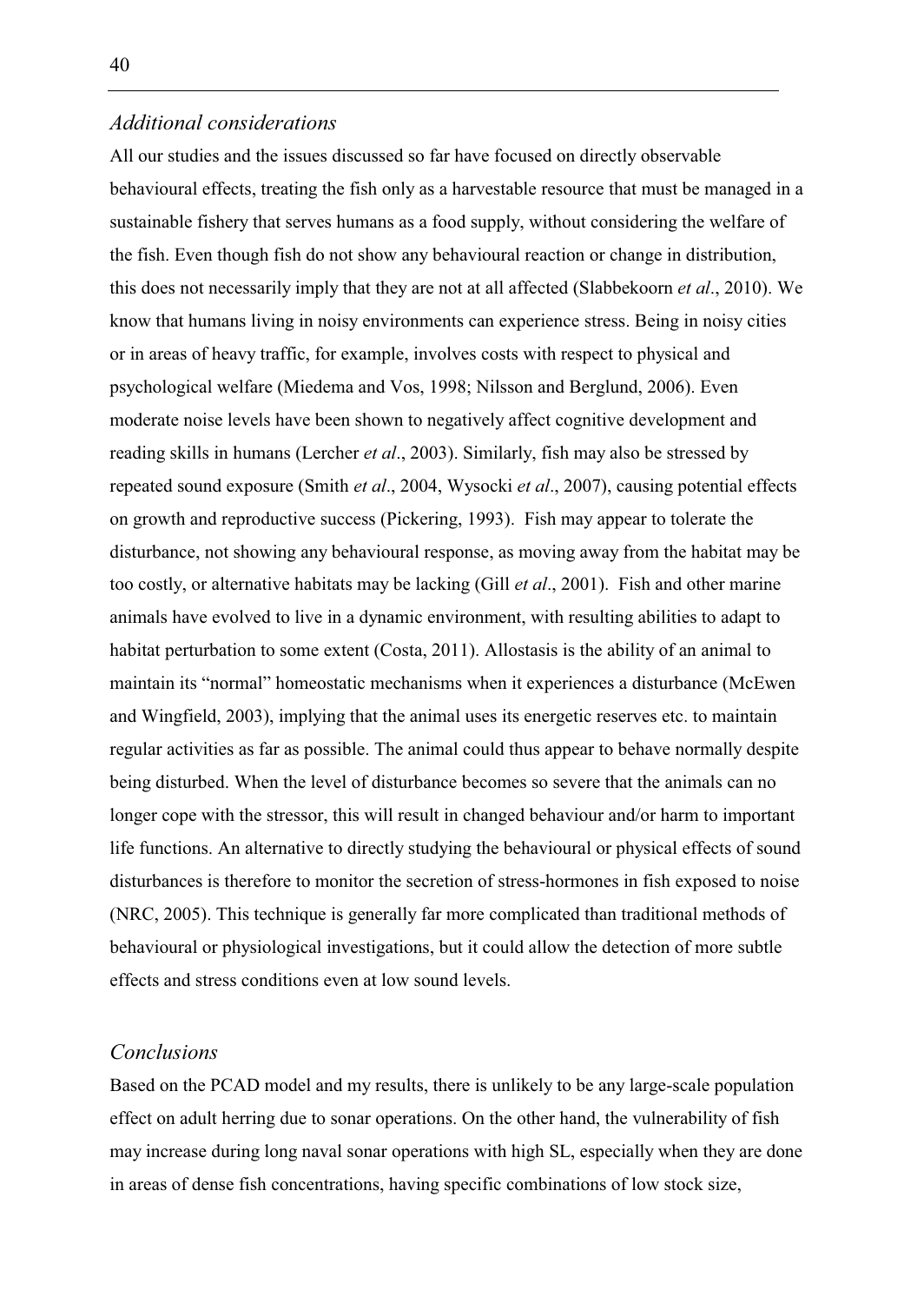sensitive periods, or with poor food availability. Swimbladder-resonance has been shown to cause behavioural effects, and in severe cases even mortality in juvenile herring. Swimbladder resonance will also occur for adult fish with specific combinations of fish size, depth distribution, and sonar frequency, but even if such effects as shown for juveniles also occur on adult fish, it is unlikely to cause any population effect. One should in addition consider the fish welfare, as stressors are not always reflected in observable behaviour. As regards the future, it would be useful to conduct a controlled captive-fish experiment to elucidate stressors and their effects in more detail. More investigation on effects of swimbladder-resonance on adult fish at different depths and frequencies are also needed to document potential similar effects as those seen on juvenile fish. To conduct such studies, a fish cage could be lowered to the depths of swimbladder resonance, and the behavioural effects of different acoustic signals and frequencies tested. Such a study would also permit blood samples to be collected from the exposed fish, revealing new insights through the measurement of stress-hormone levels.

#### **5.2.4 Implementation of scientific results to management**

One of the most important outcomes of noise exposure research is making recommendations on mitigation procedures and consequent regulations on sources of anthropogenic noise (Richardson *et al*., 1995). My results are intended for use in constructing regulatory guidelines for the sonar operations of the Norwegian Navy. I will here discuss some obstacles and controversies that may occur during this process, reviewing different mitigation strategies and regulatory approaches, and describing how my results are implemented in Norwegian regulations.

#### *Controversies and conserns*

Underwater noise is a controversial issue involving many stakeholders with different, and often contradictory, agendas; it is important to bear this in mind when regulations are formulated. Some stakeholders, for instance those in the oil or shipping industries, may fear the economic consequences of restrictive controls on noise emissions, and may thus attempt to slow progress, by expressing concerns based on the scientific uncertainty of existing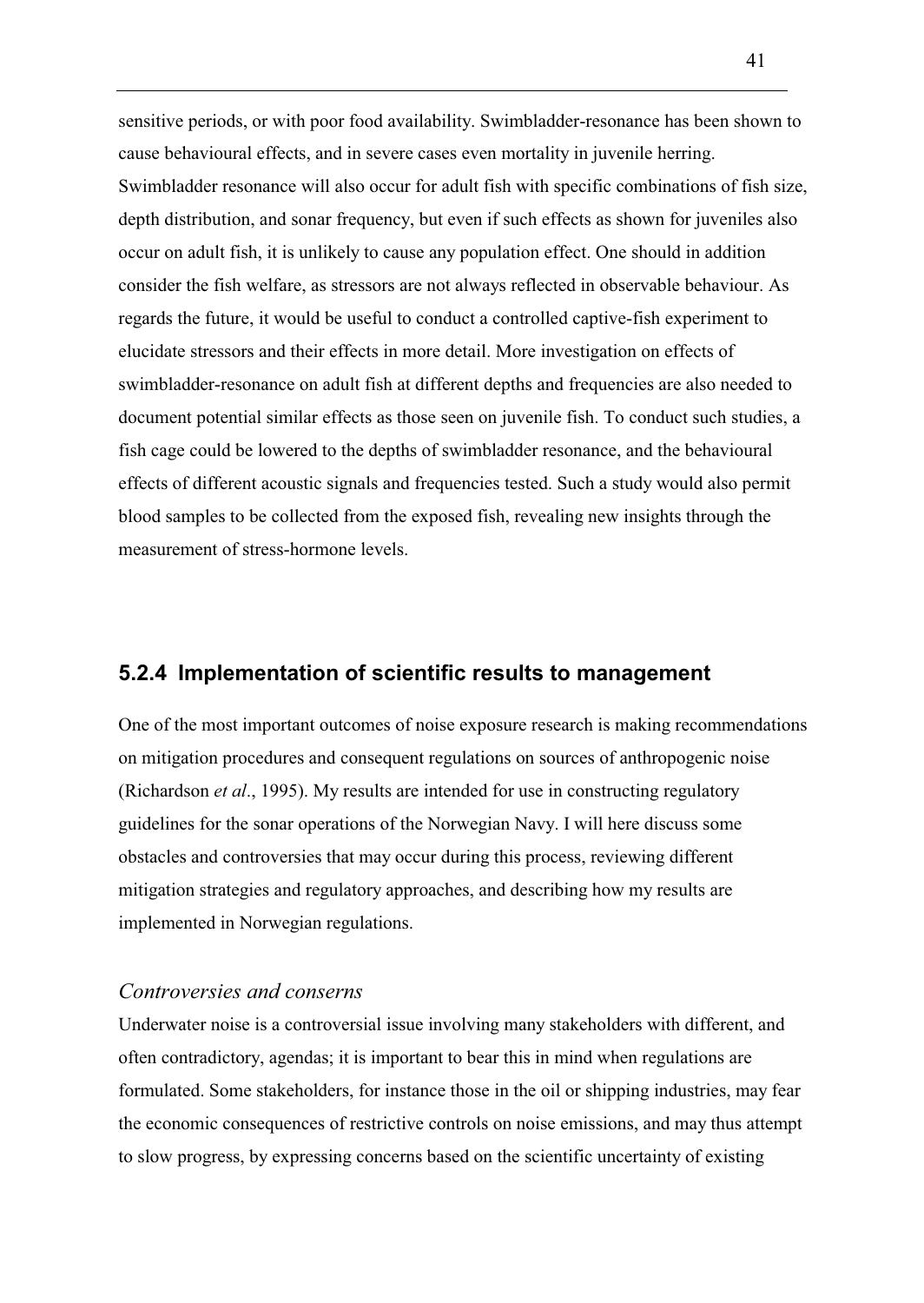results (McCarty, 2004). Other stakeholders, such as environmental non-governmental organisations (NGOs), may try to promote restrictive regulations, often based on vague poorly-supported results from scientific research. It has been speculated that some review papers on anthropogenic noise effects may be biased, focusing on selected results that favours the sponsor of the research (Wade *et al*., 2010). Underwater noise pollution is also of public concern, and has been widely debated in the media. These issues place great responsibilities on the policy makers to form regulations based on rigorous scientific results, even in the face of loud protests. Since a vaguely formulated result may be interpreted in almost all directions, it is important that scientific results are presented in a clear and understandable way, without hidden uncertainties, so they can be correctly interpreted by the policy makers.

#### *Focusing events*

The type of scientific studies that are conducted, and hence which sound sources and species have become subject to regulations, have largely been influenced by so-called focusing events; defined as "key events that cause members of the public as well as elite decision makers to become aware of a potential policy failure" (McCarty, 2004). Such events have greatly influenced research programmes and enacted regulations of naval sonars. The first and perhaps the largest event attracting attention to naval-sonar issues ocurred in Greece in 1996. A number of Cuvier beaked whales *(Ziphius cavirostris)* stranded alive near to where a NATO research vessel was testing novel high-power, low-frequency, sonar systems (Simmonds and Lopez-Jurado, 1991), and it was claimed that the sonar transmissions had caused the strandings (Frantzis, 1998). This resulted in much public concern as well as debates among the scientific community. This, along with later strandings of beaked whales associated with navel sonar operations (e.g. Simmonds and Lopez-Jurado, 1991; Jepson *et al*., 2003; Cox *et al*., 2006), resulted in most subsequent scientific studies of naval sonar being focused upon marine mammals, particularly beaked whales.

Although the main international focus was on marine mammals, concerns of potential sonar effects on fish have been a national concern in Norway. Again, a particular focusing event elevated this issue to the public and governmental arenas. Vestfjorden in northern Norway has for several years been the main overwintering area for herring (Dragesund *et al*., 1997), but it is also an area used for multi-national naval sonar exercises. After one of these in 2000,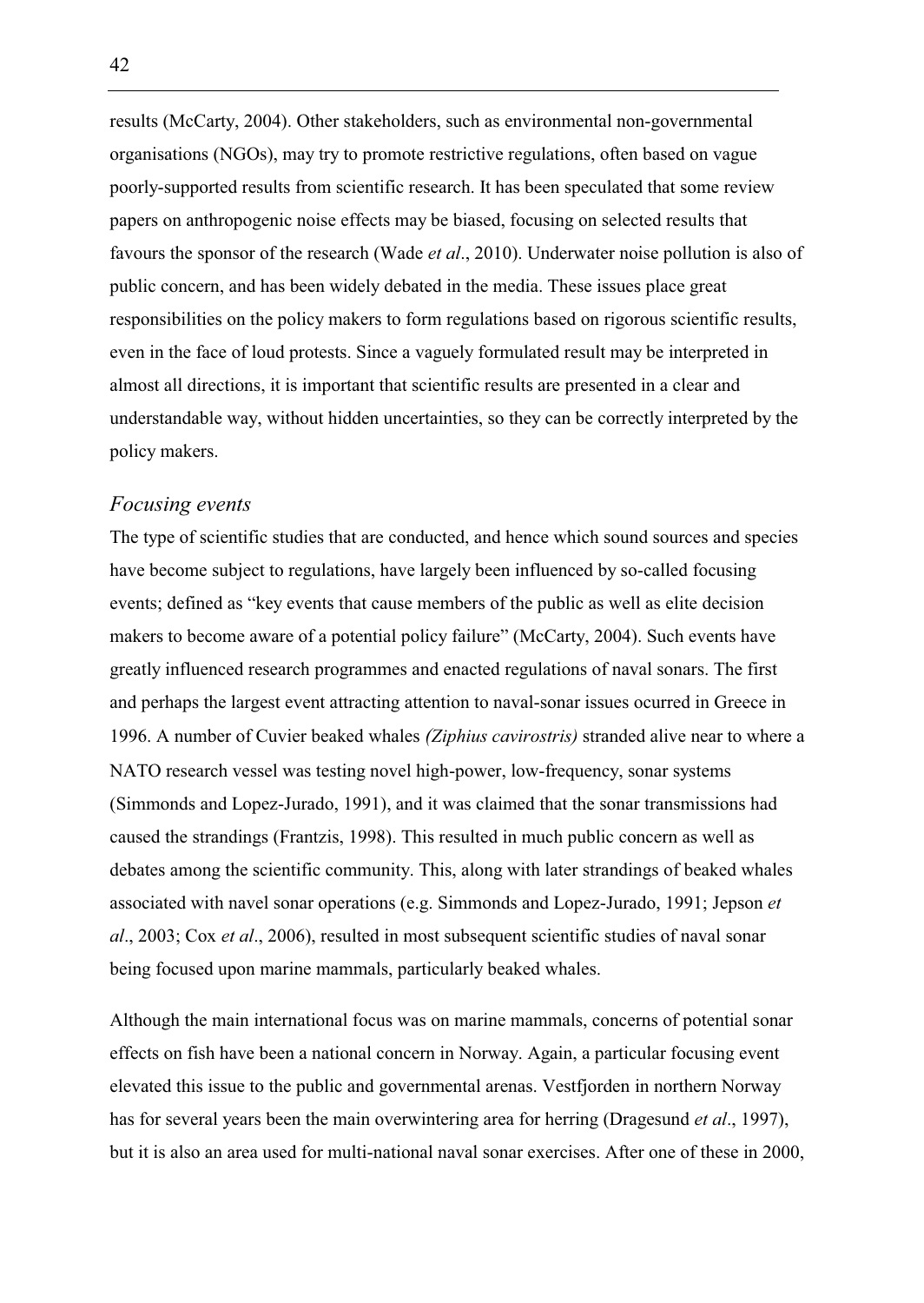the World Wildlife Foundation (WWF) in Norway claimed that the naval operations had driven the herring away from Vestfjorden (WWF-Norway, 2001). Although these claims were not supported by any scientific research, and the sonars used in 2000 did not transmit frequencies within the audible range of herring, this publicity put the issue of sonar effects on fish, in particular herring, firmly on the scientific as well as the public agendas. This led to various research programmes that investigated the effects of sonars on marine life, such as those presented in papers 1- 4.

#### *Mitigation tools*

Mitigation guidelines worldwide are mostly based on some common approaches, involving noise reduction by careful planning of sound emissions (Richardson *et al*., 1995; Compton *et al*., 2008). They mainly comprise three components:

- a) Time and area planning to avoid marine-mammal exposures
- b) Implementation of operational procedures
- c) Monitoring of animal locations to determine exclusion/safe zones around the sound source.

Time and area planning through temporal or spatial restrictions is a precautionary mitigation technique, often used when scientific knowledge is scarce. This implies that areas or times of the year which are ecologically significant, may be closed to noise producing human activities, such as seismic surveys or naval sonar exercises. This typically includes spawning areas or important feeding habitats.

 Operational procedures may include the reduction of sound levels, ramp-up, or more general restrictions on how the sound source is used. Sound-level reduction can be done either by reducing SL or directing the sound away from the animals (e.g. downwards instead of horizontally). For an omni-directional sonar source, the latter will not be an option, but as shown in paper 2, reduced SL may greatly reduce potential impact on herring. NATO guidelines, for example, state that the minimum SL required for technical objectives to be met shall be used (Dolman *et al*., 2009). The "ramp-up" procedure; a gradual build-up of the acoustic signal to allow animals to move away, is a mitigation tool much used in both sonarand seismic operations. However, its effectiveness may vary between species and circumstances, and there could be some degree of habituation (Barlow and Gisnier, 2006).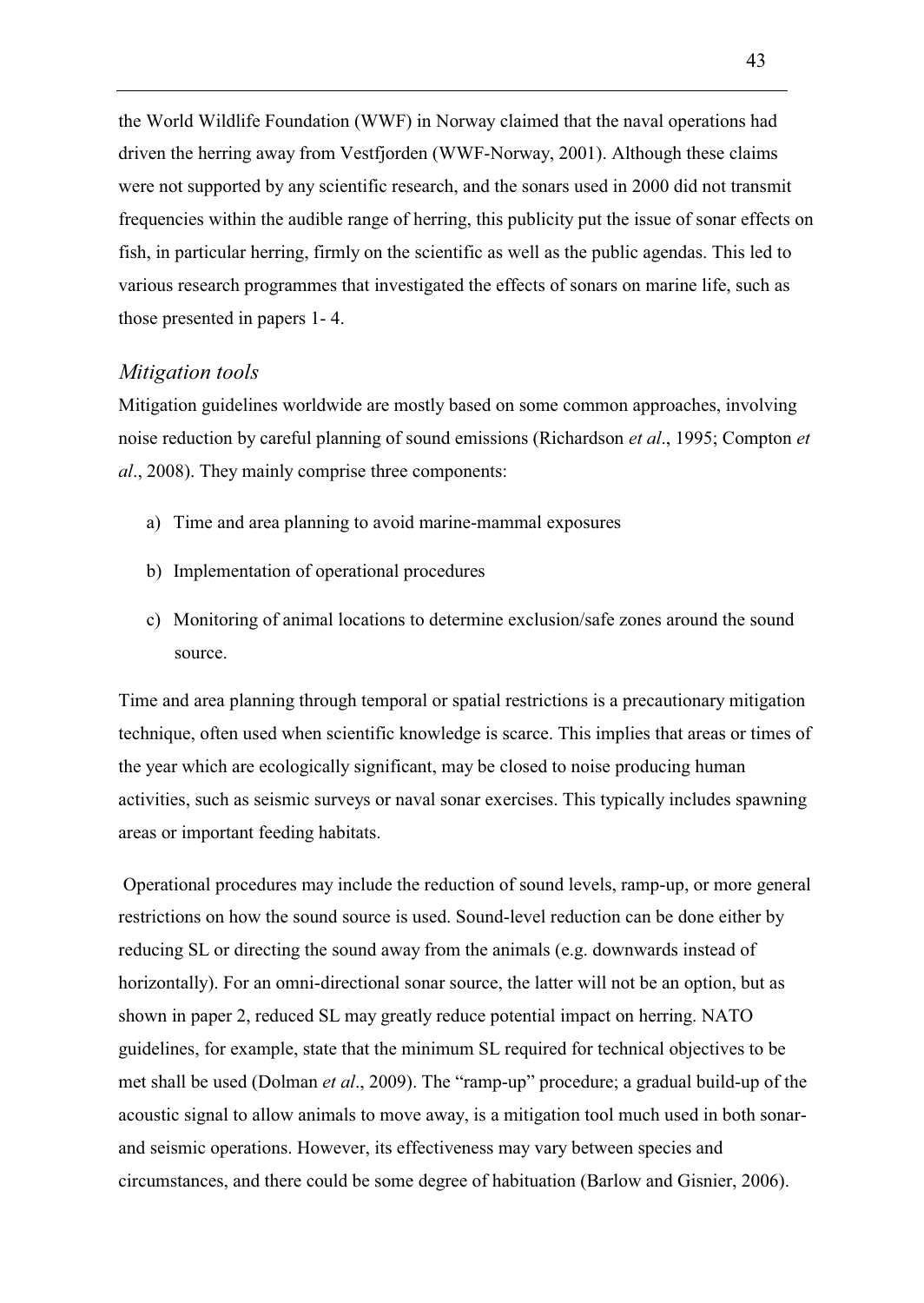Another concern is that the initially low sound level could actually attract the animals, thus possibly doing more harm than good (Weilgart, 2007). Despite these weaknesses, the rampup is a standard mitigation tool in sonar operation. All studies in papers 1-4 used a 10-min ramp up in the exposure experiments. Use of the noise source may also be restricted, for instance if bad weather conditions prevented any monitoring of marine mammals.

Among the key provisions in many regulations are safety zones. These are generally determined as an area around the source where it is believed the RL would cause unacceptable effects such as hearing impairment (HESS, 1999). There are increasing demands for such zones to be adopted, based on knowledge of behavioural effects (Johnson, 2011; Southall, 2011). In the absence of relevant scientific results, the definition of safety zones is obviously difficult. These zones may therefore be decided arbitrarily, for example, the common 500 m safety distance around seismic sources, is solely based on the distance at which cetaceans can be reliably observed (Compton *et al*., 2008). In paper 2, such a safety zone for herring exposed to naval sonar was determined. Marine mammals may be excluded from a safety zone by visual or acoustical monitoring (Weir and Dolman, 2007; Dolman *et al*., 2009).

Following the controversy aroused by the beaked-whale strandings, the NATO Underwater Research Centre (NURC) adopted an environmental policy that specifically addressed underwater-sound issues. This resulted in NATO guidelines applicable to scientists, planners, and ship crew when conducting acoustic research at sea. These include maximum sound-exposure levels for both human divers and various marine mammals, but not for fish. The specified exposure levels are, however, not firmly based on scientific results. The guidelines do however only apply to naval research activities. Regular NATO naval operations are supposedly also regulated by similar guidelines, but they are confidential and thus of no value to reduce the concern of environmental groups. Most of the NATO member countries have developed their own guidelines, many including a safety zone between the sonar source and any observed marine mammals, but the size of these zones are not consistent between countries.

The Royal Norwegian Navy has its own guidelines. These apply both to research activities and regular naval operations involving 1-10 kHz active sonar transmissions with SL above 200 dB (re  $1 \mu$ Pa m). These guidelines cover issues concerning marine mammals, fish and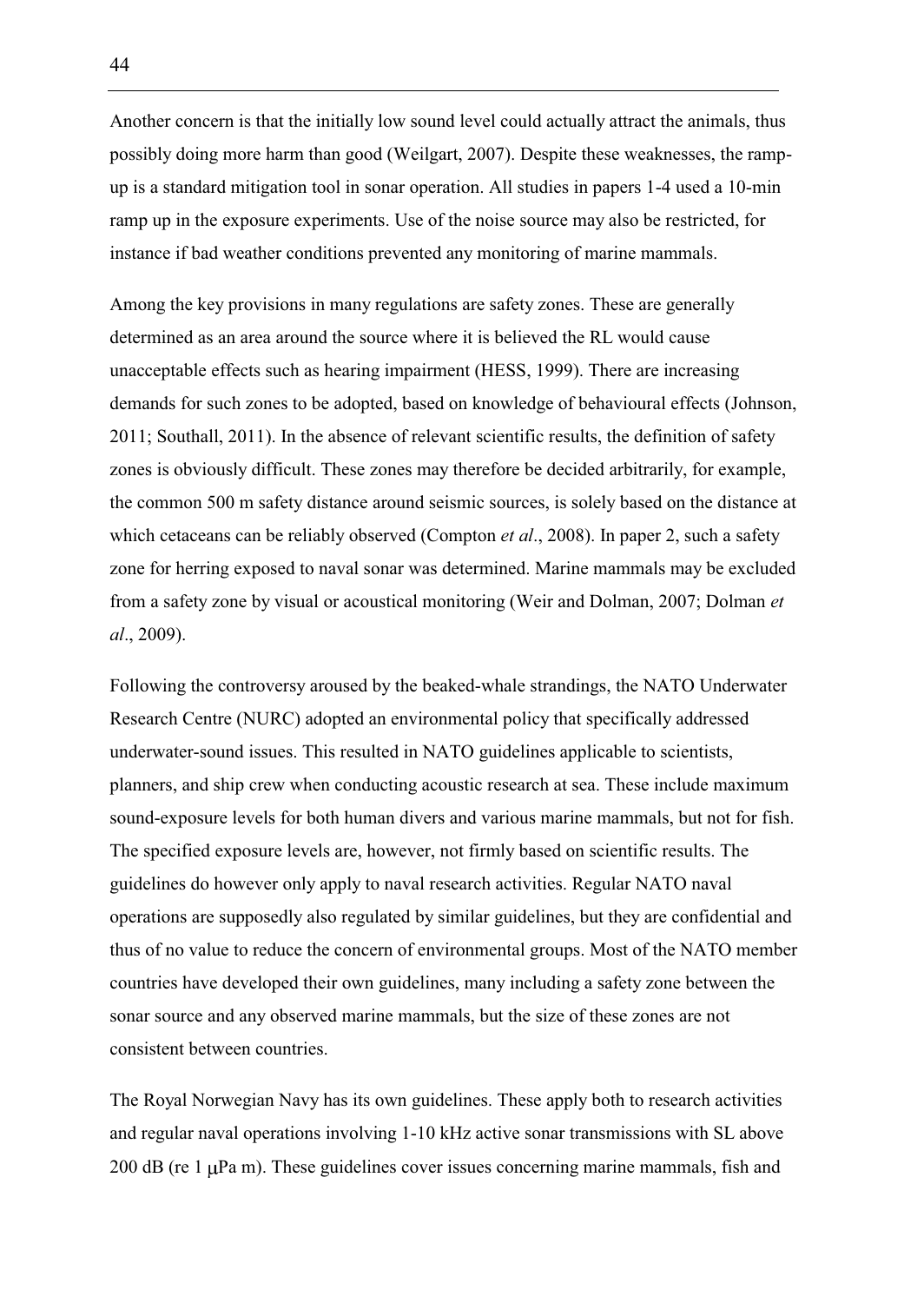fisheries. They define safety zones around fishing and whaling vessels, and fish farms. The guidelines recommend against exercises in areas expected to have high densities of fish or marine mammals that may be affected by the sonar transmissions, and specify which species should be avoided. They define critical frequency bands and specific ramp-up procedures for active sonar operations. The present results on how herring behave in response to sonars have been central in the development of these guidelines.

These guidelines have been implemented in the software package SONATE, a decision-aid tool used by the Norwegian Navy to help reduce potential environmental impacts of naval exercises. SONATE is used during the planning and execution of sonar operations, with the aim of minimizing conflicts with activities such as fisheries, aquaculture, and tourism, as well as effects on marine life (Nordlund and Benders, 2008). In addition to the sonaroperation guidelines, SONATE contains cartographic information on animal distribution, fishing activity, and fish farms, providing the necessary background to ensure compliance with the guidelines. SONATE links the regulatory requirements to the maps, so that a sonar operator planning an exercise can easily see what rules apply at a specific time and place. This gives the sonar operator an overview of the biological concerns relevant to a given area or time period. SONATE incorporates a precautionary approach as basis; any area having a dense population of fish or marine mammals that may be expected to detect the sonar, will be marked as unsuitable for naval-sonar exercises. As more scientific results emerge, these areas will either remain restricted or be re-opened to naval activities, according to documented findings for the species in question. One example of such an area is Vestfjorden, were dense concentrations of herring may reside between October and January. This was initially marked as an area to avoid due to sonar transmissions at frequencies below 5 kHz is assumed detectable to herring. As a result of the work presented in paper 1, regarding sonar effects on overwintering herring, this area has been removed from the closed list. Similar adjustments have been made for other areas with dense herring concentrations, based on the results in papers 1-3. Such "clearances" are rather important, as the rich marine life along the Norwegian coast leaves very few suitable areas that do not have dense animal populations. Directing naval exercises to areas that are "safe", or at least have low environmental risk, is therefore an important task when mitigating sonar effects. The SONATE system is constantly updated with new distribution maps, and scientific results for different species are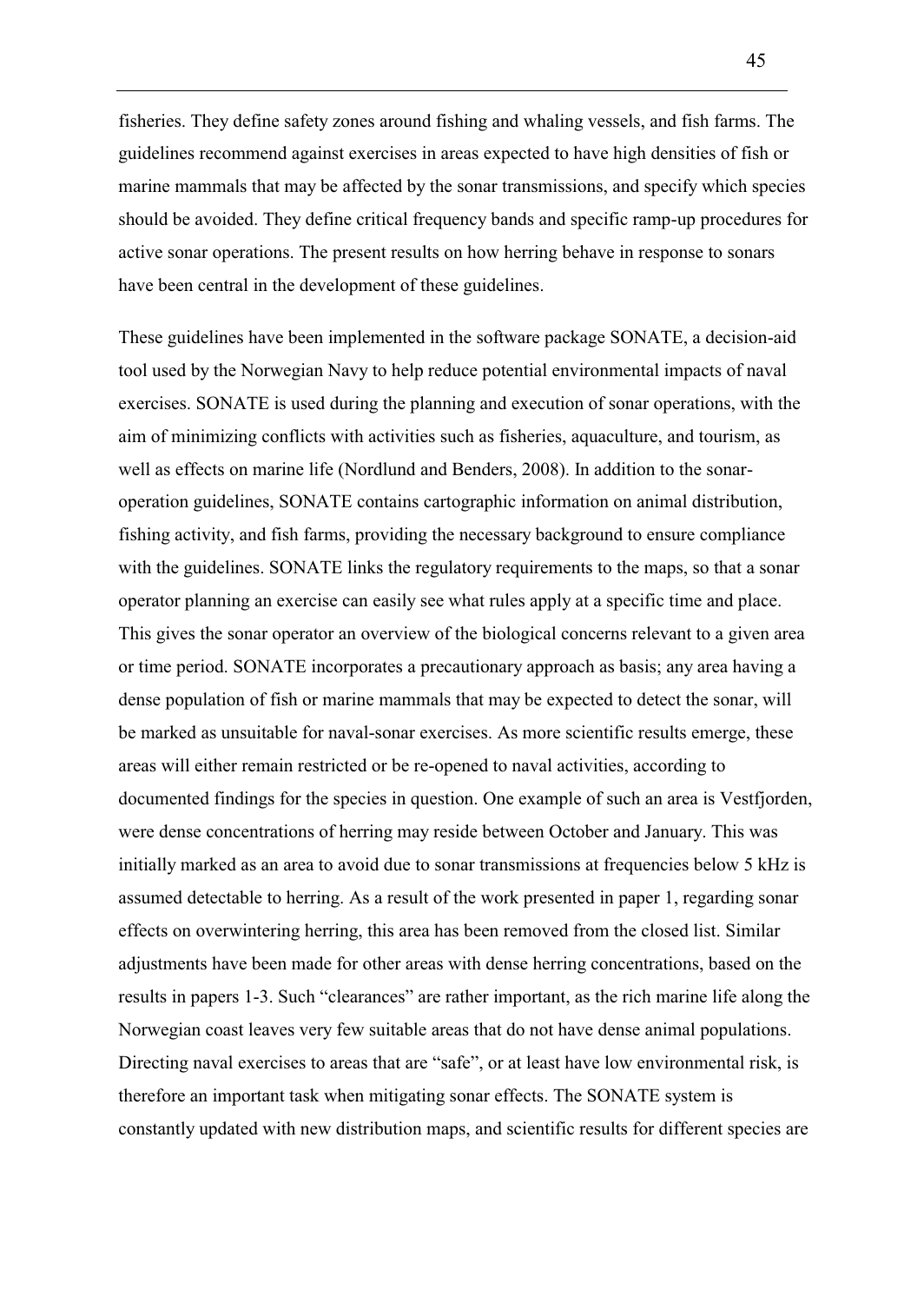incorporated as they emerge. The results presented in this thesis are, therefore, a good example of how scientific findings may be directly applied in mitigation actions.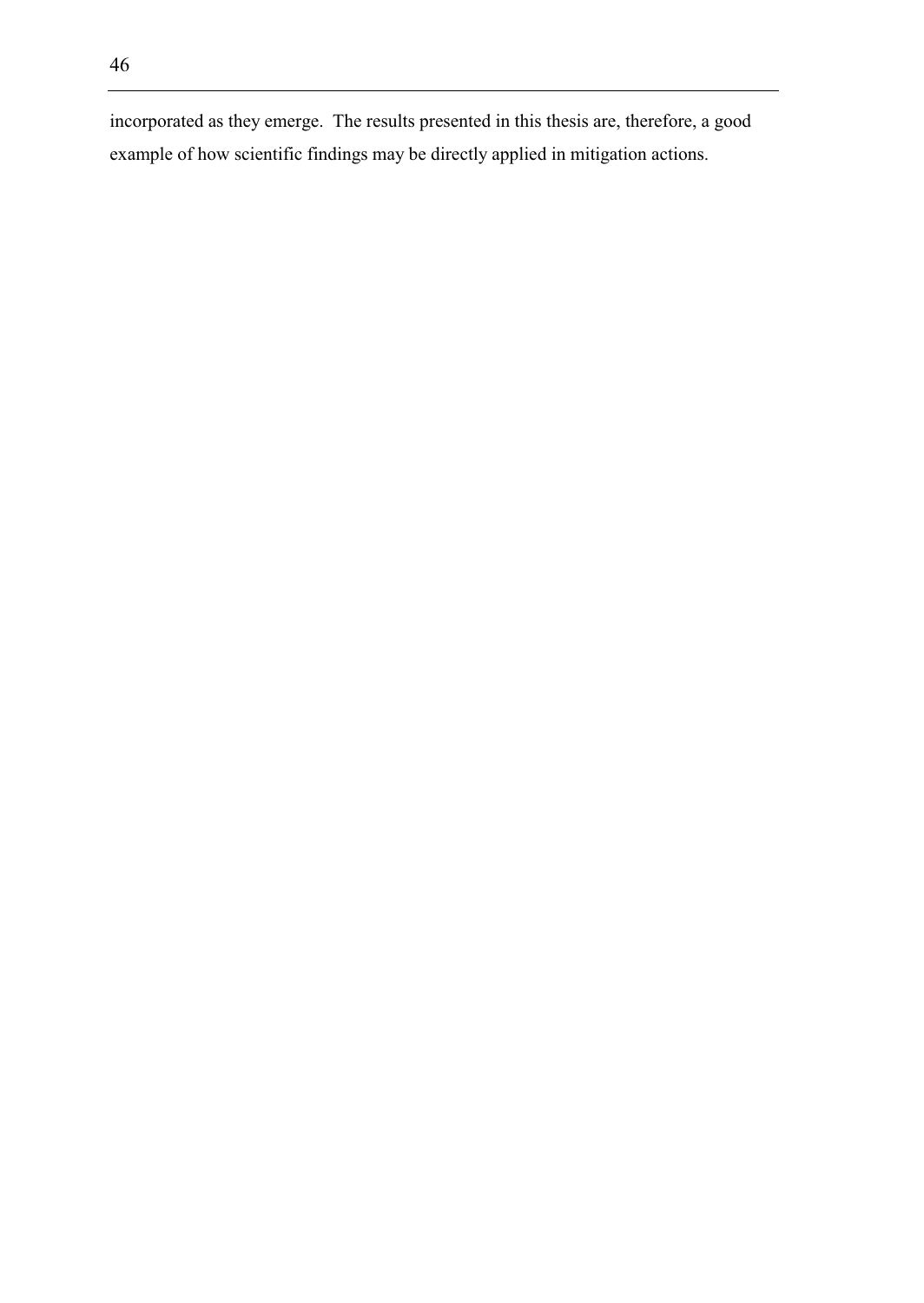### **6. Future perspectives**

In general, a better understanding of the effects of noise on marine animals is needed (Nowacek *et al*., 2007; Popper and Hastings, 2009a, b). Such knowledge must form the basis for appropriate mitigation tools and procedures. For the purposes of management and mitigation, the most important issue is whether the noise disturbance has an adverse effect on the exposed populations (NRC, 2005). There is a need for further research to differentiate relatively harmless short-term responses, compared to long-term large-scale effects at the population level, focusing on knowledge of habituation, sensation, and tolerance (Richardson *et al*., 1995; Nowacek *et al*., 2007). Short-term studies may, however, be related to largescale effects using the PCAD model, as has been discussed in chapter 5.2.3. The results of my PhD work indicate a need to investigate the potential effects of more intense acoustic stimuli on herring, and the relationship between these and swimbladder-resonance problems.

Applying scientific results in fishery and environmental management requires suitable mitigation tools, indicating a need for further studies on the effectiveness of different mitigation measures. When formulating mitigation guidelines, regulators often seek specific sound-level thresholds that would initiate a management action (Nowacek *et al*., 2007; Weilgart, 2007). Thus studies linking animal responses to particular RL values are of high importance.

Controlled-exposure experiments (CEEs) are somewhat controversial, but a powerful technique that allows researchers to have full control of the acoustic variables, and a robust way to link sound exposure with animal responses (Tyack *et al*., 2004). However, to elucidate the effect on the whole population with reasonable confidence, CCEs should be combined with long-term observations to evaluate the significance of animal responses over a variety of temporal and spatial scales.

Cooperation and collaboration between researchers is also a key consideration for the future. To obtain good scientific results, inter-disciplinary research is essential, combining fields such as behavioural ecology, physics, and oceanography to fully interpret and understand behavioural reactions and the impacts of acoustic stimuli on marine animals. In order for these scientific results to be implemented in mitigation guidelines, and possibly in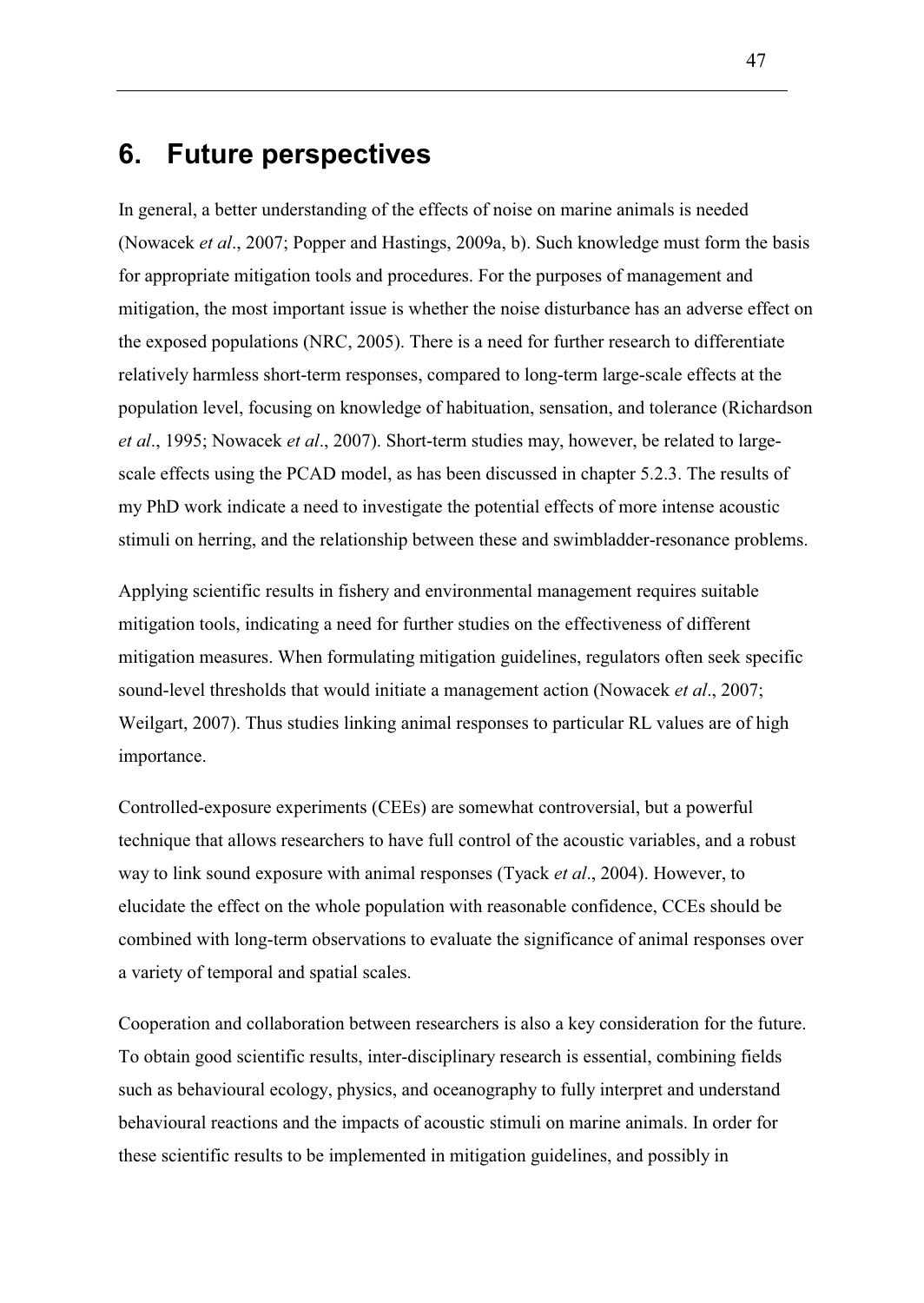international legislation, much greater collaboration between scientists, managers, and industry is needed (Compton *et al*., 2008).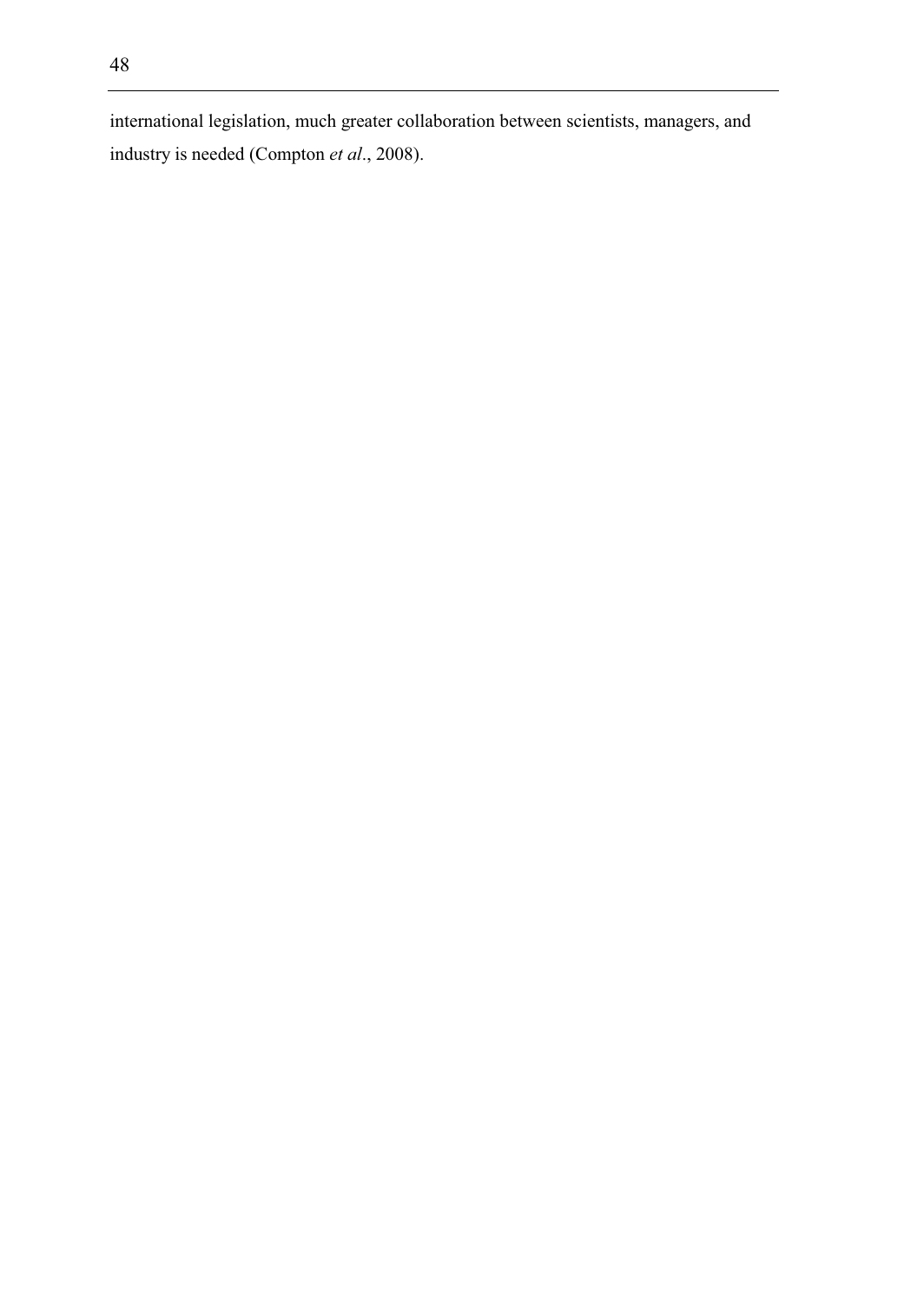# **7. Conclusions**

- Herring do not respond to naval sonar signals in the frequency band 1-7 kHz, at a received sound-pressure level (RL) up to  $176$  dB (re 1  $\mu$ Pa m), and accumulated sound-exposure levels up to 181 dB (re 1 μPa² s) (papers 1-3).
- The absence of any reaction is consistent over all seasons, distribution regimes, activity levels, and physiological states of adult herring, as documented through extensive *in-situ* field studies (papers 1 and 2), as well as highly controlled captivefish studies of smaller-scale effects (paper 3).
- A suitable methodology for studying the detailed behaviour of captive herring has been developed (paper 3). This involves keeping the fish in a deep net pen, monitoring behaviour through vertically- and horizontally-looking echosounders, and video recordings. This setup allowed the herring to perform typical avoidance reactions, as well as proper recording and documentation of this behaviour.
- With sound levels exceeding those tested in the experiments described in papers 1-3, behavioural effects cannot be excluded, but it is highly unlikely that this will result in any effect at the population level, with the possible exception of densely aggregated herring exposed to sonars operating at source levels (SL) greater than 230 dB (re 1  $\mu$ Pa m) (paper 2).
- Herring did not react to the sonar signals, but strong avoidance reactions occurred in response to predator sounds (papers 1 and 2), engine noise, and the "fence-strike" signal (paper 3). These findings indicate that herring avoidance responses are mainly triggered by the low-frequency components of the perceived noise, perhaps in combination with its "suddenness" or impulsive character.
- Killer whales, pilot whales and sperm whales all tended to spend more time close to the surface and less time diving during LFAS (1-2 kHz) transmission. This type of change in diving behaviour does not result in any increased risk of bubble formation and Decompression Sickness (DCS) (paper 4).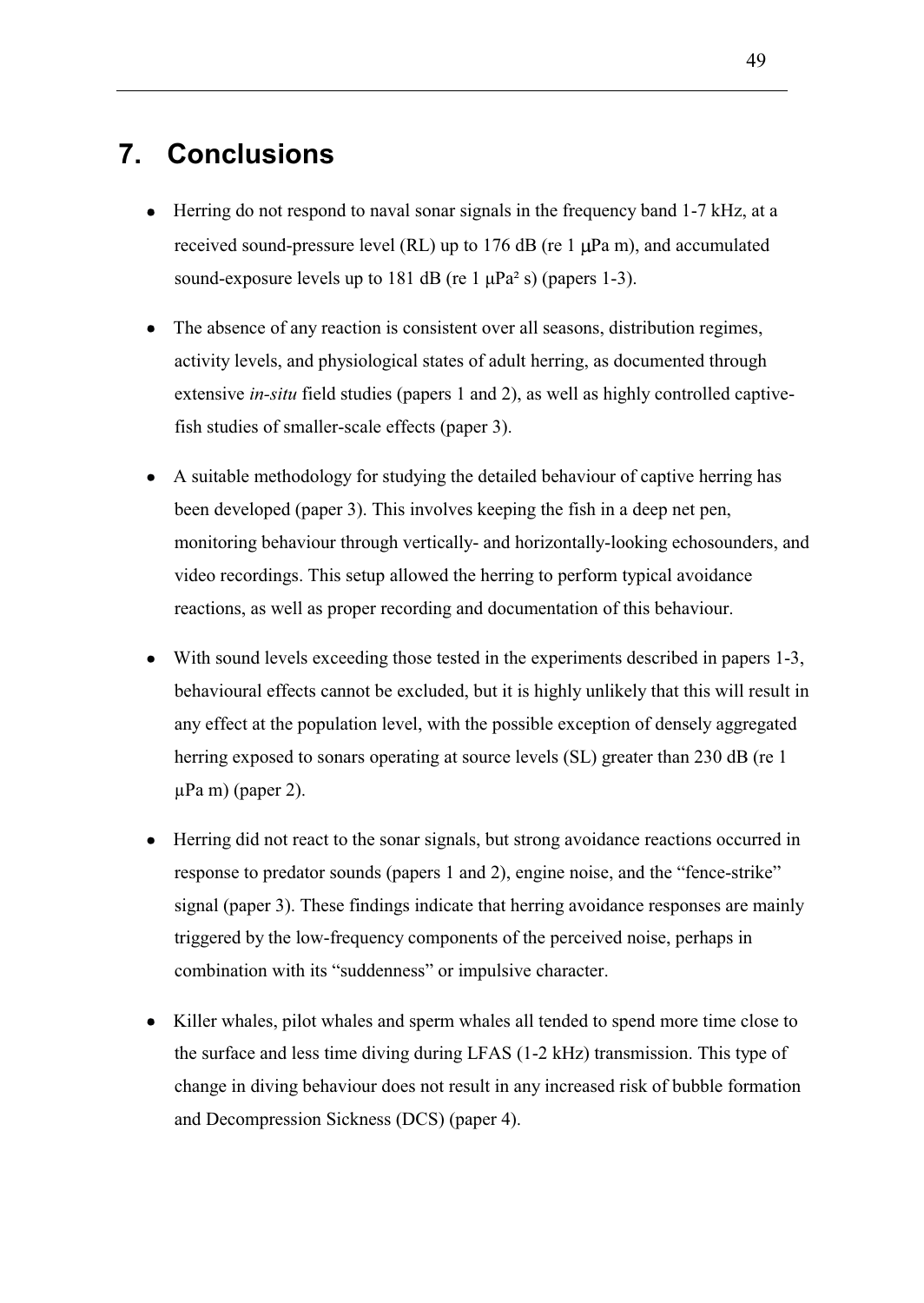- Changes in the diving behaviour of killer whales were highly dependent on their behavioural mode before sonar transmissions begin. During foraging behaviour, killer whales show severe responses by changing from deep-foraging dives to the shallow dives more normally associated with travelling (paper 4).
- Pilot whales showed only minor changes in diving behaviour during sonar exposure,  $\bullet$ with indications of postponing deep foraging dives when exposed to high sonar intensities (paper 4).
- Sperm whales tended to not perform foraging dives during LFAS exposure, but the  $\bullet$ low sample size of experiments on this species require further testing to prove this effect (paper 4).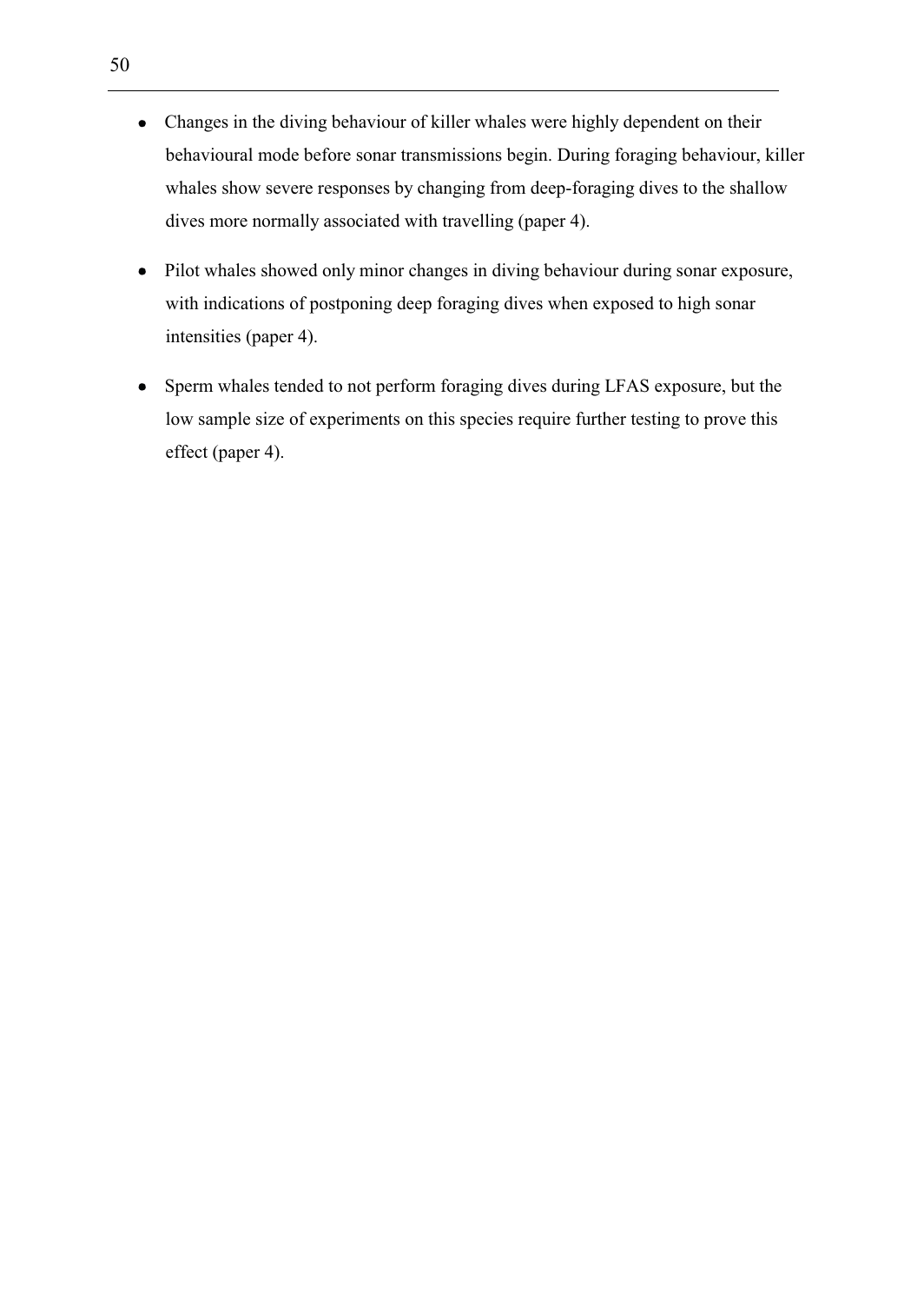### **8. Referances**

- Aglen, A. (**1994**). "Sources of error in acoustic estimation of fish abundance," in *Marine fish behaviour in capture and abundance estimation*, edited by A. Fernø, and S. Olsen (Fishing New Books, Oxford), pp. 107-133.
- Ainslie, M. A. (**2010**). *Principles of Sonar Performance Modeling* (Springer-Praxis, Chichester, UK).
- Allen, M. C., and Read, A. J. (**2000**). "Habitat selection of foraging bottlenose dolphins in relation to boat density near Clearwater, Florida," Marine Mammal Science **16**, 815- 824.
- Axelsen, B. E., Nottestad, L., Ferno, A., Johannessen, A., and Misund, O. A. (**2000**). "'Await' in the pelagic: dynamic trade-off between reproduction and survival within a herring school splitting vertically during spawning," Mar. Ecol.-Prog. Ser. **205**, 259-269.
- Baird, R. W., Borsani, J. F., Hanson, M. B., and Tyack, P. L. (**2002**). "Diving and night-time behavior of long-finned pilot whales in the Ligurian Sea," Mar. Ecol.-Prog. Ser. **237**, 301-305.
- Barlow, J., and Gisiner, R. (**2006**). "Mitigating, monitoring and assessing the effects of anthropogenic sound on beaked whales," Journal of cetacean research and management **3**, 239-249.
- Bass, A. H., and McKibben, J. R. (**2003**). "Neural mechanisms and behaviors for acoustic communication in teleost fish," Prog. Neurobiol. **69**, 1-26.
- Bejder, L., Samuels, A., Whitehead, H., and Gales, N. (**2006**). "Interpreting short-term behavioural responses to disturbance within a longitudinal perspective," Anim. Behav. **72**, 1149-1158.
- Blaxter, J. H. S. (**1974**). *The early life history of fish* (Springer-Verlag, New York).
- Blaxter, J. H. S., and Batty, R. S. (**1985**). "Herring behaviour in the dark- responses to stationary and continuously vibrating obstacles," Journal of the Marine Biological Association of the United Kingdom **65**, 1031-1049.
- Blaxter, J. H. S., Gray, J. A. B., and Denton, E. J. (**1981**). "Sound and startle responses in herring shoals " Journal of the Marine Biological Association of the United Kingdom **61**, 851-869.

Brehmer, P., Georgakarakos, S., Josse, E., Trygonis, V., and Dalen, J. (**2007**). "Adaptation of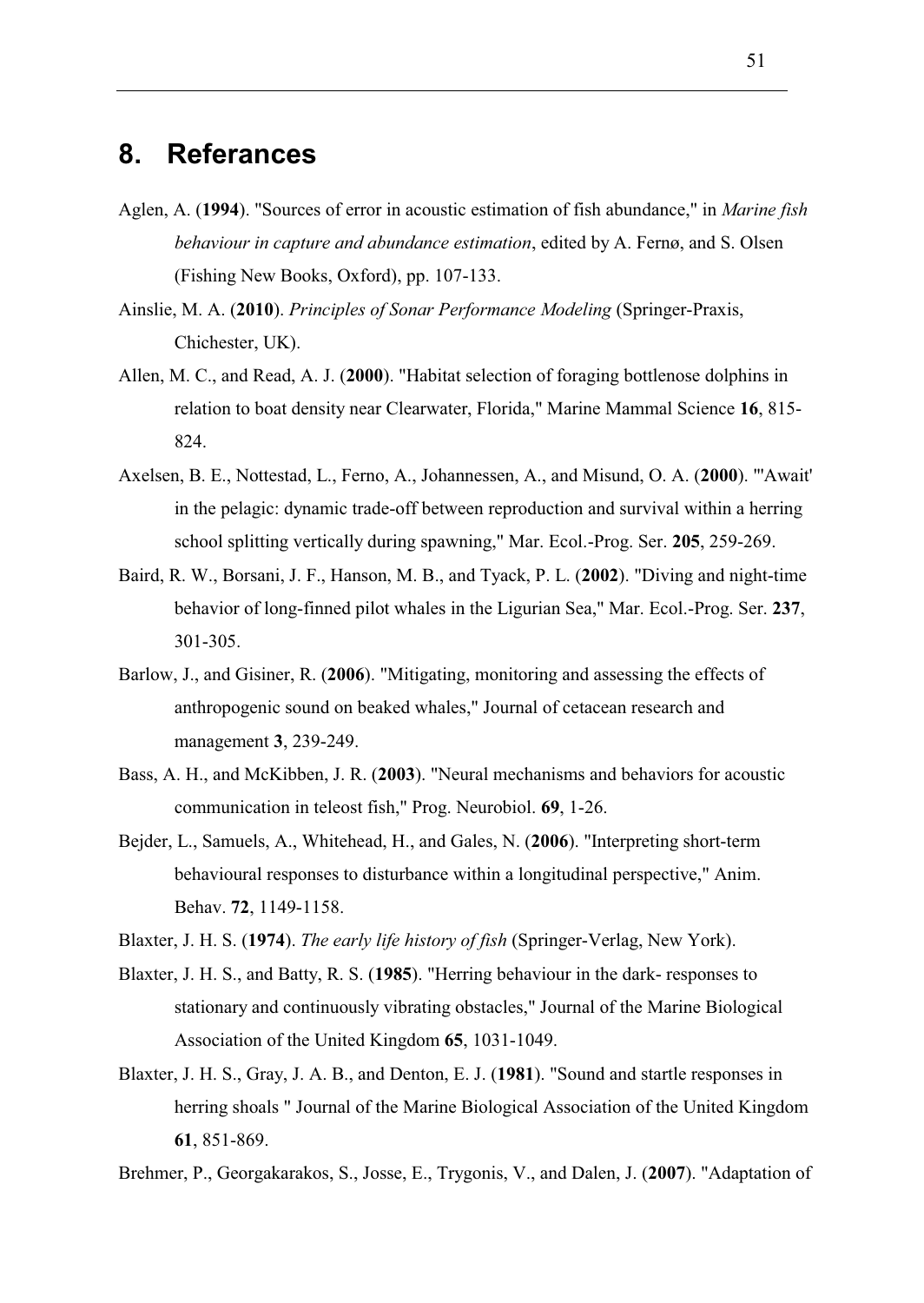fisheries sonar for monitoring schools of large pelagic fish: dependence of schooling behaviour on fish finding efficiency," Aquatic Living Resources **20**, 377-384.

- Brill, R. L., Moore, P. W. B., and Dankiewicz, L. A. (**2001**). "Assessment of dolphin (Tursiops truncatus) auditory sensitivity and hearing loss using jawphones," J. Acoust. Soc. Am. **109**, 1717-1722.
- Browman, H. I. (**2005**). "Applications of sensory biology in marine ecology and aquaculture," Mar. Ecol.-Prog. Ser. **287**, 266-269.
- Buckland, S. T., Block, D., Cattanack, K. L., Gunnlaugson, T., Hoydal, K., Lens, S., and Sigurdsson, J. (**1993**). "Distribution and abundance of long finned pilot whales in the North Atlantic.," Report to the International Whaling Commision (Special Issue) **14**, 33-49.
- Chapman, C. J., and Hawkins, A. D. (**1973**). "Field study of hearing in cod, *Gadus morhua*-L," Journal of Comparative Physiology **85**, 147-167.
- Chapman, C. J., and Sand, O. (**1974**). "Field studies of hearing in 2 species of flatfish, *Pleuronectes platessa* (L) and *Limanda limanda* (L) (Family Pleuronectidae) " Comparative Biochemistry and Physiology **47**, 371-385.
- Christensen, I., Haug, T., and Oien, N. (**1992**). "A review of feeding and reproduction in large baleen whales (Mysticeti) and sperm whales Physeter macrocephalus in Norwegian and adjacent waters," Fauna Norvegica, Series A **13**, 39-48.
- Compton, R., Goodwin, L., Handy, R., and Abbott, V. (**2008**). "A critical examination of worldwide guidelines for minimising the disturbance to marine mammals during seismic surveys," Marine Policy **32**, 255-262.
- Costa, D. P. (**2011**). "A bioenergetics approach to developing the PACD model," in *The 2nd international conference on the effect of noise on aquatic life (Cork, Ireland 15-20 Aug, 2010)*, edited by A. N. Popper, and A. D. Hawkins (in press.).
- Cox, T. M., Ragen, A. J., Vos, E., Baird, R. W., Balcomb, K., Barlow, J., Caldwell, J., Cranford, T., Crum, L. A., D`Amico, A. D., Fernandez, A., Finneran, J. J., Gentry, R., Gerth, W., Gulland, F., Hildebrand, J. A., Houser, D., Hullar, T., Jepson, P. D., Ketten, D., MacLeod, C. D., Miller, P. J. O., Moore, S., Mountain, D. C., Palka, D., Pongains, P., Rommel, S. A., Rowles, T., Taylor, B., Tyack, P., Wartzok, D., Gisnier, R., Mead, J., and Benner, L. (**2006**). "Understanding the impact of anthropogenic sound on beaked whales," J Cetacean Res. Manage. **7**, 177-187.

Croll, D. A., Clark, C. W., Calambokidis, J., Ellison, W. T., and Tershy, B. R. (**2001**).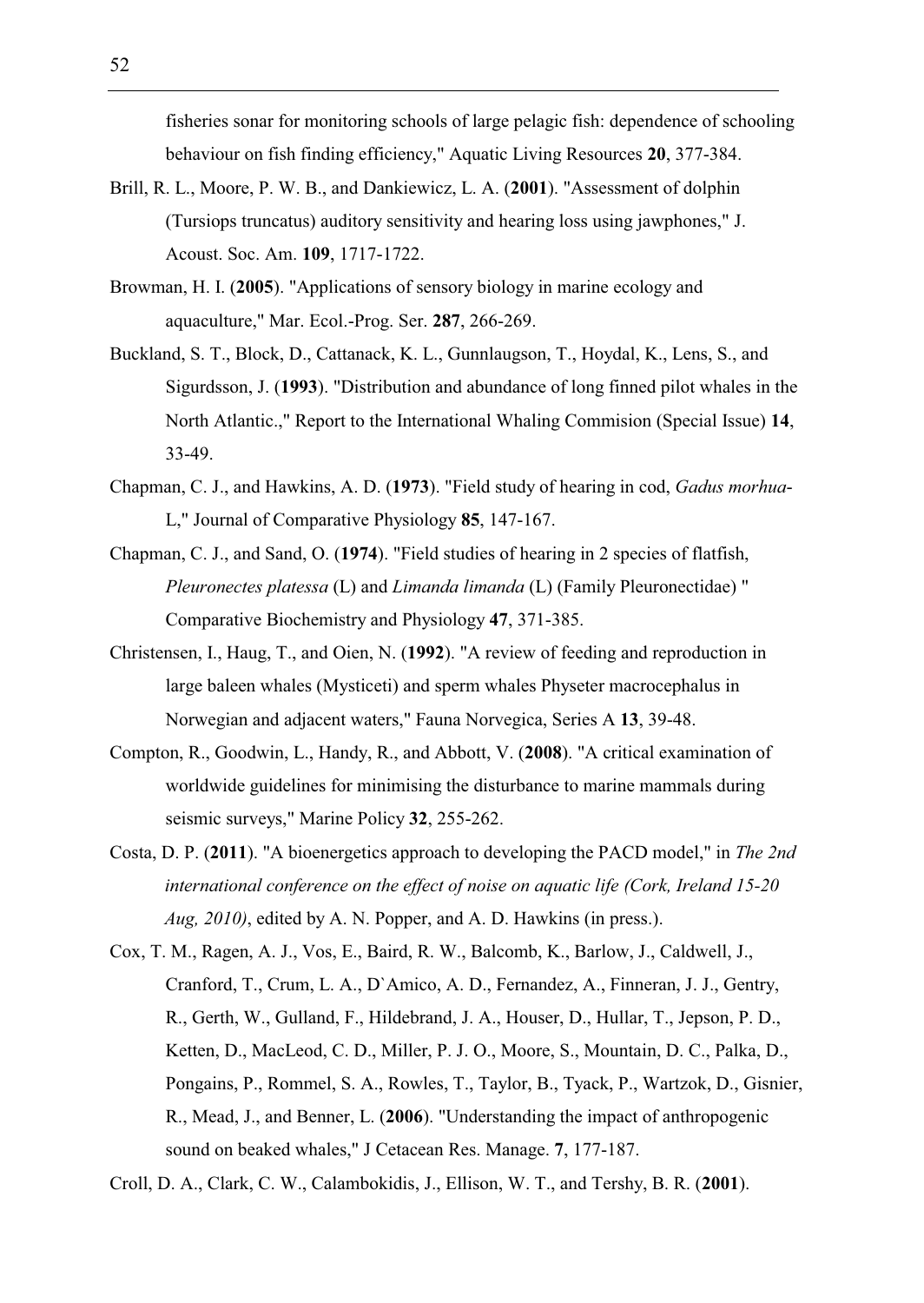"Effect of anthropogenic low-frequency noise on the foraging ecology of Balaenoptera whales," Animal Conservation **4**, 13-27.

- Crum, L. A., Bailey, M. R., Guan, J., Hilmo, P. R., Kargl, S. G., and Matula, T. (**2005**). "Monitoring bubble growth in supersaturated blood and tissue ex vito and the relevance to marine mammal bioeffects," J. Acoust. Soc. Am. **6**, 214-220.
- Crum, L. A., and Mao, Y. (**1996**). "Acoustically enhanced bubble growth at low frequencies and its implications for human diver and marine mammal safety," J. Acoust. Soc. Am. **99**, 2898-2907.
- De Robertis, A., Hjellvik, V., Williamson, N. J., and Wilson, C. D. (**2008**). "Silent ships do not always encounter more fish: comparison of acoustic backscatter recorded by a noise-reduced and a conventional research vessel," ICES J. Mar. Sci. **65**, 623-635.
- Denton, E. J., Gray, J. A. B., and Blaxter, J. H. S. (**1979**). "Mechanics of the clupeid acoustico-lateralis system - frequency responses " Journal of the Marine Biological Association of the United Kingdom **59**, 27-47.
- Desportes, G., and Mouritsen, R. (**1988**). "Diet of the pilot whale, Globicephala melas , around the Faroe Islands.," in *Council meeting of the international council for the exploration of the Sea* (ICES, Cobenhagen). ICES-CM-1988/N:12
- Doksæter, L., Godø, O. R., Olsen, E., Nøttestad, L., and Patel, R. (**2009**). "Ecological studies of marine mammals using a seabed-mounted echosounder," ICES J. Mar. Sci. **66**, 1029-1036.
- Dolman, S. J., Weir, C. R., and Jasny, M. (**2009**). "Comparative review of marine mammal guidance implemented during naval exercises," Marine Pollution Bulletin **58**, 465- 477.
- Dragesund, O., Johannessen, A., and Ulltang, O. (**1997**). "Variation in migration and abundance of Norwegian spring spawning herring (Clupea harengus L.)," Sarsia **82**, 97-105.
- Eaton, R. C., Lee, R. K. K., and Foreman, M. B. (**2001**). "The Mauthner cell and other identified neurons of the brainstem escape network of fish " Prog. Neurobiol. **63**  467-485.
- Enger, P. S. (**1967**). "Hearing in herring," Comparative Biochemistry and Physiology **22**, 527-538.
- Enger, P. S., and Andersen, R. (**1967**). "An electrophysiological field study of hearing in fish" Comparative Biochemistry and Physiology **22**, 517-525.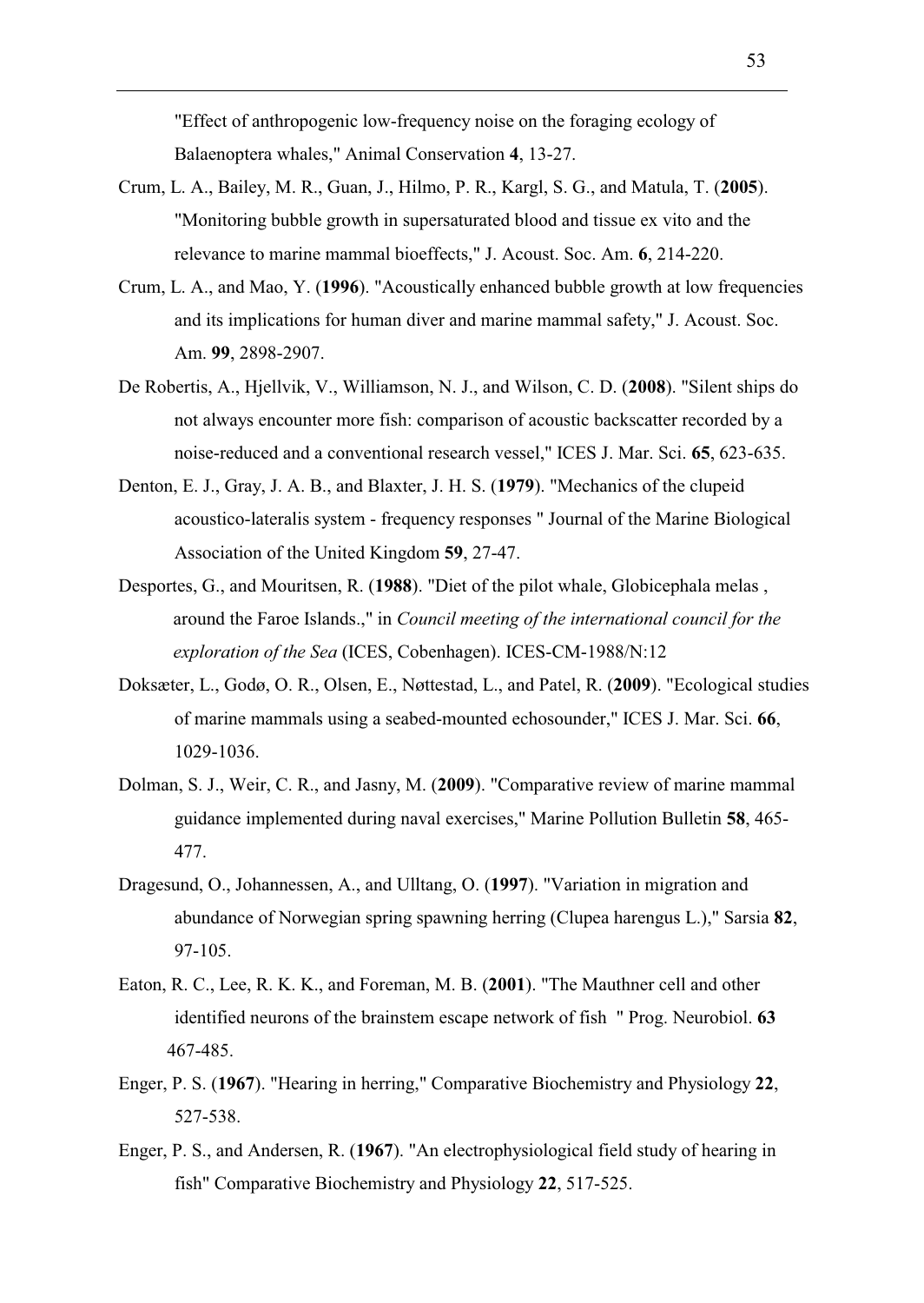- Enger, P. S., Karlsen, H. E., Knudsen, F. R., Sand, O., and (**1993**). "Detection and reaction of fish to infrasound" in *ICES Symp. on Fish Behaviour in Relation to Fishing Operations, Bergen (Norway), 11-13 Jun 1992*, edited by C. S. Wardle, and C. E. Hollingworth (Bergen), pp. 108-112.
- Engås, A., and Løkkeborg, S. (**2002**). "Effects of seismic shooting and vessel-generated noise on fish behaviour and catch rates," Bioacoustics **12**, 313-315.
- Engås, A., Løkkeborg, S., Ona, E., and Soldal, A. V. (**1996**). "Effects of seismic shooting on local abundance and catch rates of cod (Gadus morhua) and haddock (Melanogrammus aeglefinus)," Can. J. Fish. Aquat. Sci. **53**, 2238-2249.
- Fay, R. R. (**1988**). *Hearing in vertebrates, a psychophysics databook* (Hill-Fay Assoc., Winnetka).
- Fay, R. R., and Popper, A. N. (**2000**). "Evolution of hearing in vertebrates: the inner ears and processing," Hearing Research **149**, 1-10.
- Fernandes, P. G., Brierley, A. S., Simmonds, E. J., Millard, N. W., McPhail, S. D., Armstrong, F., Stevenson, P., and Squiress, M. (**2000**). "Oceanography - Fish do not avoid survey vessels," Nature **404**, 35-36.
- Fernandez, A., Arbelo, M., Deaville, R., Patterson, I. A. P., Castro, P., Baker, J. R., Degollada, E., Ross, H. M., Herraez, P., Pocknell, A. M., Rodriguez, E., Howie, F. E., Espinosa, A., Reid, R. J., Jaber, J. R., Martin, V., Cunningham, A. A., and Jepson, P. D. (**2004**). "Pathology - Whales, sonar and decompression sickness - Reply," Nature **428**.
- Fernandez, A., Edwards, J. F., Rodriguez, F., de los Monteros, A. E., Herraez, P., Castro, P., Jaber, J. R., Martin, V., and Arbelo, M. (**2005**). ""Gas and fat embolic syndrome" involving a mass stranding of beaked whales (Family Ziphiidae) exposed to anthropogenic sonar signals," Veterinary Pathology **42**, 446-457.
- Fernö, A., Pitcher, T. J., Melle, W., Nottestad, L., Mackinson, S., Hollingworth, C., and Misund, O. A. (**1998**). "The challenge of the herring in the Norwegian Sea: Making optimal collective spatial decisions," Sarsia **83**, 149-167.
- Fernö, A., Huse, G., Jakobsen, P. J., Kristiansen, T. S., and Nilsson, J. (**in press.**). "Fish Behaviour and learning in aquaculture and fisheries. ," in *Fish Cognition and Behaviour*, edited by C. Brown, K. N. Laland, and J. Krause (Blackwell Publishing).
- Finneran, J. J., Carder, D. A., and Ridgway, S. H. (**2002**). "Low-frequency acoustic pressure, velocity, and intensity thresholds in a bottlenose dolphin (*Tursiops truncatus*) and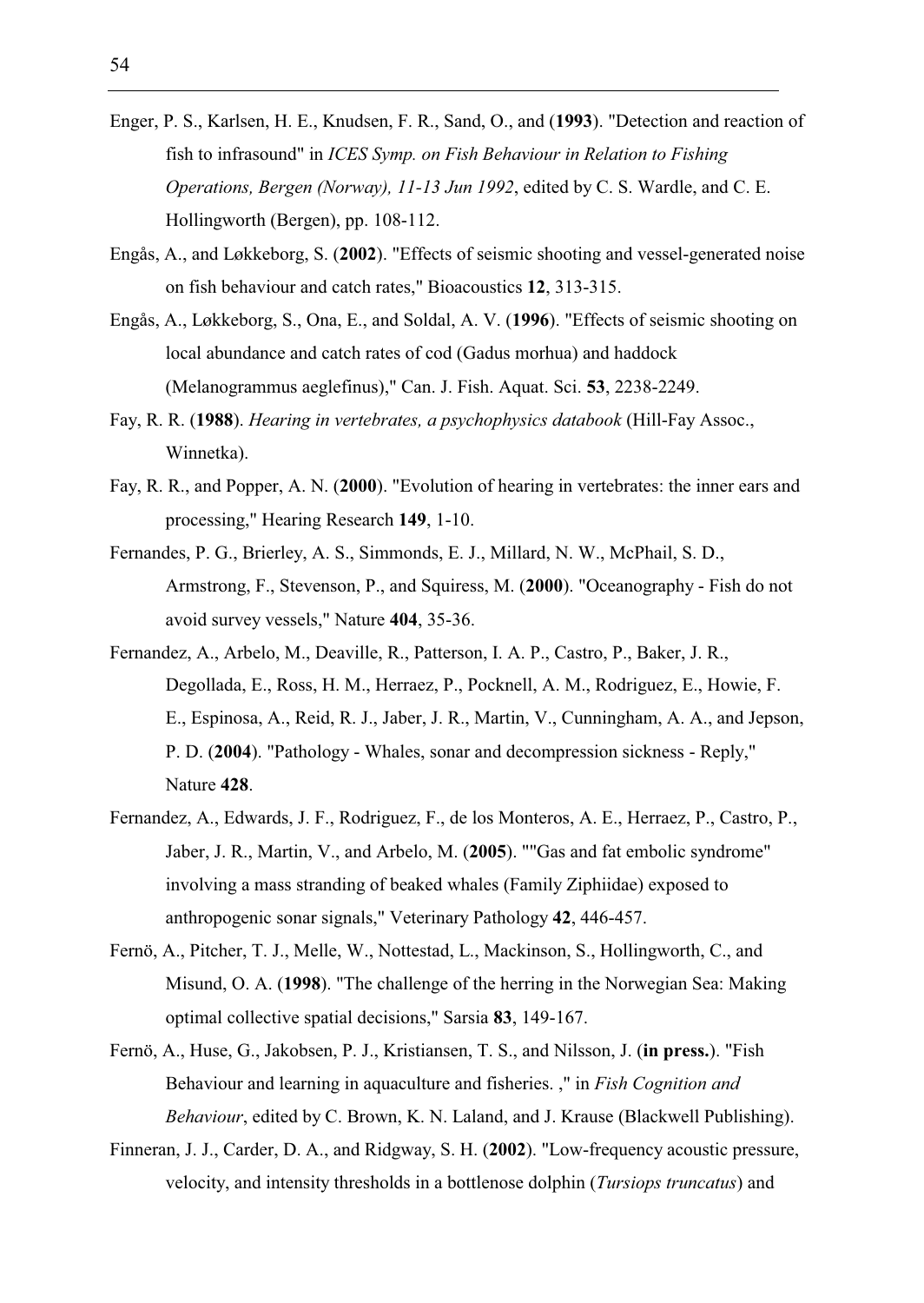white whale (Delphinapterus leucas)," J. Acoust. Soc. Am. **111**, 447-456.

- Foote, A. D., Osborne, R. W., and Hoelzel, A. R. (**2004**). "Environment Whale-call response to masking boat noise," Nature **428**, 910-910.
- Ford, J. K. B. (**1989**). "Acoustic behaviour of resident killer whales (*Orcinus orca*) off Vancouver island, British-Columbia " Can. J. Zool. **67**, 727-745.
- Frantzis, A. (**1998**). "Does acoustic testing strand whales?," Nature **392**, 29-29.
- Frid, A., and Dill, L. (**2002**). "Human-caused disturbance stimuli as a form of predation risk," Conservation Ecology **6**.
- Friedman, N. (**2006**). *The Naval Institute Guide to World Naval Weapon Systems,* (Naval Institute Press, Annapolis).
- Fristrup, K. M., Hatch, L. T., and Clark, C. W. (**2003**). "Variation in humpback whale (Megaptera novaeangliae) song length in relation to low-frequency sound broadcasts," J. Acoust. Soc. Am. **113**, 3411-3424.
- Gannon, D. P., Barros, N. B., Nowacek, D. P., Read, A. J., Waples, D. M., and Wells, R. S. (**2005**). "Prey detection by bottlenose dolphins, Tursiops truncatus: an experimental test of the passive listening hypothesis," Anim. Behav. **69**, 709-720.
- Gannon, D. P., Read, A. J., Craddock, J. E., Fristrup, K. M., and Nicolas, J. R. (**1997**). "Feeding ecology of long-finned pilot whales Globicephala melas in the western north Atlantic," Mar. Ecol.-Prog. Ser. **148**, 1-10.
- Garrison, T. (**2002**). *Oceanography* (Brooks/Cole, Stamford).
- Gerlotto, F., Castillo, J., Saavedra, A., Barbieri, M. A., Espejo, M., and Cotel, P. (**2004**). "Three-dimensional structure and avoidance behaviour of anchovy and common sardine schools in central southern Chile," ICES J. Mar. Sci. **61**, 1120-1126.
- Gilham, I. D., and Baker, B. I. (**1985**). "A black background facilitates the response to stress in teleosts " Journal of Endocrinology **105**, 99-105.
- Gill, J. A., Norris, K., and Sutherland, W. J. (**2001**). "Why behavioural responses may not reflect the population consequences of human disturbance," Biological Conservation **97**, 265-268.
- Gill, J. A., Sutherland, W. J., and Watkinson, A. R. (**1996**). "A method to quantify the effects of human disturbance on animal populations," Journal of Applied Ecology **33**, 786- 792.
- Godø, O. R., Hjellvik, V., Iversen, S. A., Slotte, A., Tenningen, E., and Torkelsen, T. (**2004**).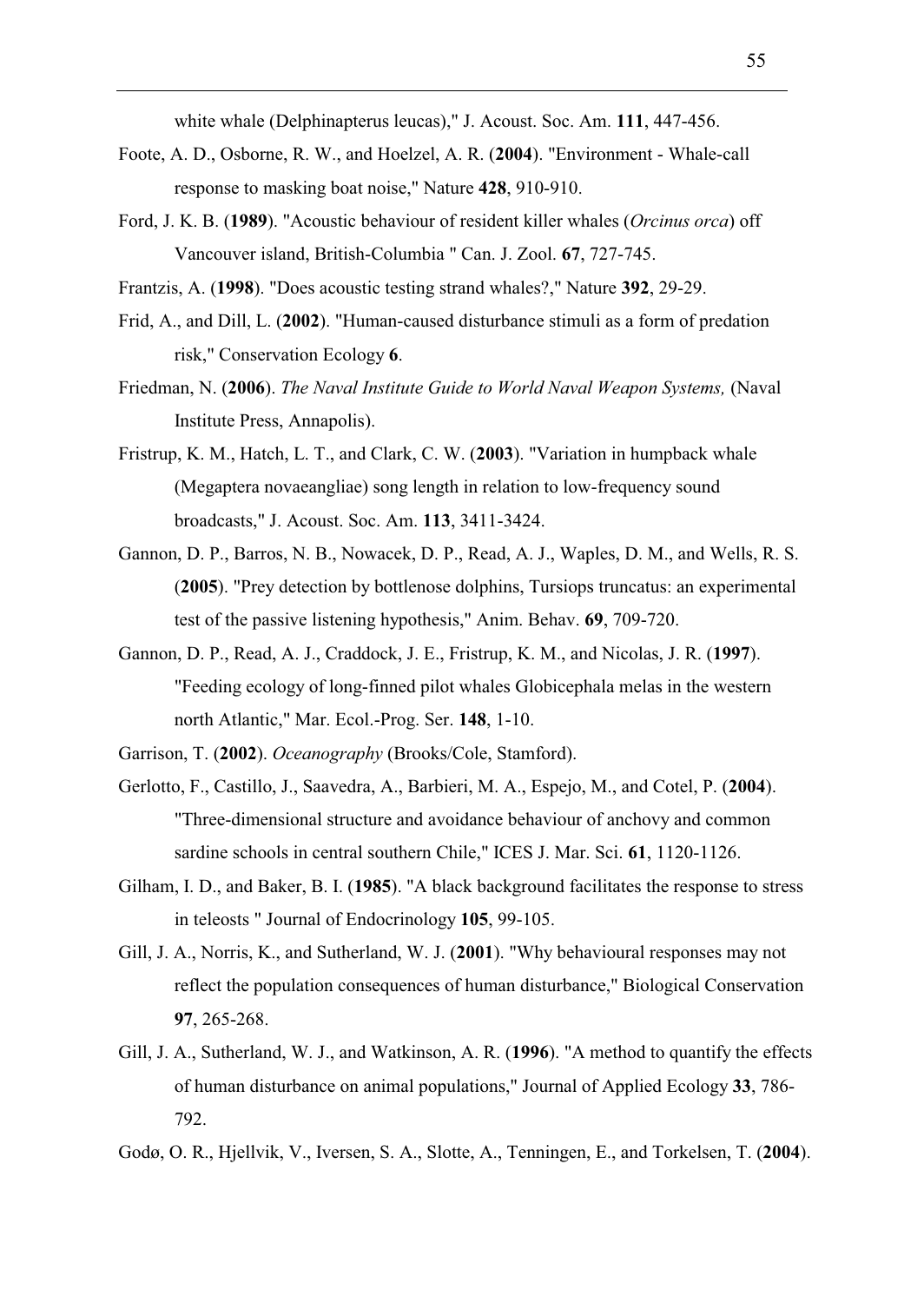"Behaviour of mackerel schools during summer feeding migration in the Norwegian Sea, as observed from fishing vessel sonars," ICES J. Mar. Sci. **61**, 1093-1099.

- Hamre, J. (**1990**). "Life history and exploration of the Norwegian spring-spawning herring," in *Biology and fisheries of the Norwegian spring spawning herring and blue whiting in the northeast Atlantic*, edited by T. Monstad (Institute of Marine Research, Bergen), pp. 5-39.
- Handegard, N. O., and De Robertis, A. (**in prep.**). "Fish avioidance of survey vessels and gear: can predictions based on the response of fish to predators explain the observed variations? ," ICES Cooperative Research Report
- Handegard, N. O., and Tjostheim, D. (**2005**). "When fish meet a trawling vessel: examining the behaviour of gadoids using a free-floating buoy and acoustic split-beam tracking," Can. J. Fish. Aquat. Sci. **62**, 2409-2422.
- Hatch, L. T., and Wright, A. J. (**2007**). "A brief review of antropogenic sound in the ocean," Journal of Comparative Physiology **20**, 121-133.
- Hawkins, A. D., and Johnstone, A. D. F. (**1978**). "Hearing of the atlantic salmon, *Salmosalar* " J. Fish Biol. **13**, 655-&.
- Heathershaw, A. D., Ward, P. D., and M., D. A. (**2001**). "The environmental impact of underwater sound," Proceedings of the the Institute of Acoustics **23,** part 4.
- Heide-Jorgensen, M. P., Bloch, D., Stefansson, E., Mikkelsen, B., Ofstad, L. H., and Dietz, R. (**2002**). "Diving behaviour of long-finned pilot whales *Globicephala melas* around the Faroe Islands," Wildlife Biology **8**, 307-313.
- HESS (High-Energy Seismic Survey Team). (**1999**). "High energy seismic survey review processes and interim operational guidelines for marine surveys offshore Southern California.," Report for the California state lands commission and the United States mineral management service Pacific Outer continental shelf region.
- Hildebrand, J. A. (**2009**). "Anthropogenic and natural sources of ambient noise in the ocean," Mar. Ecol.-Prog. Ser. **395**, 5-20.
- Hofman, F. J. (**2004**). "Marine Sound Pollution does it merit concern?," Marine Technlology Society Journal **33**, 66-77.
- Holst, J. C. (**1996**). " Long term trends in the growth and recruitment of Norwegian spring spawning herring (*Clupea harengus*, Linnaeus 1758) ," PhD thesis, (University of Bergen, Bergen, Norway).
- Holst, J. C., Røttingen, I., Melle, W. (**2004**). "The herring," in *The Norwegian Sea*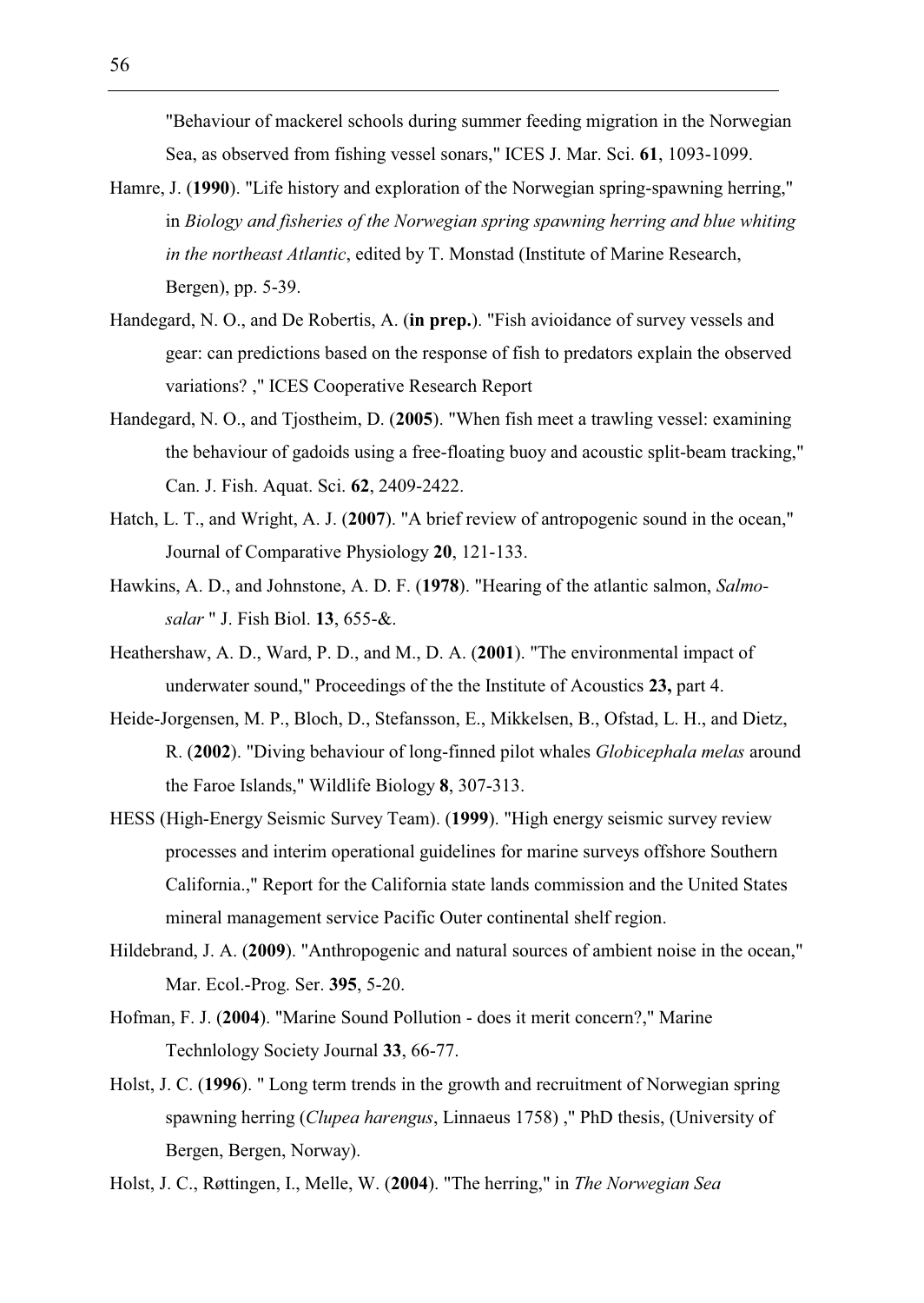*Ecosystem*, edited by H. R. Skjoldal (Tapir Academic Press, Trondheim), pp. 203- 226.

- Hooker, S. K., and Baird, R. W. (**1999**). "Deep-diving behaviour of the northern bottlenose whale, *Hyperoodon ampullatus* (Cetacea : Ziphiidae)," Proceedings of the Royal Society of London Series B-Biological Sciences **266**, 671-676.
- Hooker, S. K., Baird, R. W., and Fahlman, A. (**2009**). "Could beaked whales get the bends? Effect of diving behaviour and physiology on modelled gas exchange for three species: *Ziphius cavirostris, Mesoplodon densirostris* and *Hyperoodon ampullatus*," Respiratory Physiology & Neurobiology **167**, 235-246.
- Jasny, M. (**1999**). "Sounding the depths; supertankers, sonar and the rise of undersea noise.," (New York).
- Jepson, P. D., Arbelo, M., Deaville, R., Patterson, I. A. P., Castro, P., Baker, J. R., Degollada, E., Ross, H. M., Herraez, P., Pocknell, A. M., Rodriguez, F., Howie, F. E., Espinosa, A., Reid, R. J., Jaber, J. R., Martin, V., Cunningham, A. A., and Fernandez, A. (**2003**). "Gas-bubble lesions in stranded cetaceans - Was sonar responsible for a spate of whale deaths after an Atlantic military exercise?," Nature **425**, 575-576.
- Jepson, P. D., Deaville, R., Patterson, I. A. P., Pocknell, A. M., Ross, H. M., Baker, J. R., Howie, F. E., Reid, R. J., Colloff, A., and Cunningham, A. A. (**2005**). "Acute and chronic gas bubble lesions in cetaceans stranded in the United Kingdom," Veterinary Pathology **42**, 291-305.
- Johannessen, A., Slotte, A., Bergstad, O. A., Drangesund, O., and Røttingen, I. (**1995**). "Reapperance of the Norwegian spring spawning herring (*Clupea harengus L.*) at the spawning grounds of south western Norway.," in *Symposium on the Ecology of Fjords and Coastal waters* (Tromsø, Norway, 5-9 Dec, 1994), pp. 347-364.
- Johnson, C. S., McManus, M. W., and Skaar, D. (**1989**). "Masked tonal hearing thresholds in the beluga whale," J Acoust Soc Am **85**, 2651-2654.
- Johnson, J. E. (**2011**). "Regulatory assessemnt of the effects of noise: moving from threshold shifts to behaviour," in *The 2nd international conference on the effect of noise on aquatic life (Cork, Ireland 15-20 Aug, 2010)*, edited by A. N. Popper, and A. D. Hawkins (in press.).
- Johnson, M., de Soto, N. A., and Madsen, P. T. (**2009**). "Studying the behaviour and sensory ecology of marine mammals using acoustic recording tags: a review," Mar. Ecol.-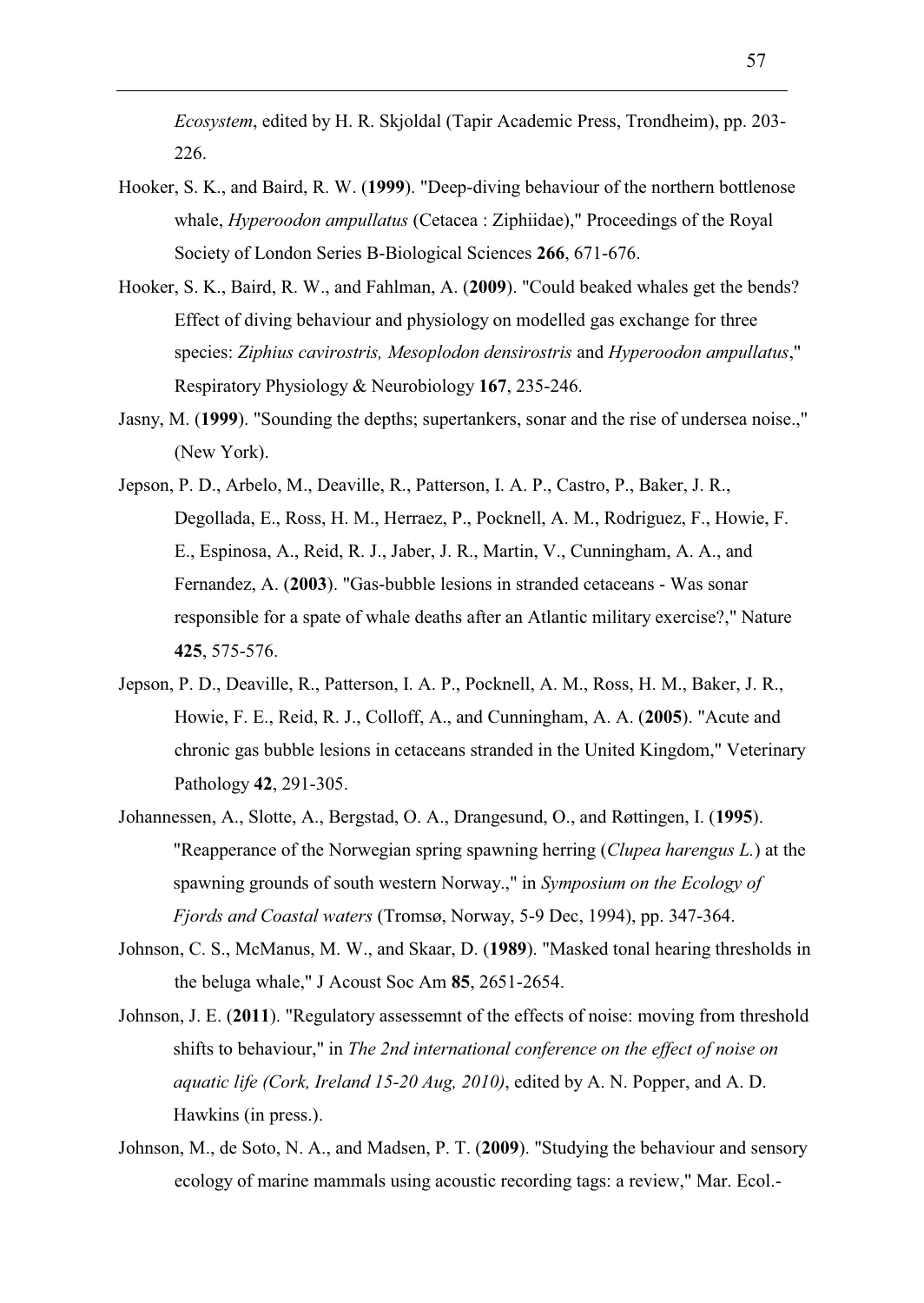Prog. Ser. **395**, 55-73.

- Johnson, M., Madsen, P. T., Zimmer, W. M. X., de Soto, N. A., and Tyack, P. L. (**2006**). "Foraging Blainville's beaked whales (*Mesoplodon densirostris*) produce distinct click types matched to different phases of echolocation," Journal of Experimental Biology **209**, 5038-5050.
- Johnson, M., and Tyack, P. L. (**2003**). "A digital acoustic recording tag for measuring the response of wild marine mammals to sound," IEEE J Ocean Eng **28**, 3-12.
- Jørgensen, R., Olsen, K. K., Falk-Pettersen I. B. and Kanapthippilai P. (**2005**). "Investigation of potential effects of low frequency sonar signals on survival, development and behaviour of fish larvae and juveniles". Report from Norwegian College of Fishery Science, Norway. http://triton.nfh.uit.no/dok/lydrapport\_m\_vedlegg\_28\_04-05.pdf
- Kastelein, R. A., Bunskoek, P., Hagedoorn, M., Au, W. W. L., and de Haan, D. (**2002**). "Audiogram of a harbor porpoise (*Phocoena phocoena*) measured with narrow-band frequency-modulated signals," J. Acoust. Soc. Am. **112**, 334-344.
- Kastelein, R. A., Hagedoorn, M., Au, W. W. L., and de Haan, D. (**2003**). "Audiogram of a striped dolphin (*Stenella coeruleoalba*)," J. Acoust. Soc. Am. **113**, 1130-1137.
- Kenyon, T. N., Ladich, F., and Yan, H. Y. (**1998**). "A comparative study of hearing ability in fishes: the auditory brainstem response approach," Journal of Comparative Physiology A-Sensory Neural and Behavioral Physiology **182**, 307-318.
- Korneliussen, R. J., Ona, E., Eliassen, I., Heggelund, Y., Patel, R., and Godø, O. R. (**2006**). "The Large Scale Survey System- LSSS," in *Proceedings of the 29th Scandinavian Symposium on Physical Acoustics* (Ustaoset, Norway, 29. Jan.-1 Feb. 2006).
- Kvadsheim, P. H., and Sevaldsen, E. (**2005**). " The potential impact of 1-8 kHz active sonar on stocks of juvenile fish during sonar exercises," FFI-rapport 2005/01027 (FFI). http://rapporter.ffi.no/rapporter/2005/01027.pdf
- Kvamme, C., Nottestad, L., Ferno, A., Misund, O. A., Dommasnes, A., Axelsen, B. E., Dalpadado, P., and Melle, W. (**2003**). "Migration patterns in Norwegian springspawning herring: why young fish swim away from the wintering area in late summer (vol 247, pg 197, 2003)," Mar. Ecol.-Prog. Ser. **263**, 309-309.
- Legardere, J. P. (**1982**). "Effects of noise on reproduction of *Crangon crangon* in rearing tanks.," Marine Biology **71**, 177-185.
- Lercher, P., Evans, G. W., and Meis, M. (**2003**). "Ambient noise and cognitive processes among primary schoolchildren," Environment and Behavior **35**, 725-735.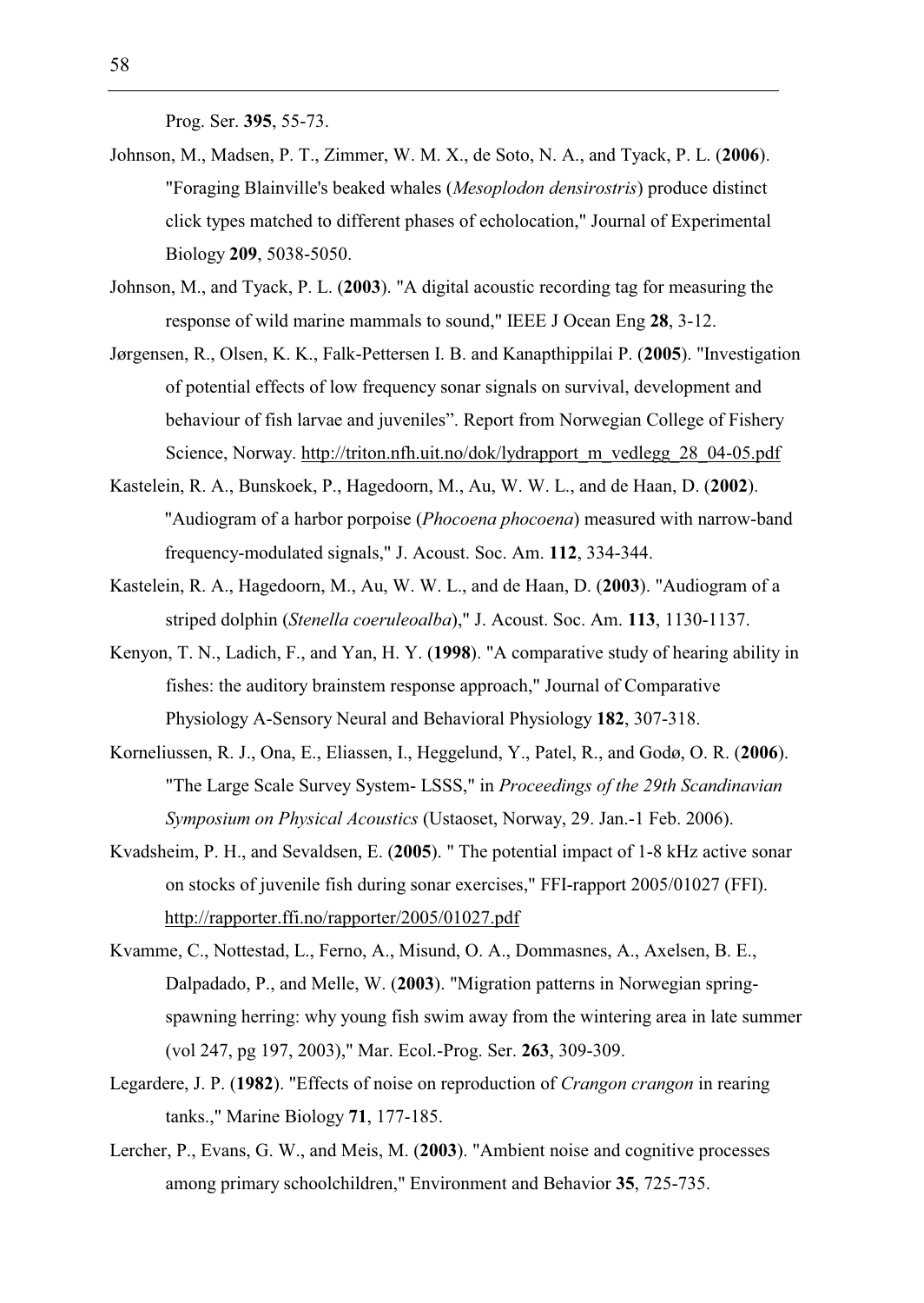- Lima, S. L. (**1998**). "Nonlethal effects in the ecology of predator-prey interactions What are the ecological effects of anti-predator decision-making?," Bioscience **48**, 25-34.
- Lima, S. L., and Dill, L. M. (**1990**). "Behavioural decisions made under the risk of predation - a review and prospectus " Can. J. Zool. **68**, 619-640.
- Ljungblad, D. K., Scoggins, P. D., and Gilmartin, W. G. (**1982**). "Auditory thresholds of a captive eastern Pacific bottle-nosed dolphin, Tursiops spp. ," J. Acoust. Soc. Am. **72**, 1726-1729.
- Løkkeborg, S., Ona, E., Vold, A., and Salthaug, A. (**2011**). "Effects of sounds from seismic air-guns on fish behaviour and catch rates" in *The 2nd international conference on the effect of noise on aquatic life (Cork, Ireland 15-20 Aug, 2010)*, edited by A. N. Popper, and A. D. Hawkins (in press.).
- Løvik, A., and Hovem, J. M. (**1979**). "Experimental investigation of swimbladder resonance in fishes" J. Acoust. Soc. Am. **66**, 850-854.
- MacLennan, D. N., Fernandes, P. G., and Dalen, J. (**2002**). "A consistent approach to definitions and symbols in fisheries acoustics," ICES J. Mar. Sci. **59**, 365-369.
- Madsen, P. T., Johnson, M., and de Soto, N. A. (**2005**). "Biosonar performance of foraging beaked whales (*Mesoplodon densirostris*)," Journal of experimental Biology **208**, 181-194.
- Madsen, P. T., Wahlberg, M., Tougaard, J., Lucke, K., and Tyack, P. (**2006**). "Wind turbine underwater noise and marine mammals: implications of current knowledge and data needs," Mar. Ecol.-Prog. Ser. **309**, 279-295.
- Mann, D. A., Higgs, D. M., Tavolga, W. N., Souza, M. J., and Popper, A. N. (**2001**). "Ultrasound detection by clupeiform fishes," J. Acoust. Soc. Am. **109**, 3048-3054.
- Mann, D. A., Lu, Z. M., Hastings, M. C., and Popper, A. N. (**1998**). "Detection of ultrasonic tones and simulated dolphin echolocation clicks by a teleost fish, the American shad (*Alosa sapidissima*)," J. Acoust. Soc. Am. **104**, 562-568.
- Mate, B., Mesecar, R., and Lagerquist, B. (**2007**). "The evolution of satellite-monitored radio tags for large whales: One laboratory's experience," Deep-Sea Research Part II-Topical Studies in Oceanography **54**, 224-247.
- Mate, B. R., Lagerquist, B. A., Winsor, M., Geraci, J., and Prescott, J. H. (**2005**). "Movements and dive habits of a satellite-monitored long-finned pilot whale (*Globicephala melas*) in the northwest Atlantic," Marine Mammal Science **21**, 136-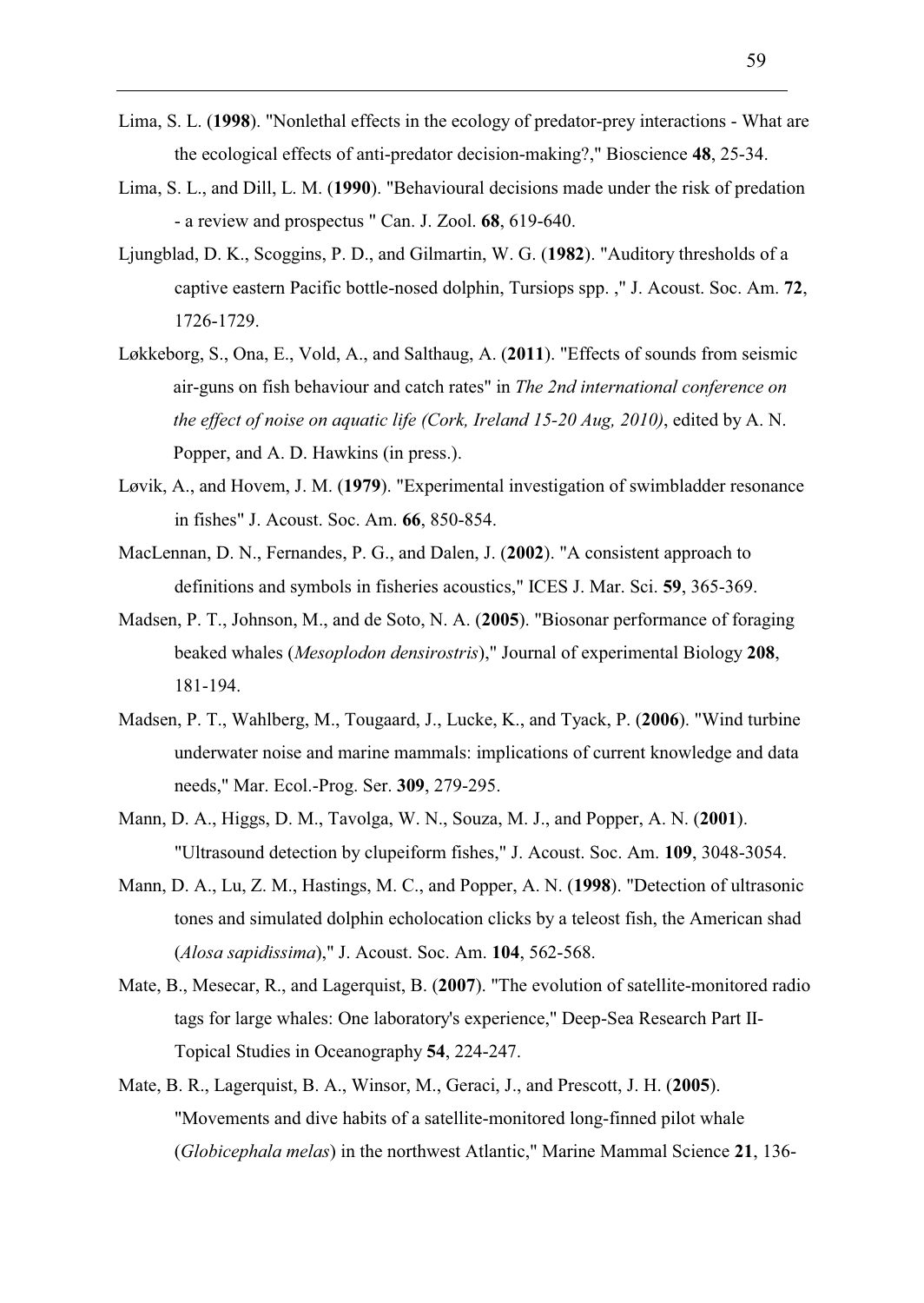144.

- Mccarty, E. (**2004**). *International regulation of underwater sound establishing rules and standards to adress ocean noise pollution* (Kluwer Academic Publishers, Boston).
- McDonald, M. A., Hildebrand, J. A., and Wiggins, S. M. (**2006**). "Increases in deep ocean noise in the Northeast Pacific west of Saint Nicholas Island, California," J. Acoust. Soc. Am. **120**, 711-718.
- McEwen, B. S., and Wingfield, J. C. (**2003**). "The concept of allostasis in biology and biomedicine," Horm. Behav. **43**, 2-15.
- Mesa, M. G. (**1994**). "Effects of multiple acute stressors on the predator avoidance ability and physiology of juvenile Chinook salmon," Transactions of the American Fisheries Society **123**, 786-793.
- Miedema, H. M. E., and Vos, H. (**1998**). "Exposure-response relationships for transportation noise," J. Acoust. Soc. Am. **104**, 3432-3445.
- Miller, G. W., Moulton, V. D., Davis, R. A., Holst, M., Millman, P., and MacGillivray, A. O. (**2005**). "Monitoring seismic effects on marine mammals- souteastern Beafort Sea, 2001-2002.," in *Offshore oil and gas environmental effects monitoring: approaches and technologies*, edited by S. L. Armsworthy, P. J. Cranford, and L. K. (Battelle Press, Columbus), pp. 511-542.
- Miller, P. J. O., and al., e. (**2011a**). "The 3S experiments: studying the behavioural effects of sonar on killer whales (Orcinus orca), sperm whales (Physeter macrocephalus), and long-finned pilot whales (Globicephala melas) in Norwegian waters". Scottich Ocean Institute Report (in press). ," in *Scottich Ocean Institute Report (in press).* .
- Miller, P. J. O., Biassoni, N., Samuels, A., and Tyack, P. L. (**2000**). "Whale songs lengthen in response to sonar," Nature **405**, 903-903.
- Miller, P. J. O., Johnson, M. P., Madsen, P. T., Biassoni, N., Quero, M., and Tyack, P. L. (**2009**). "Using at-sea experiments to study the effects of airguns on the foraging behavior of sperm whales in the Gulf of Mexico," Deep-Sea Res. Part I-Oceanogr. Res. Pap. **56**, 1168-1181.
- Miller, P. J. O., Kvadsheim, P. H., Lam, F. P., Tyack, P., Kunningas, S., Wensveen, P., Antures, R., Alves, A., Kleivane, L., and Ainslie, M. (**2011b**). "Dose response relationship for avoidance of sonar by free-ranging killer whales (Orcinus orca)," J. Acoust. Soc. Am. **submitted.**

Misund, O. A., Aglen, A., Hamre, J., Ona, E., Rottingen, I., Skagen, D., and Valdemarsen, J.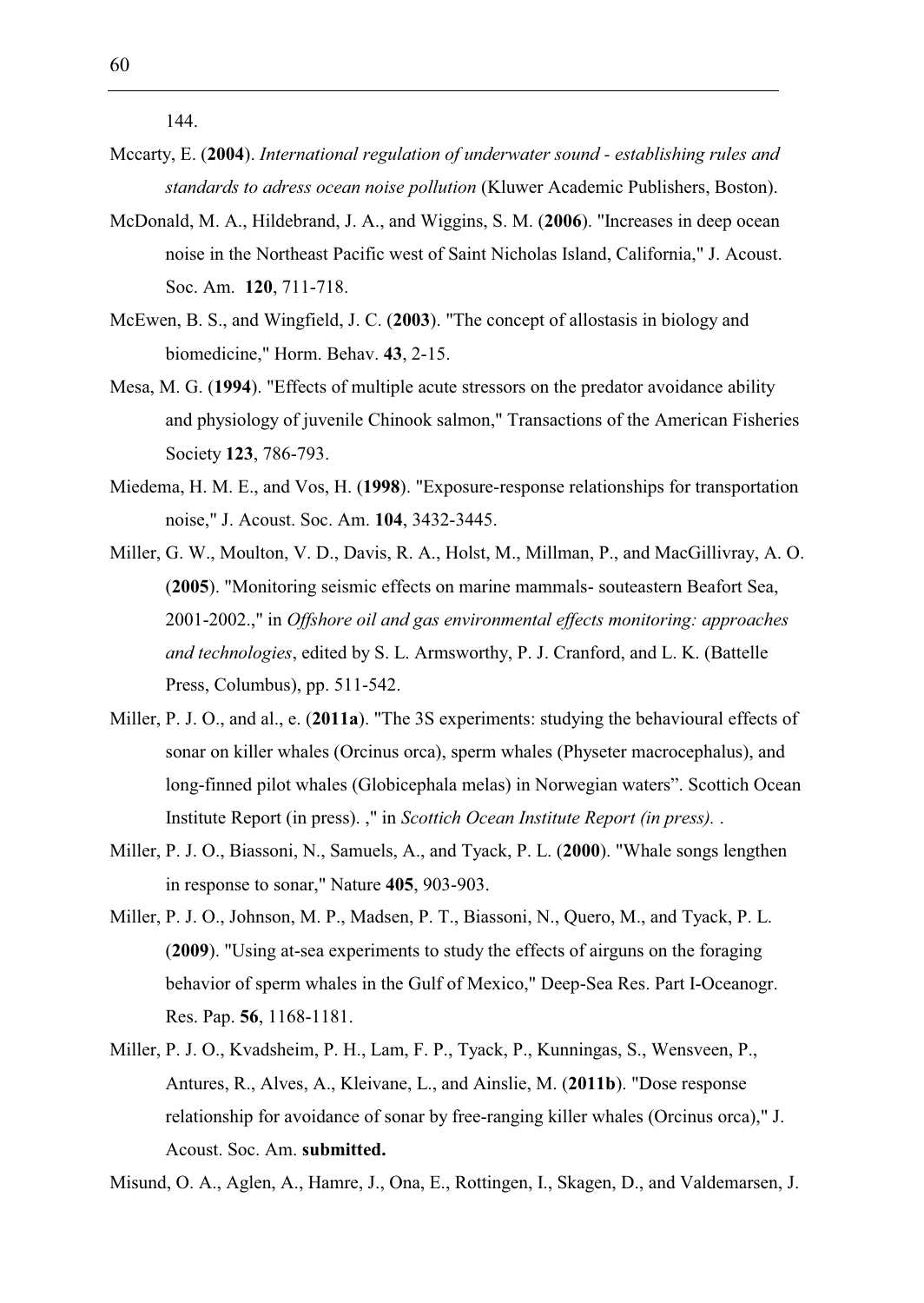W. (**1996**). "Improved mapping of schooling fish near the surface: Comparison of abundance estimates obtained by sonar and echo integration," ICES J. Mar. Sci. **53**, 383-388.

- Morton, A. B., and Symonds, H. K. (**2002**). "Displacement of *Orcinus orca* (L.) by high amplitude sound in British Columbia, Canada," ICES J. Mar. Sci. **59**, 71-80.
- Munk, W. H., Spindel, R. C., Baggeroer, A., and Birdsall, T. G. (**1994**). "The heard island feasibility test," J. Acoust. Soc. Am. **96**, 2330-2342.
- Nilsson, M. E., and Berglund, B. (**2006**). "Soundscape quality in suburban green areas and city parks," Acta Acustica United with Acustica **92**, 903-911.
- Nordlund, N., and Benders, F. (**2008**). "SONATE 3.0 : a decision aid system to mitigate the impact of sonar operations in Norwegian waters on marine life," FFI report 2008/01414. http://rapporter.ffi.no/rapporter/2008/01414.pdf
- Noren, D. P., Dunkin, R. C., and Williams, T. M. (**2010**). "The energetic cost of behaviour performed in response to vessel noise: one link in the PACD model," in *The 2nd international conference on the effect of noise on aquatic life (Cork, Ireland 15-20 Aug, 2010)*, edited by A. N. Popper, and A. D. Hawkins (in press.).
- Nowacek, D. P., Thorne, L. H., Johnston, D. W., and Tyack, P. L. (**2007**). "Responses of cetaceans to anthropogenic noise," Mammal Rev. **37**, 81-115.
- Nøttestad, L., Ferno, A., and Axelsen, B. E. (**2002**). "Digging in the deep: killer whales' advanced hunting tactic," Polar Biology **25**, 939-941.
- Nøttestad, L., Giske, J., Holst, J. C., and Huse, G. (**1999**). "A length-based hypothesis for feeding migrations in pelagic fish," Can. J. Fish. Aquat. Sci. **56**, 26-34.
- Nøttestad, L., Olsen, E. (**2004**). "Whales and seals: top predators in the ecosystem," in *The Norwegian Sea Ecosystem*, edited by Skjoldal, H. R. (Tapir Academic Press, Trondheim), pp. 395-434.
- Nøttestad, L., and Simila, T. (**2001**). "Killer whales attacking schooling fish: Why force herring from deep water to the surface?," Marine Mammal Science **17**, 343-352.
- Olsen, E., Budgell, W., Head, E., Kleivane, L., Noettestad, L., Prieto, R. S., M., Skov, H., Vikingsson, G., Waring, G., and Øien, N. (**2009**). "First satellite-tracked longdistance movement of a sei whale (*Balaenoptera borealis*) in the north atlantic," Aquat. Mamm. **35**, 313-318.
- Olsen, K., Angell, J., Pettersen, F., and Løvik, A. (**1983**). "Observed fish reactions to a surveying vessel with spesific referance to herring, cod, capelin and polar cod," FAO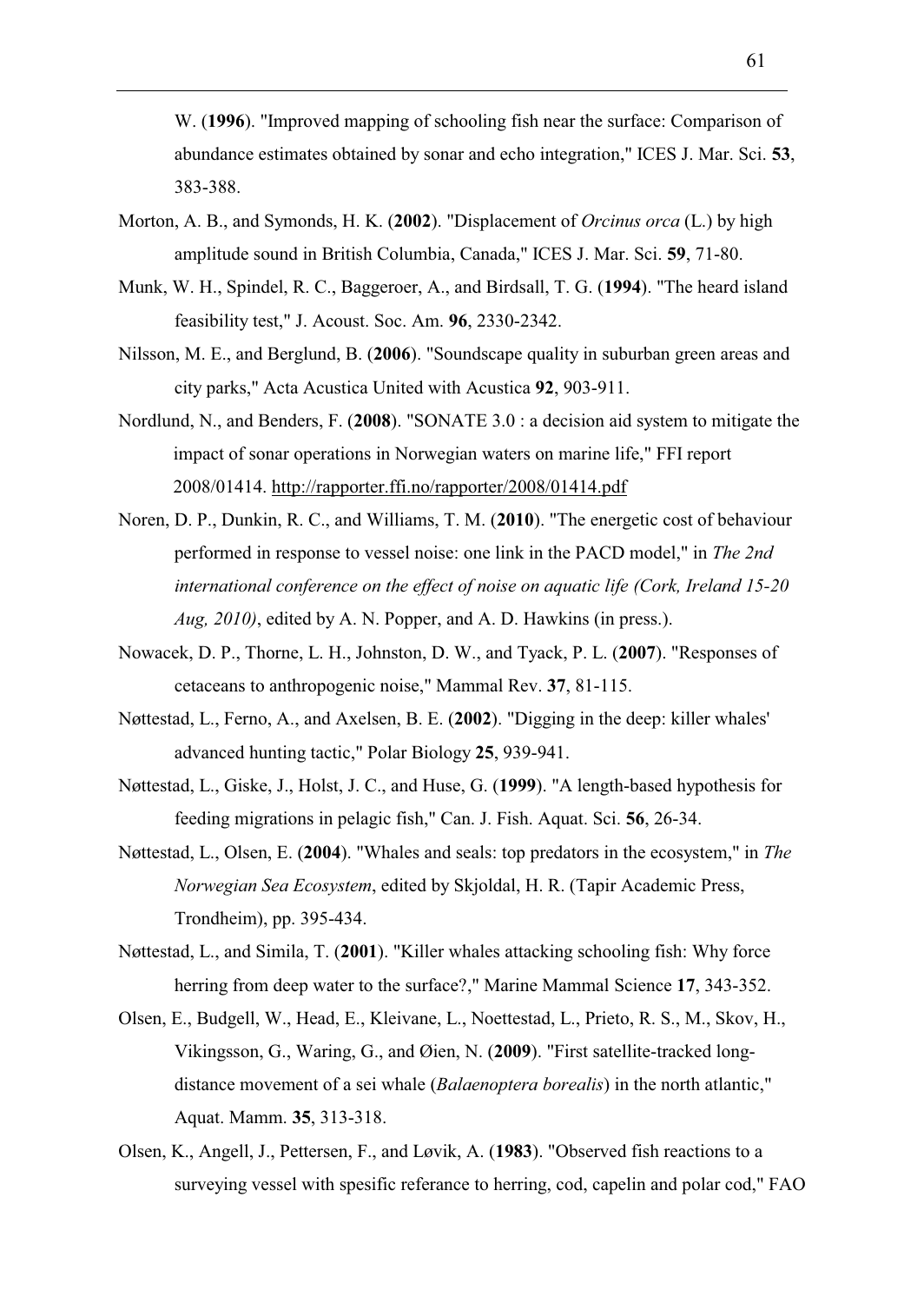Fisheries report 1983(FAO, Rome).

- Ona, E., Godo, O. R., Handegard, N. O., Hjellvik, V., Patel, R., and Pedersen, G. (**2007**). "Silent research vessels are not quiet," J. Acoust. Soc. Am. **121**, EL145-EL150.
- Orellana, I. (**2006**). "Wintering areas dynamics of the Norwegian spring spawning herring (Clupea harengus Linnaeus 1758) with emphasis on the period 1988-2005," Msc. Thesis, (University of Bergen, Bergen, Norway).
- Oswald, J. N., Barlow, J., and Norris, T. F. (**2003**). "Acoustic identification of nine delphinid species in the eastern tropical Pacific Ocean," Marine Mammal Science **19**, 20-37.
- Overholtz, W. J., and Waring, G. T. (**1991**). "Diet composition of pilot whales *Globicephala* sp. and common dolphins *Delphinus delphis* in the Mid-Atlantic Bight during spring 1989," Fishery Bullentin **89**, 723-728.
- Parsons, E. C. M., Dolman, S. J., Wright, A. J., Rose, N. A., and Burns, W. C. G. (**2008**). "Navy sonar and cetaceans: Just how much does the gun need to smoke before we act?," Marine Pollution Bulletin **56**, 1248-1257.
- Patel, R. (**2007**). "Surveillance of marine resources by use of stationary platforms and autonomous underwater vehicle (AUV)," PhD thesis, (Norwegian University of Science and Technology,Trondheim, Norway).
- Payne, R., and Heineman, P. W. (**1993**). "Distribution of pilot whales (*Globicephala* spp.) in shelf/shelf edge and slope waters of the Northeastern United States1978-88.," Report to the International Whaling Commision (Special Issue), 51-68.
- Pickering, A. D. (**1993**). "Growth and stress in fish production," Aquaculture **111**, 51-63.
- Pitcher, T. J., Misund, O. A., Ferno, A., Totland, B., and Melle, V. (**1996**). "Adaptive behaviour of herring schools in the Norwegian Sea as revealed by high-resolution sonar," ICES J. Mar. Sci. **53**, 449-452.
- Popper, A. N., Fay R. R. (**1973**). "The audiotory periphery in fishes," in *Comparative hearing, fish and amphibians*, edited by A. N. Popper, Fay R. R. (Springer, New York), pp. 43-100.
- Popper, A. N., Fay, R. R., Platt, C., and Sand, O. (**2003**). "Sound detection mechanisms and capabilities of teleost fishes.," in *Sensory processing an aquatic environments*, edited by S. P. Collin, and N. J. Marshall (Springer, New York), pp. 3-38.
- Popper, A. N., Fewtrell, J., Smith, M. E., and McCauley, R. D. (**2003**). "Anthroplogenic sound: Effects on the behavior and physiology of fishes," Marine Technology Society Journal **37**, 35-40.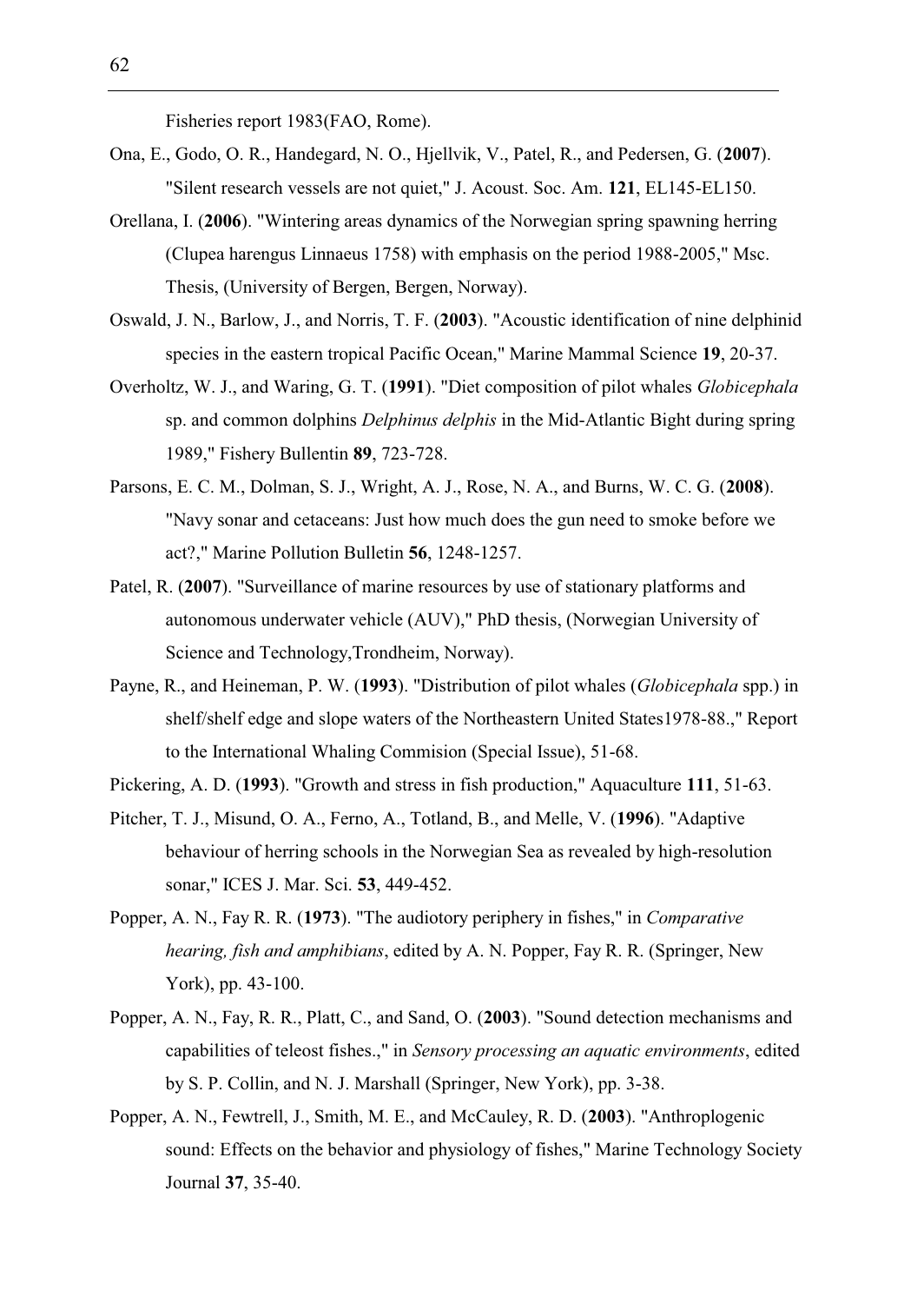- Popper, A. N., Halvorsen, M. B., Kane, A., Miller, D. L., Smith, M. E., Song, J., Stein, P., and Wysocki, L. E. (**2007**). "The effects of high-intensity, low-frequency active sonar on rainbow trout," J. Acoust. Soc. Am. **122**, 623-635.
- Popper, A. N., and Hastings, M. C. (**2009a**). "The effects of anthropogenic sources of sound on fishes," J. Fish Biol. **75**, 455-489.
- Popper, A. N., and Hastings, M. C. (**2009b**). "The effects of human-generated sounds on fish"," Integrative Zoology **4**, 43-52.
- Popper, A. N., and Ketten, D. (**2008**). "Underwater hearing," in *The Senses A comprehensive reference*, edited by A. I. Bassbaum, A. Kaneko, G. M. Shepherd, and G. Westheimer (Elsevier Press, Oxford), pp. 225-236.
- Pumphrey, R. J. (**1950**). "Hearing," Symposia of the Society for Experimental Biology **4**, 3- 18.
- Pynaov, A. I. (**1993**). "Fish learning in response to trawl fishing.," ICES Marine Science Symposia **196**, 12-16.
- Richardson, W. J., Greene, C. R., Malme, C. I. and Thomson, D. H. (**1995**). *Marine mammals and noise* (Adademic press, San Diego).
- Richardson, W. J., Miller, G. V., and Greene, C. R. (**1999**). "Displacement of migrating bowhead whales by sounds from seismic surveys in shallow waters of the Baufort Sea," Journal of Acoustic Society of America **106**, 2281.
- Røttingen, I., Slotte, A. (**2001**). "The relevance of a former important spawning area in the present life-history and management of Norwegian Spring-Spawning herring," in *Herring: Expectations for a new millenium*, edited by F. Funk, Blackburn, J., Hay, D., Paul, A. J., Stephenson, R., Toresen, R. and Withell, D. (University of Alaska Sea Grant, Fairbanks), pp. 297-313.
- Sand, O., Enger, P. S., Karlsen, H. E., and Knudsen, F. R. (**2001**). "Detection of infrasound in fish and behavioral responses to intense infrasound in juvenile salmonids and European silver eels: A minireview," in *Symposium of Behavioral Technologies for Fish Guidance* edited by C. C. Coutant (Am. Fish. Soc. Symp., Charlotte ), pp. 183- 193.
- Sand, O., and Hawkins, A. D. (**1973**). "Acoustic properties of cod swimbladder," Journal of Experimental Biology **58**, 797-820.
- Sand, O., Karlsen, H. E., and Knudsen, F. R. (**2008**). "Comment on "Silent research vessels are not quiet" [J. Acoust. Soc. Am. 121, EL145-EL1501]," J. Acoust. Soc. Am. **123**,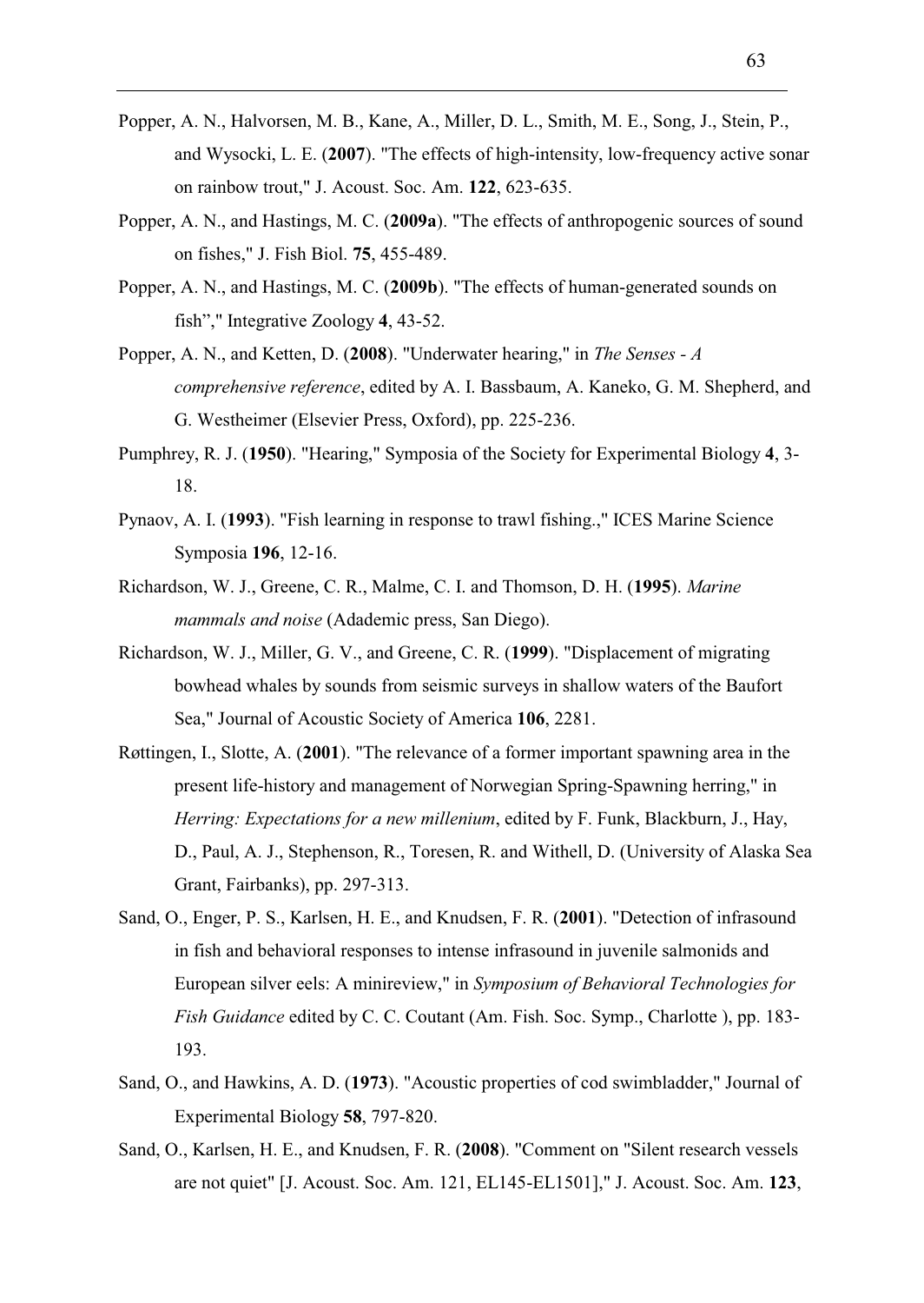1831-1833.

- Scholik, A. R., and Yan, H. Y. (**2002**). "The effects of noise on the auditory sensitivity of the bluegill sunfish, Lepomis macrochirus," Comparative Biochemistry and Physiology A-Molecular and Integrative Physiology **133**, 43-52.
- Schwarz, A. L., and Greer, G. L. (**1984**). "Responses of Pacific herring, *Clupea palassi,* to some underwater sounds " Can. J. Fish. Aquat. Sci. **41**, 1183-1192.
- Shapiro, A. D. (**2008**). " Orchestration: The movement and vocal behaviour of free-ranging Norwegian killer whales (Orchinus orca)," PhD thesis, (Massachusetts Institute of Technology and Woods Hole Oceanographic Institution, Boston, U.S.).
- Similä, T. (**1997**). "Sonar observations of killer whales (Orcinus orca) feeding on herring schools," Aquat. Mamm. **23**, 119-126.
- Similä, T., Holst, J. C., and Christensen, I. (**1996**). "Occurrence and diet of killer whales in northern Norway: Seasonal patterns relative to the distribution and abundance of Norwegian spring-spawning herring," Can. J. Fish. Aquat. Sci. **53**, 769-779.
- Similä, T., and Ugarte, F. (**1993**). "Surface and underwater observations of cooperatively feeding killer whales in northern Norway," Can. J. Zool. **71**, 1494-1499.
- Simmonds, M. P., and Lopez-Jurado, L. F. (**1991**). "Whales and the military " Nature **351**, 448-448.
- Simon, M., Ugarte, F., Wahlberg, M., and Miller, L. A. (**2006**). "Icelandic killer whales Orcinus orca use a pulsed call suitable for manipulating the schooling behaviour of herring Clupea harengus," Bioacoustics-the International Journal of Animal Sound and Its Recording **16**, 57-74.
- Simpson, S. D., Meekan, M., Montgomery, J., McCauley, R., and Jeffs, A. (**2005**). "Homeward sound," Science **308**, 221-221.
- Simpson, S. D., Meekan, M. G., McCauley, R. D., and Jeffs, A. (**2004**). "Attraction of settlement-stage coral reef fishes to reef noise," Mar. Ecol.-Prog. Ser. **276**, 263-268.
- Skaret, G., Slotte, A., Handegard, N. O., Axelsen, B. E., and Jørgensen, R. (**2006**). "Prespawning herring in a protected area showed only moderate reaction to a surveying vessel," Fish Res. **78**, 359-367.
- Slabbekoorn, H., and Bouton, N. (**2008**). "Soundscape orientation: a new field in need of sound investigation," Anim. Behav. **76**, E5-E8.
- Slabbekoorn, H., Bouton, N., van Opzeeland, I., Coers, A., ten Cate, C., and Popper, A. N.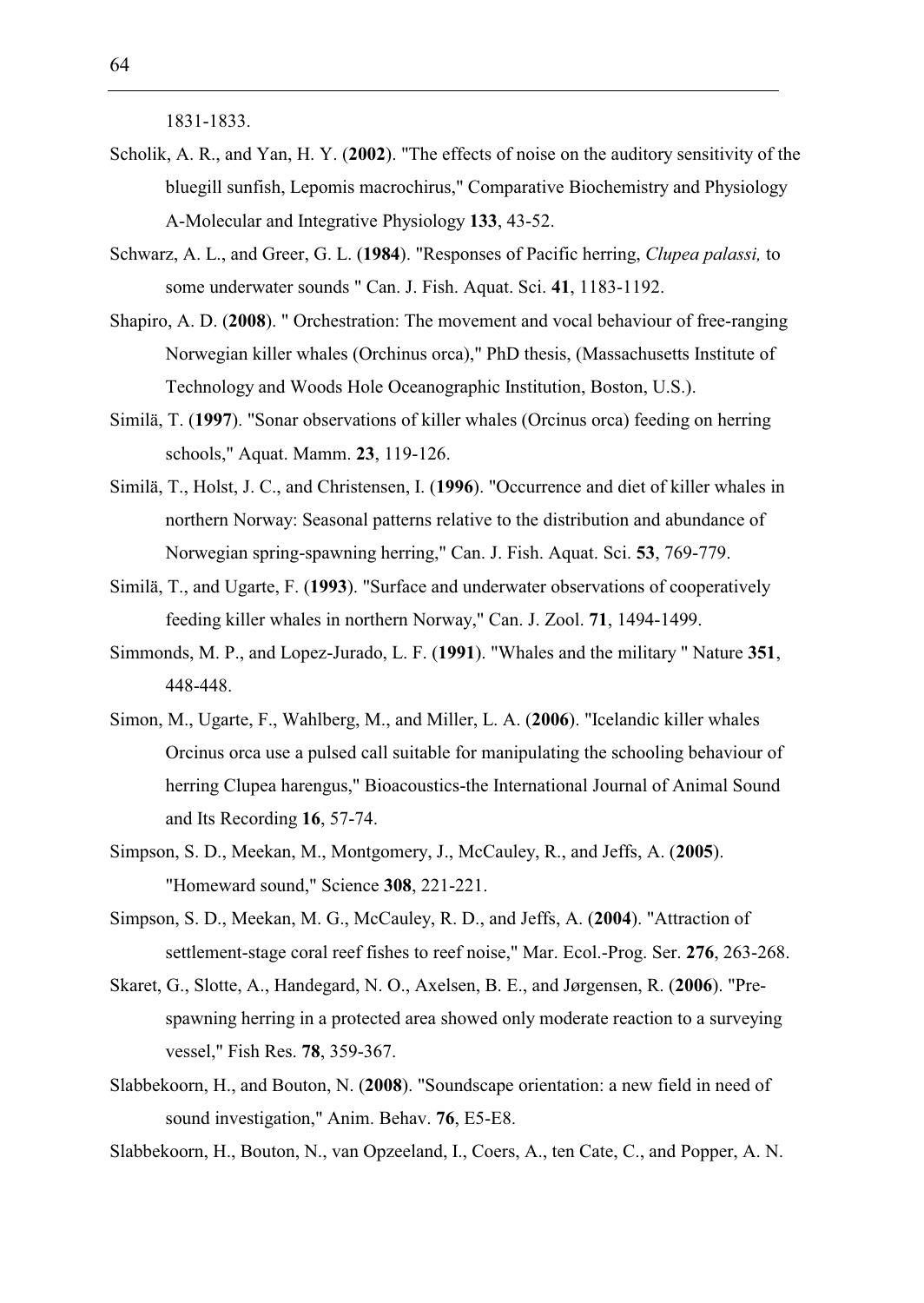(**2010**). "A noisy spring: the impact of globally rising underwater sound levels on fish," Trends in Ecology & Evolution **25**, 419-427.

- Slabbekoorn, H., and Smith, T. B. (**2002**). "Habitat-dependent song divergence in the little greenbul: An analysis of environmental selection pressures on acoustic signals," Evolution **56**, 1849-1858.
- Slotte, A. (**1999**). "Effects of fish length and condition on spawning migration in Norwegian spring spawning herring (*Clupea harengus L*.)." Sarsia **84**, 111-127.
- Slotte, A., and Fiksen, O. (**2000**). "State-dependent spawning migration in Norwegian spring-spawning herring," J. Fish Biol. **56**, 138-162.
- Slotte, A., Hansen, K., Dalen, J., and Ona, E. (**2004**). "Acoustic mapping of pelagic fish distribution and abundance in relation to a seismic shooting area off the Norwegian west coast," Fish Res. **67**, 143-150.
- Smith, M. E., Kane, A. S., and Popper, A. N. (**2004**). "Noise-induced stress response and hearing loss in goldfish (Carassius auratus)," Journal of Experimental Biology **207**, 427-435.
- Sonny, D., Knudsen, F. R., Enger, P. S., Kvernstuen, T., and Sand, O. (**2006**). "Reactions of cyprinids to infrasound in a lake and at the cooling water inlet of a nuclear power plant," J. Fish Biol. **69**, 735-748.
- Soria, M., Freon, P., and Gerlotto, F. (**1996**). "Analysis of vessel influence on spatial behaviour of fish schools using a multi-beam sonar and consequences for biomass estimates by echo-sounder," ICES J. Mar. Sci. **53**, 453-458.
- Soto, N. A., Johnson, M. P., Madsen, P. T., Diaz, F., Dominguez, I., Brito, A., and Tyack, P. (**2008**). "Cheetahs of the deep sea: deep foraging sprints in short-finned pilot whales off Tenerife (Canary Islands)," Journal of Animal Ecology **77**, 936-947.
- Southall, B. L. (**2011**). "Noise and Marine life: Progress to Nyborg from Cork to in science and technology to inform decition making," in in *The 2nd international conference on the effect of noise on aquatic life (Cork, Ireland 15-20 Aug, 2010)*, edited by A. N. Popper, and A. D. Hawkins (in press.).
- Southall, B. L. B., A. E. ; Ellison, W. T.; Finneran, J. J.; Gentry, R. L.; Greene, C. R. Jr; Kastak, D.; Ketten, D. R.; Miller, J. H.; Nachtigall, P. E.; Richardson, W. J.; Thomas, J. A.; Tyack, P. L. (**2007**). "Marine Mammal Noise Exposure Criteria: Initial Scientific Recommendations," Aquat. Mamm. **33**.

Szymanski, M. D., Bain, D. E., Kiehl, K., Pennington, S., Wong, S., and Henry, K. R.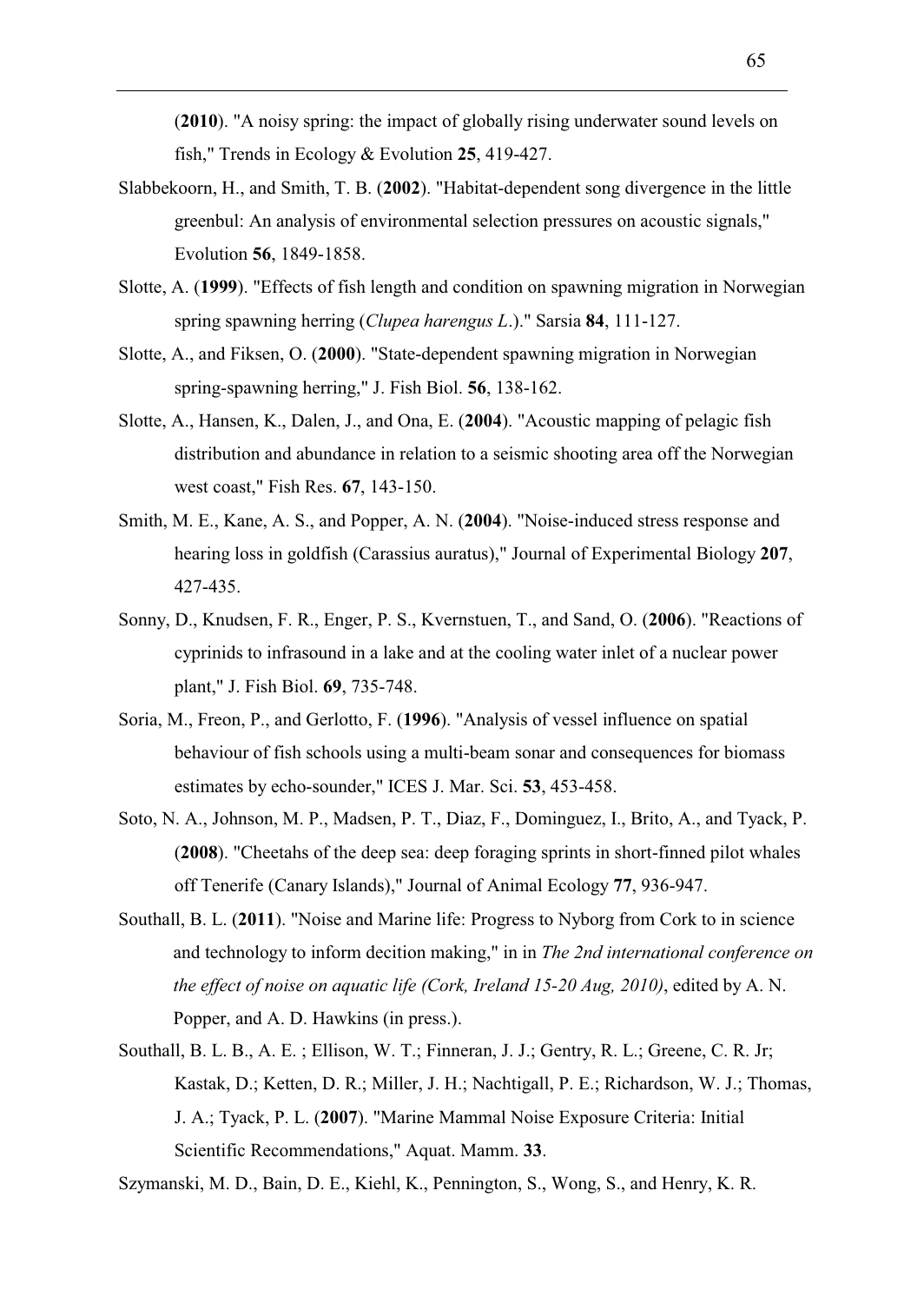(**1999**). "Killer whale (Orcinus orca) hearing: Auditory brainstem response and behavioral audiograms," J. Acoust. Soc. Am. **106**, 1134-1141.

Todd, S., Stevick, P., Lien, J., Marques, F., and Ketten, D. (**1996**). "Behavioural effects of exposure to underwater explosions in humpback whales (Megaptera novaeangliae)," Can. J. Zool.-Rev. Can. Zool. **74**, 1661-1672.

Tyack, P. L. (**2000**). "Dolphins whistle a signature tune," Science **289**, 1310-1311.

- Tyack, P. L., Gordon, J., and Thompson, D. (**2004**). "Controlled exposure experiments to determine the effects of noise on large marine mammals," Marine Technlology Society Journal **37**, 41-53.
- Tyack, P. L. (**2008**). "Implications for marine mammals of large-scale changes in the marine acoustic environment," J. Mammal. **89**, 549-558.
- Vabo, R., Olsen, K., and Huse, I. (**2002**). "The effect of vessel avoidance of wintering Norwegian spring spawning herring," Fish Res. **58**, 59-77.
- Van Opzeeland, I. C., PJ; Leyssen, T; Similae, T; Van Parijs, SM (**2005**). "Acoustic Behaviour of Norwegian Killer Whales, Orcinus orca, During Carousel and Seiner Foraging on Spring-Spawning Herring," Aquatic Mammals. **31**, 110-119.
- Verbom, W. C., and Kastelein, R. A. (**1997**). "Structure of harbour porpoise (*Phocena phocena*) click trains " in *The biology of the Harbour Poropise*, edited by A. J. Read, P. R. Wiepkema, and P. E. Nachtigall (DeSpil Publishers, Woerden), pp. 343-363.
- Wade, L., Whitehead, H., and Weilgart, L. (**2010**). "Conflict of interest in research on anthropogenic noise and marine mammals: Does funding bias conclusions?," Marine Policy **34**, 320-327.
- Wahlberg, M. (**2002**). "The acoustic behaviour of diving sperm whales observed with a hydrophone array," Journal of Experimental Marine Biology and Ecology **281**, 53-62.
- Wahlberg, M., and Westerberg, H. (**2005**). "Hearing in fish and their reactions to sounds from offshore wind farms," Mar. Ecol.-Prog. Ser. **288**, 295-309.
- Walther, F. R. (**1969**). "Flight behaviour and avoidance of predators in Thomsons gazelle (*Gazella thomsoni:* Guenther 1984)," Behaviour **34**, 184-221.
- Wardle, C. S., Carter, T. J., Urquhart, G. G., Johnstone, A. D. F., Ziolkowski, A. M., Hampson, G., and Mackie, D. (**2001**). "Effects of seismic air guns on marine fish," Continental Shelf Research **21**, 1005-1027.

Wartzok, D., Popper, A., Gordon, J., and Merrill, J. (**2004**). "Factors Affecting the Responses